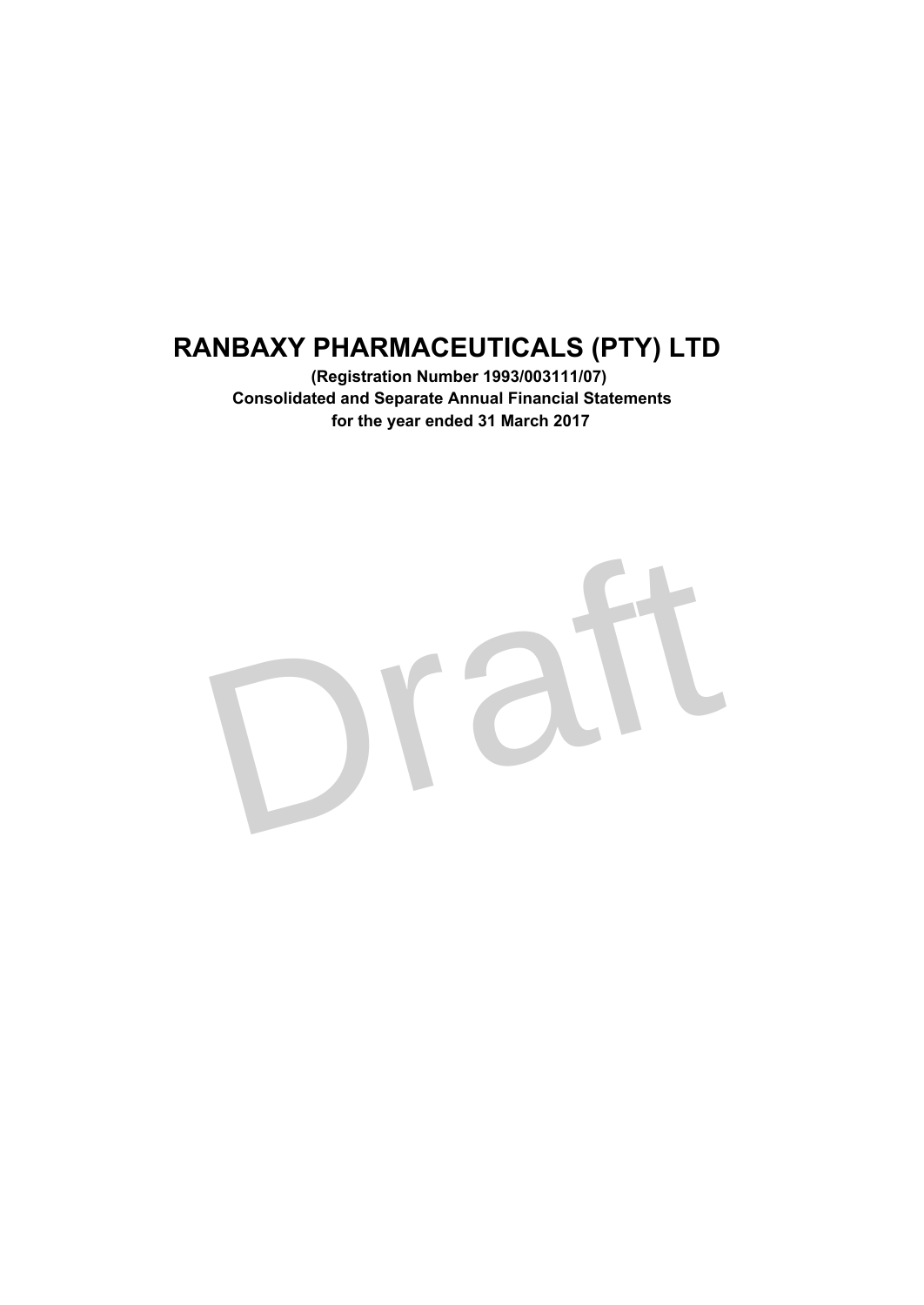(Registration Number 1993/003111/07)

Consolidated and Separate Annual Financial Statements for the year ended 31 March 2017

### **INDEX**

The reports and statements set out below comprise the consolidated annual financial statements presented to the shareholder:

| General Information                                   | $\overline{2}$ |
|-------------------------------------------------------|----------------|
| Report of the Compiler                                | 3              |
| Directors' Responsibilities and Approval              | 4              |
| Directors' Report                                     | $5 - 6$        |
| <b>Statement of Financial Position</b>                | $7 - 8$        |
| Statement of Comprehensive Income                     | 9              |
| EquityGroup                                           | 10             |
| EquityCompany                                         | 11             |
| <b>Statement of Cash Flows</b>                        | $12 - 13$      |
| <b>Accounting Policies</b>                            | $14 - 34$      |
| Notes to the Consolidated Annual Financial Statements | $34 - 53$      |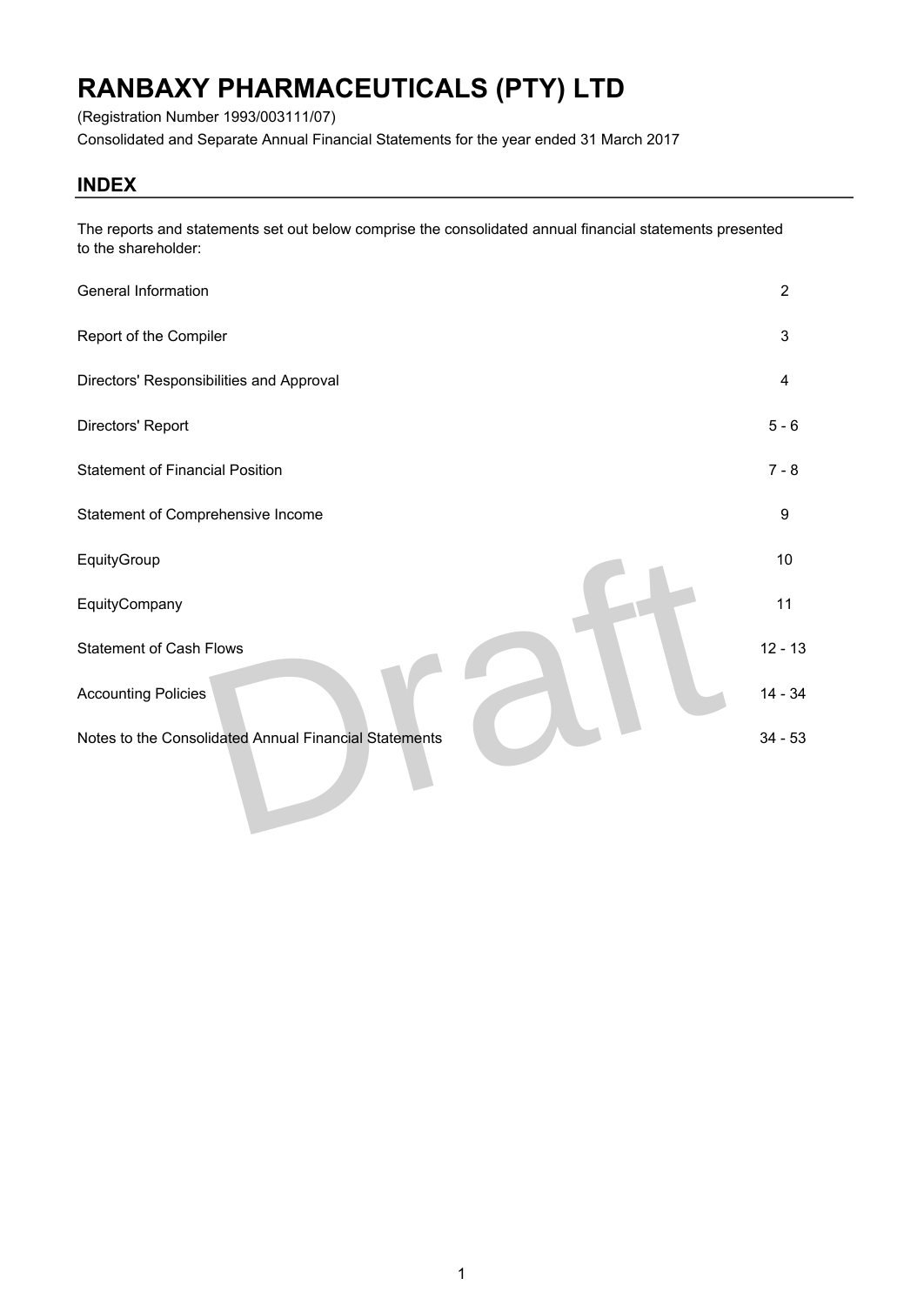(Registration Number 1993/003111/07)

Consolidated and Separate Annual Financial Statements for the year ended 31 March 2017

## **GENERAL INFORMATION**

| <b>COUNTRY OF INCORPORATION AND DOMICILE</b>           | South Africa                                                                                                                                                                                   |
|--------------------------------------------------------|------------------------------------------------------------------------------------------------------------------------------------------------------------------------------------------------|
| NATURE OF BUSINESS AND PRINCIPAL ACTIVITIES            | Import, marketing, manufacturing and<br>trade of pharmaceutical goods and<br>services                                                                                                          |
| <b>DIRECTORS</b>                                       | <b>DW Brothers</b><br>M Kaszas<br>A Ajoodha (Appointed 1 December<br>2016)<br><b>DMV</b><br>Sewnarian<br>(Appointed<br>$\mathbf 1$<br>December 2016)<br>M Sudan (Resigned 21 December<br>2016) |
| <b>Ultimate Holding Company</b>                        | Sun Pharmaceutical Industries Limited<br>incorporated in India                                                                                                                                 |
| <b>Holding Company</b>                                 | Ranbaxy Netherlands BV<br>incorporated in Netherlands                                                                                                                                          |
| <b>Registration Number</b><br><b>REGISTERED OFFICE</b> | 1993/003111/07<br>14 Lautre Road<br>Stormill Ext 1<br>Roodepoort<br>Gauteng<br>1724                                                                                                            |
| <b>Postal Address</b>                                  | P O Box 43486<br>Industria<br>2042                                                                                                                                                             |
| <b>Independent Compilers</b>                           | <b>Moollas Financial Solutions</b>                                                                                                                                                             |
| <b>COMPILERS</b>                                       | Deloitte & Touche                                                                                                                                                                              |
| <b>COMPANY SECRETARY</b>                               | <b>Grant Thornton</b>                                                                                                                                                                          |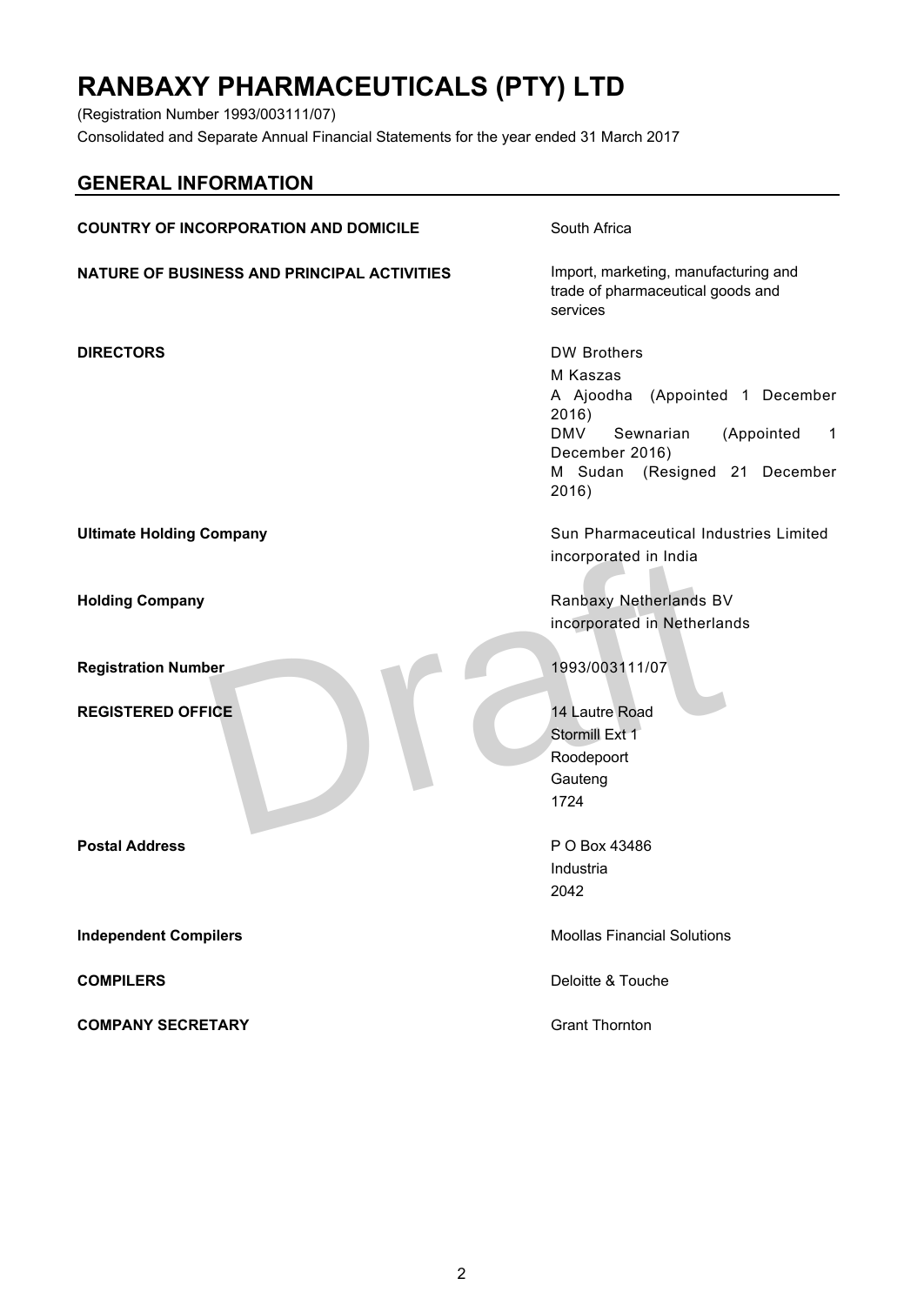## **REPORT OF THE COMPILER**

#### **To the Shareholder of Ranbaxy Pharmaceuticals (Pty) Ltd**

We have compiled the accompanying consolidated and separate annual financial statements of Ranbaxy Pharmaceuticals (Pty) Ltd based on information you have provided. These consolidated and separate annual financial statements comprise the statement of financial position of Ranbaxy Pharmaceuticals (Pty) Ltd as at 31 March 2017, the statement of comprehensive income, the statements of changes in equity and the statement of cash flows for the year then ended, a summary of significant accounting policies and other explanatory information.

We performed this compilation engagement in accordance with International Standard on Related Services 4410 (Revised), Compilation Engagements.

We have applied our expertise in accounting and financial reporting to assist you in the preparation and presentation of these consolidated and separate financial statements in accordance with International Financial Reporting Standards and the requirements of the Companies Act of South Africa. We have complied with relevant ethical requirements, including principles of integrity, objectivity, professional competence and due care.

These consolidated and separate financial statements and the accuracy and completeness of the information used to compile them are your responsibility.

due care.<br>
Example and separate financial statements and the accuracy and comple<br>
o compile them are your responsibility.<br>
On engagement is not an assurance engagement, we are not require<br>
bleteness of the information you Since a compilation engagement is not an assurance engagement, we are not required to verify the accuracy or completeness of the information you provided to us to compile these consolidated and separate financial statements. Accordingly, we do not express an audit opinion or a review conclusion on whether these consolidated and separate financial statements are prepared in accordance with International Financial Reporting Standards and the requirements of the Companies Act of South Africa.

#### **Moollas Financial Solutions 14 April 2017**

\_\_\_\_\_\_\_\_\_\_\_\_\_\_\_\_\_\_\_\_\_\_\_\_\_\_\_\_ **Roshnee Muhammad Moolla Vereeniging**

**Chartered Accountant (SA) 1936**

**8 Khandan Crescent**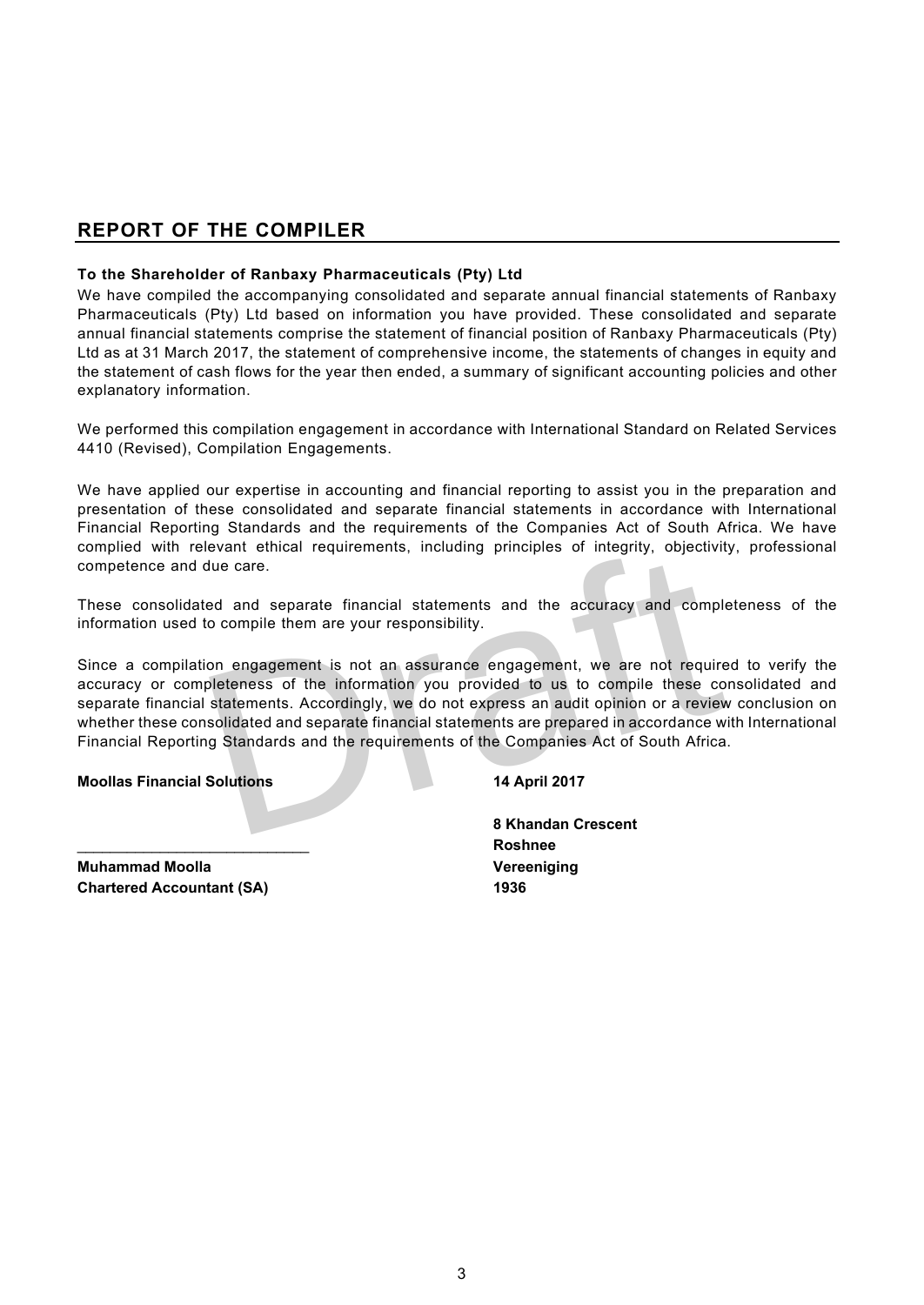(Registration Number 1993/003111/07)

Consolidated and Separate Annual Financial Statements for the year ended 31 March 2017

## **DIRECTORS' RESPONSIBILITIES AND APPROVAL**

The directors are required by the South African Companies Act to maintain adequate accounting records and are responsible for the content and integrity of the consolidated and separate annual financial statements and related financial information included in this report. It is their responsibility to ensure that the consolidated and separate annual financial statements satisfy the financial reporting standards as to form and content and present fairly the consolidated and separate statement of financial position, results of operations and business of the Group, and explain the transactions and financial position of the business of the Group at the end of the financial year. The consolidated and separate annual financial statements are based upon appropriate accounting policies consistently applied throughout the Group and supported by reasonable and prudent judgements and estimates.

The directors acknowledge that they are ultimately responsible for the system of internal financial control established by the Group and place considerable importance on maintaining a strong control environment. To enable the directors to meet these responsibilities, the board sets standards for internal control aimed at reducing the risk of error or loss in a cost effective manner. The standards include the proper delegation of responsibilities within a clearly defined framework, effective accounting procedures and adequate segregation of duties to ensure an acceptable level of risk. These controls are monitored throughout the Group and all employees are required to maintain the highest ethical standards in ensuring the Group's business is conducted in a manner that in all reasonable circumstances is above reproach.

The focus of risk management in the Group is on identifying, assessing, managing and monitoring all known forms of risk across the Group. While operating risk cannot be fully eliminated, the Group endeavours to minimise it by ensuring that appropriate infrastructure, controls, systems and ethical behaviour are applied and managed within predetermined procedures and constraints.

cted in a manner that in all reasonable circumstances is above reproach.<br>
management in the Group is on identifying, assessing, managing and<br>
risk across the Group. While operating risk cannot be fully eliminate<br>
inimise i The directors are of the opinion, based on the information and explanations given by management, that the system of internal control provides reasonable assurance that the financial records may be relied on for the preparation of the consolidated and separate annual financial statements. However, any system of internal financial control can provide only reasonable, and not absolute, assurance against material misstatement or loss.

The directors have reviewed the group and company's cash forecast for the year to 31 March 2018 and, in light of this review and the current financial position, they are satisfied that the group and company had or has access to adequate resources to continue in operational existence for the foreseeable future.

The compilers are responsible for reporting on the Group's consolidated and separate annual financial statements. The compilation report is presented on page 3.

 $\mathcal{L}_\text{max}$  , and the contribution of the contribution of the contribution of the contribution of the contribution of the contribution of the contribution of the contribution of the contribution of the contribution of t

14 April 2017 and were signed on their behalf by:

DW Brothers A Ajoodha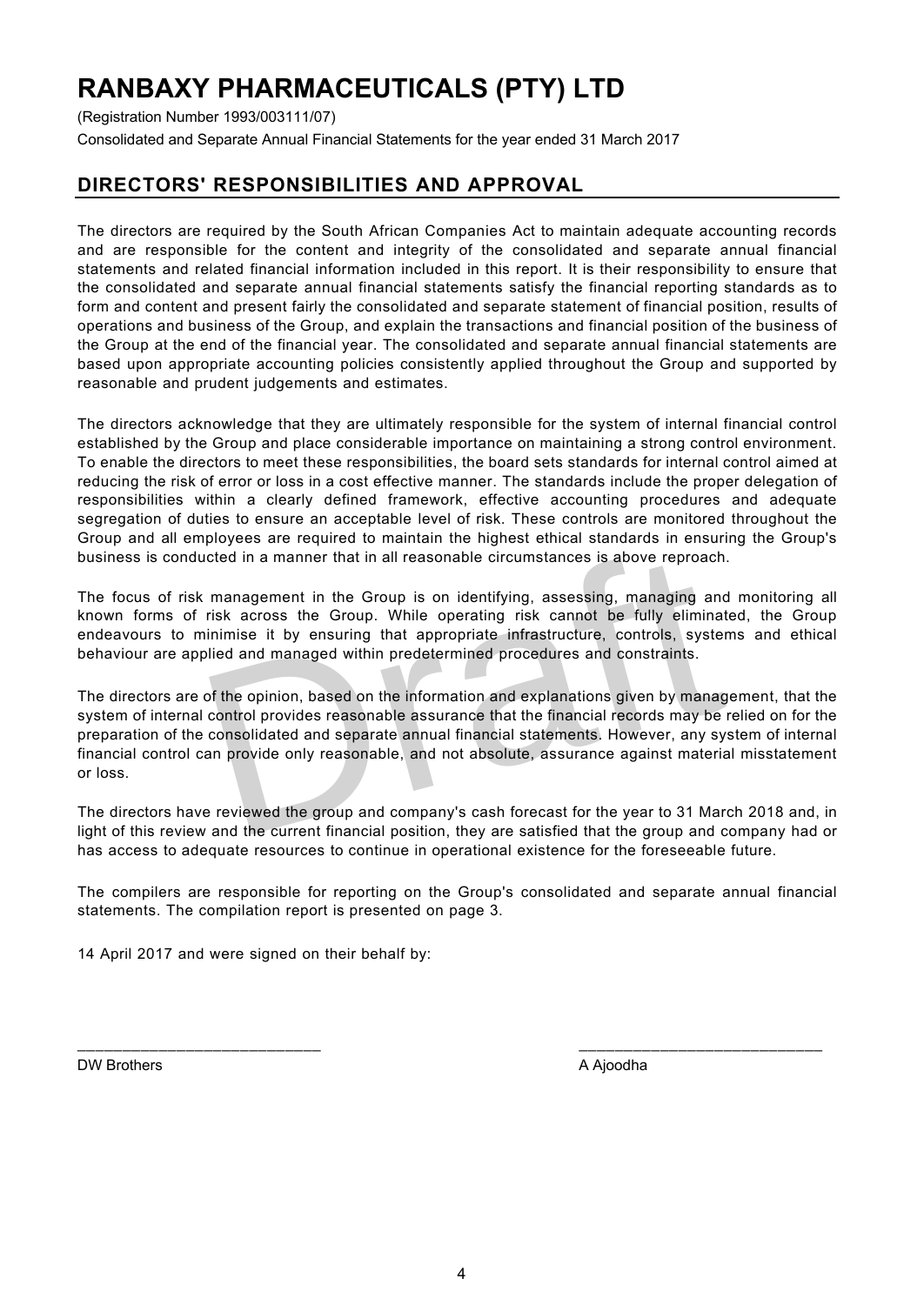(Registration Number 1993/003111/07)

Consolidated and Separate Annual Financial Statements for the year ended 31 March 2017

## **DIRECTORS' REPORT**

The directors present their report for the year ended 31 March 2017.

#### **1. Review of activities**

#### **Main business and operations**

The principal activity of the Group is import, marketing, manufacturing and trade of pharmaceutical goods and services and there were no major changes herein during the year.

The operating results and consolidated statement of financial position of the Group are fully set out in the attached financial statements and do not in our opinion require any further comment.

#### **2. Going concern**

The financial statements are prepared on the basis of accounting policies applicable to a going concern. This basis presumes that that the company will continue to receive the support of its holding company and that the realisation of assets and settlement of liabilities will occur in the ordinary course of business.

#### **3. Events after reporting date**

orting date<br>
mot aware of any matter or circumstance arising since the end of the finant<br>
that could have a material effect on the financial position of the company<br>
it in contracts<br>
the contracts<br>
proceed of the directors The directors are not aware of any matter or circumstance arising since the end of the financial year to the date of this report that could have a material effect on the financial position of the company.

#### **4. Directors' interest in contracts**

To our knowledge none of the directors had any interest in contracts entered into during the year under review.

#### **5. Authorised and issued share capital**

No changes were approved or made to the authorised or issued share capital of the company during the year under review.

#### **6. Borrowing limitations**

In terms of the Memorandum of Incorporation of the company, the directors may exercise all the powers of the company to borrow money, as they consider appropriate.

#### **7. Dividends**

Given the current state of the global economic environment, the board believes that it would be more appropriate for the group to conserve cash and maintain adequate debt headroom to ensure that the group is best placed to withstand any prolonged adverse economic conditions. The company has not declared a dividend.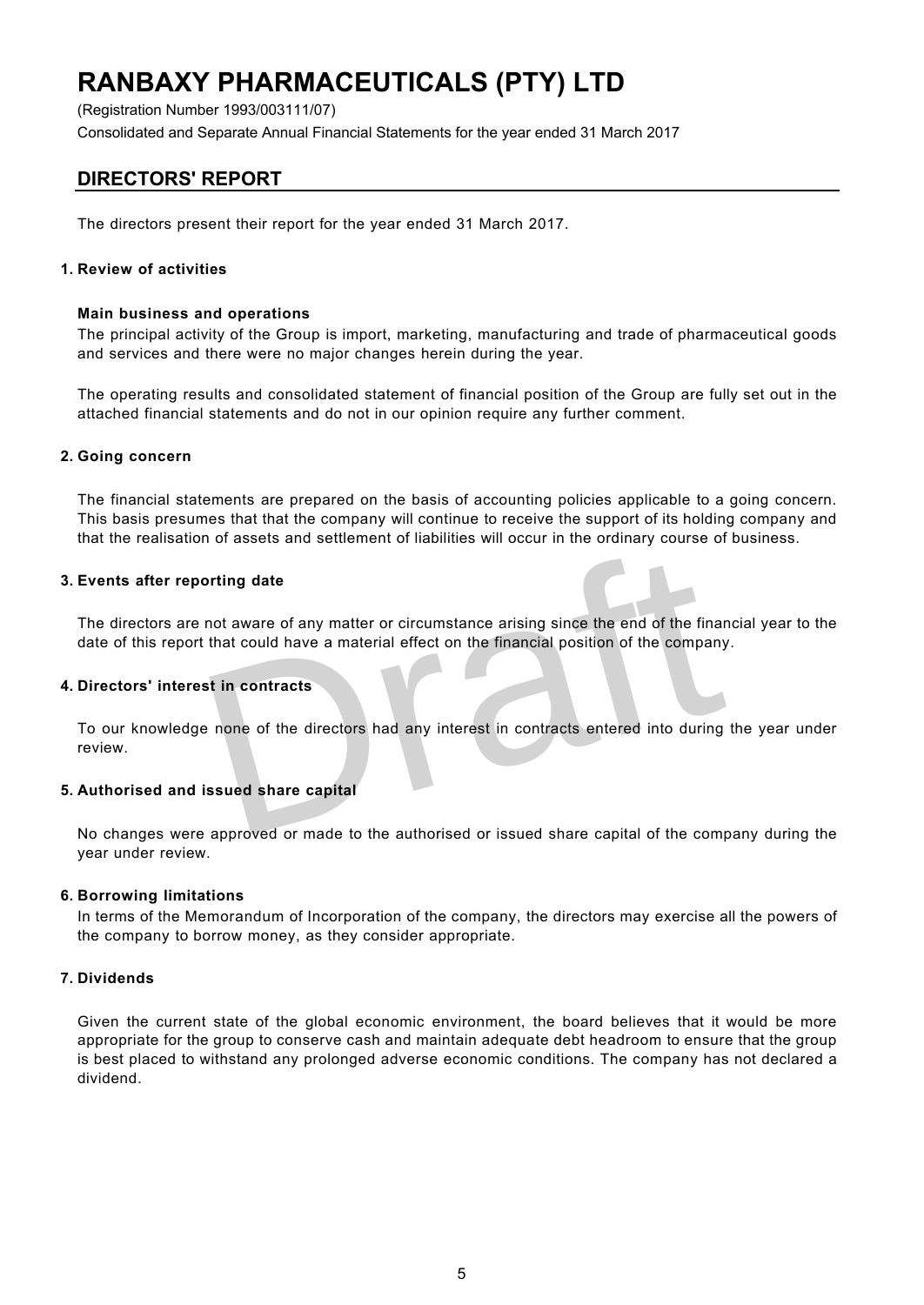(Registration Number 1993/003111/07) Consolidated and Separate Annual Financial Statements for the year ended 31 March 2017

## **DIRECTORS' REPORT**

### **8. Directors**

The directors of the company during the year and to the date of this report are as follows:

DW Brothers M Kaszas A Ajoodha (Appointed 1 December 2016) DMV Sewnarian (Appointed 1 December 2016) M Sudan (Resigned 21 December 2016)

### **9. Secretary**

The Group's designated secretary is Grant Thornton.

#### **10. Compilers**

Deloitte & Touche were the compilers for the year under review.

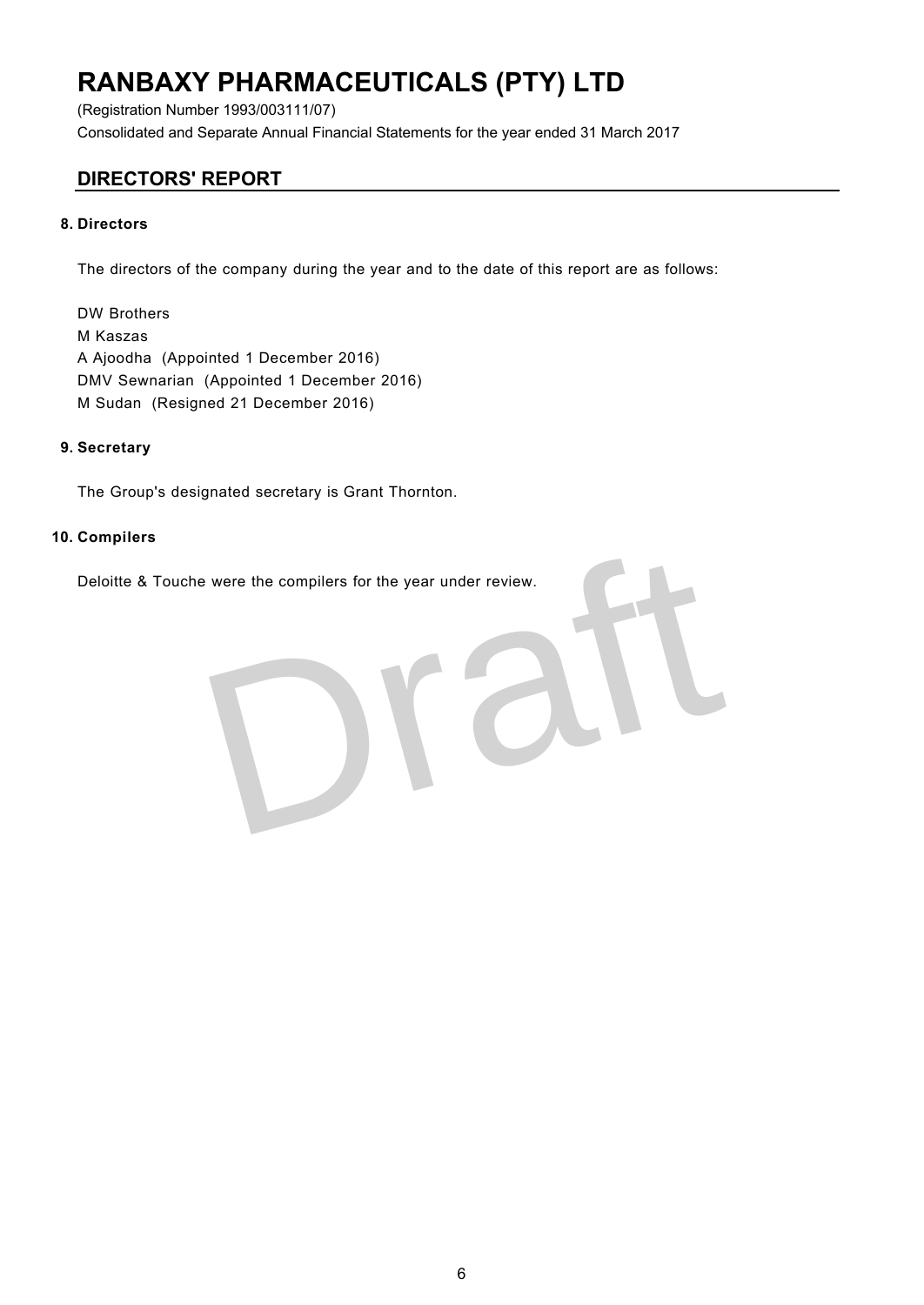(Registration Number 1993/003111/07)

Consolidated and Separate Annual Financial Statements as at 31 March 2017

## **STATEMENTS OF FINANCIAL POSITION**

| <b>Notes</b>   | Group<br>2017 | Group<br>2016                | Company<br>2017                                                                           | Company<br>2016                                                                     |
|----------------|---------------|------------------------------|-------------------------------------------------------------------------------------------|-------------------------------------------------------------------------------------|
|                |               |                              |                                                                                           |                                                                                     |
| 5              | 43,785,856    | 33,836,447                   | 43,785,856                                                                                | 33,836,447                                                                          |
| $6\phantom{1}$ | 415,461       | 415,461                      | 415,461                                                                                   | 415,461 -                                                                           |
|                |               |                              | 2,516,253                                                                                 | 2,516,223                                                                           |
|                | 44,201,317    | 34,251,908                   | 46,717,570                                                                                | 36,768,131                                                                          |
|                |               |                              |                                                                                           |                                                                                     |
| 7              | 651,949,421   |                              | 651,949,421                                                                               | 183,809,540                                                                         |
| 8              | 646,109,663   | 185,081,509                  | 646,111,909                                                                               | 185,081,509                                                                         |
| 9              | 51,214,355    | 26,797,321                   | 50,228,677                                                                                | 26,013,021                                                                          |
|                |               | 395,688,370                  | 1,348,290,007                                                                             | 394,904,070                                                                         |
|                | 1,393,474,756 | 429,940,278                  | 1,395,007,577                                                                             | 431,672,201                                                                         |
|                |               |                              |                                                                                           |                                                                                     |
|                |               |                              |                                                                                           |                                                                                     |
| 10             | 200,000,200   | 200,000,200                  | 200,000,200                                                                               | 200,000,200                                                                         |
| 11             |               | (3,304,567)                  |                                                                                           | (2, 248, 383)                                                                       |
|                |               |                              |                                                                                           |                                                                                     |
|                |               |                              |                                                                                           |                                                                                     |
|                |               |                              |                                                                                           |                                                                                     |
| 12             | 214,937,856   | 201,337,855                  | 217,531,534                                                                               | 204,106,332                                                                         |
|                |               | 1,349,273,439<br>(3,304,567) | 183,809,540<br>$(426, 108, 196)$ $(465, 253, 397)$<br>$(229, 412, 563)$ $(268, 557, 764)$ | (2, 248, 383)<br>$(428, 225, 234)$ $(467, 344, 111)$<br>(230,473,417) (269,592,294) |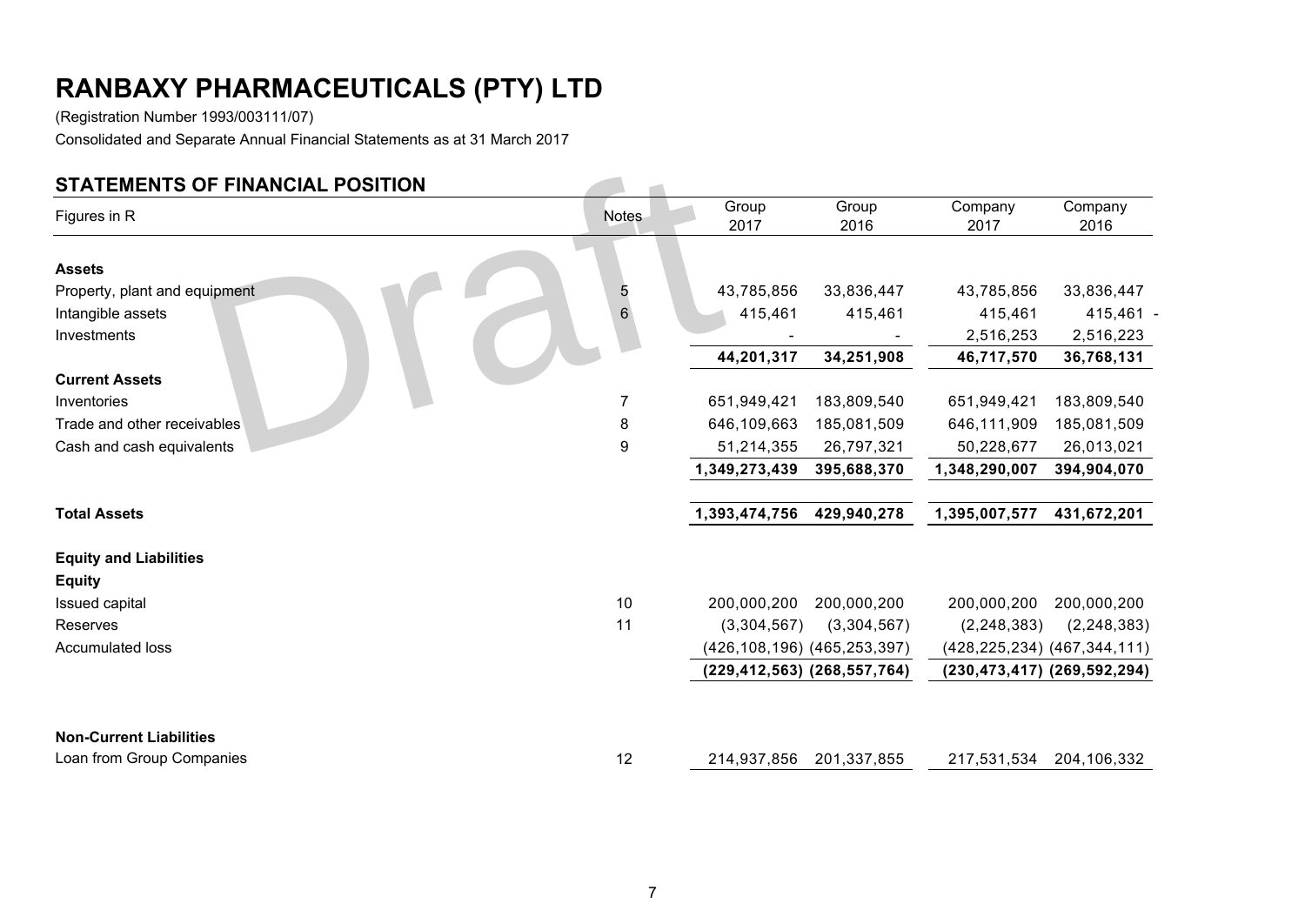(Registration Number 1993/003111/07)

Consolidated and Separate Annual Financial Statements as at 31 March 2017

## **STATEMENTS OF FINANCIAL POSITION**

| <b>STATEMENTS OF FINANCIAL POSITION</b> |              |               |               |                 |                 |
|-----------------------------------------|--------------|---------------|---------------|-----------------|-----------------|
| Figures in R                            | <b>Notes</b> | Group<br>2017 | Group<br>2016 | Company<br>2017 | Company<br>2016 |
| <b>Current Liabilities</b>              |              |               |               |                 |                 |
| Trade and other payables                | 16           | 1,407,949,463 | 497,160,187   | 1,407,949,460   | 497,158,163     |
|                                         |              |               |               |                 |                 |
| <b>Total Equity and Liabilities</b>     |              | 1,393,474,756 | 429,940,278   | 1,395,007,577   | 431,672,201     |
|                                         |              |               |               |                 |                 |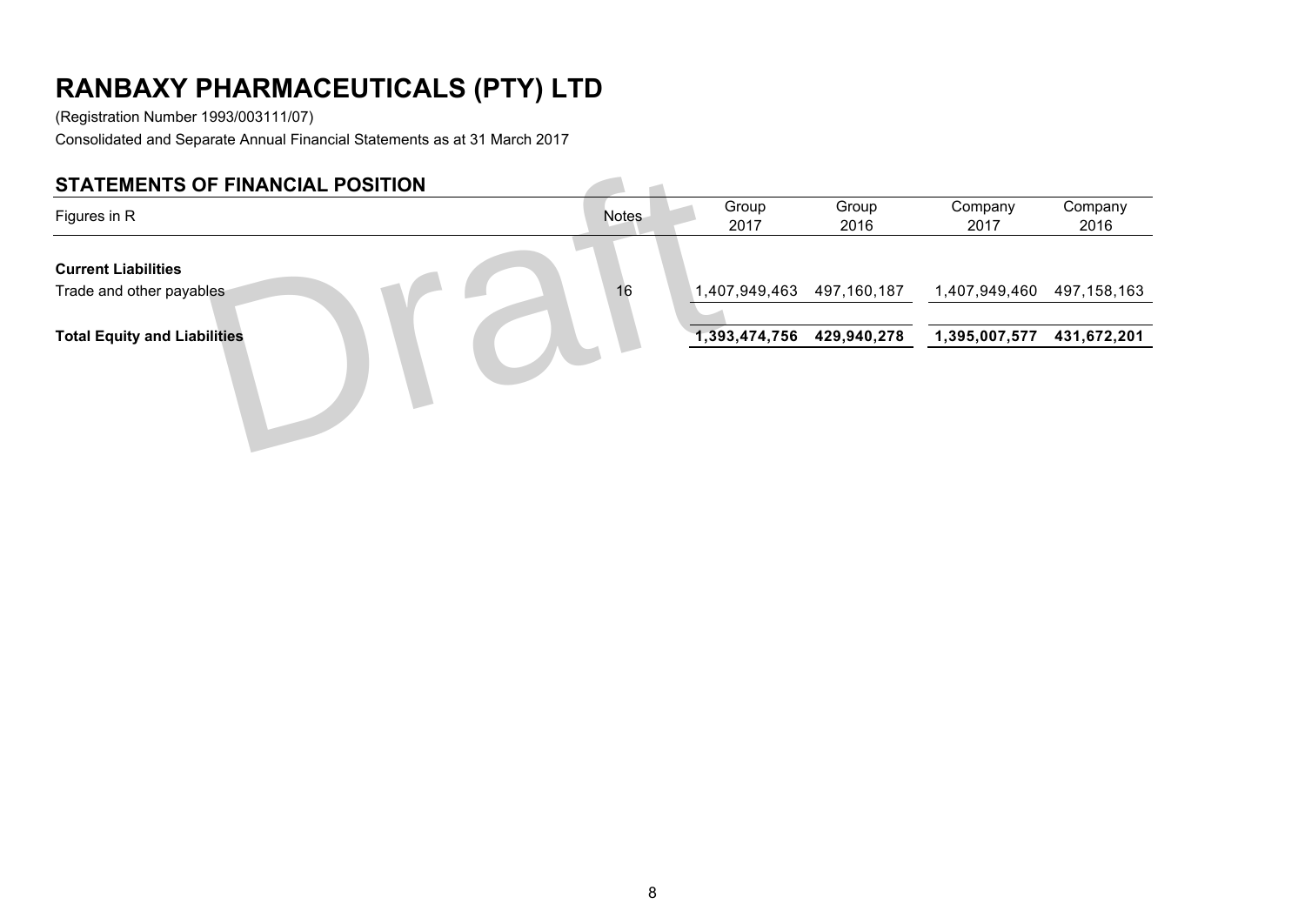(Registration Number 1993/003111/07)

Consolidated and Separate Annual Financial Statements for the year ended 31 March 2017

## **STATEMENTS OF PROFIT OR LOSS AND COMPREHENSIVE INCOME**

| Figures in R                                             | <b>Notes</b> | Group         | Group                               | Company       | Company                             |
|----------------------------------------------------------|--------------|---------------|-------------------------------------|---------------|-------------------------------------|
|                                                          |              | 2017          | 2016                                | 2017          | 2016                                |
|                                                          |              |               |                                     |               |                                     |
| <b>Revenue</b>                                           | 17           | 1,115,100,194 | 340,645,436                         | 1,115,100,194 | 340,679,422                         |
| Cost of sales                                            | 18           |               | (878,040,099) (192,424,577)         |               | (878,039,900) (192,424,577)         |
| Gross profit                                             |              | 237,060,095   | 148,220,859                         | 237,060,294   | 148,254,845                         |
| Other income                                             | 19           | 11,318,827    | 5,147,971                           | 11,318,828    | 5,045,285                           |
| Operating costs                                          |              |               | $(175, 308, 637)$ $(188, 656, 781)$ |               | $(175, 335, 161)$ $(188, 445, 438)$ |
| Impairment of Property, Plant<br>and Equipment           |              |               | (222, 250, 129)                     |               | (222, 250, 129)                     |
| <b>Operating profit/(loss)</b>                           |              |               | 73,070,285 (257,538,080)            | 73,043,961    | (257, 395, 437)                     |
|                                                          |              |               |                                     |               |                                     |
| Finance income                                           | 21           | 35,217        | 19,660                              | 35,217        | 19,660                              |
| Finance costs                                            | 22           | (33,960,301)  | (30, 055, 536)                      | (33,960,301)  | (30, 055, 536)                      |
| Profit/(loss) before<br>taxation                         |              |               | 39,145,201 (287,573,956)            |               | 39,118,877 (287,431,313)            |
|                                                          |              |               |                                     |               |                                     |
| Taxation expense                                         | 23           |               | 135,133                             |               |                                     |
| Profit/(loss) for the year                               |              | 39,145,201    | (287, 438, 823)                     | 39,118,877    | (287, 431, 313)                     |
| <b>Other comprehensive</b>                               |              |               |                                     |               |                                     |
| income                                                   |              |               |                                     |               |                                     |
| Other comprehensive income                               |              |               |                                     |               |                                     |
| <b>Total comprehensive</b><br>income/(loss) for the year |              |               | 39,145,201 (287,438,823)            | 39,118,877    | (287, 431, 313)                     |
|                                                          |              |               |                                     |               |                                     |
| <b>Total comprehensive</b><br>income attributable to:    |              |               |                                     |               |                                     |
| Owners of the parent                                     |              | 39,145,201    |                                     | 39,118,877    |                                     |
|                                                          |              | 39,145,201    |                                     | 39,118,877    |                                     |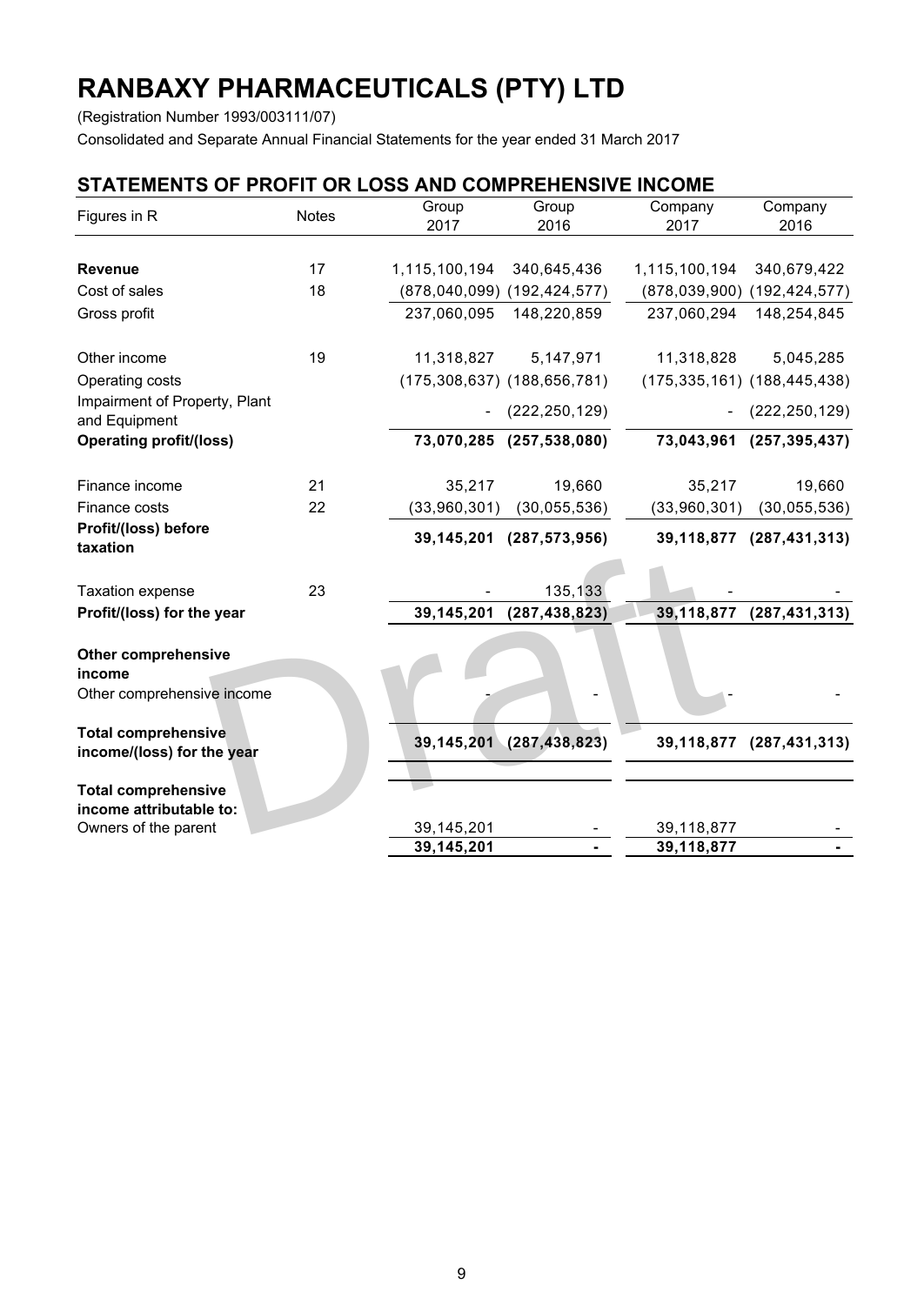(Registration Number 1993/003111/07)

Consolidated and Separate Annual Financial Statements for the year ended 31 March 2017

## **STATEMENTS OF CHANGES IN EQUITY**

|                                                                              | <b>Stated</b>  | Common<br><b>Control</b> | <b>Accumulated</b> |                 |
|------------------------------------------------------------------------------|----------------|--------------------------|--------------------|-----------------|
| Figures in R                                                                 | <b>Capital</b> | <b>Reserve</b>           | loss               | <b>Total</b>    |
| Group<br><b>Balance at 1 April 2015</b><br>Total comprehensive income for    | 200,000,200    | (3,304,567)              | (177, 814, 574)    | 18,881,059      |
| the year<br>Loss for the year                                                |                |                          | (287, 438, 823)    | (287, 438, 823) |
| Total comprehensive income for<br>the year                                   |                |                          | (287,438,823)      | (287, 438, 823) |
| Balance at 31 March 2016                                                     | 200,000,200    | (3, 304, 567)            | (465, 253, 397)    | (268, 557, 764) |
| <b>Balance at 1 April 2016</b><br>Total comprehensive income for<br>the year | 200,000,200    | (3,304,567)              | (465, 253, 397)    | (268, 557, 764) |
| Profit for the year                                                          |                |                          | 39,145,201         | 39,145,201      |
| Total comprehensive income for<br>the year                                   |                |                          | 39,145,201         | 39,145,201      |
| Balance at 31 March 2017                                                     | 200,000,200    | (3, 304, 567)            | (426, 108, 196)    | (229, 412, 563) |
| <b>Notes</b>                                                                 | 10             | 11                       |                    |                 |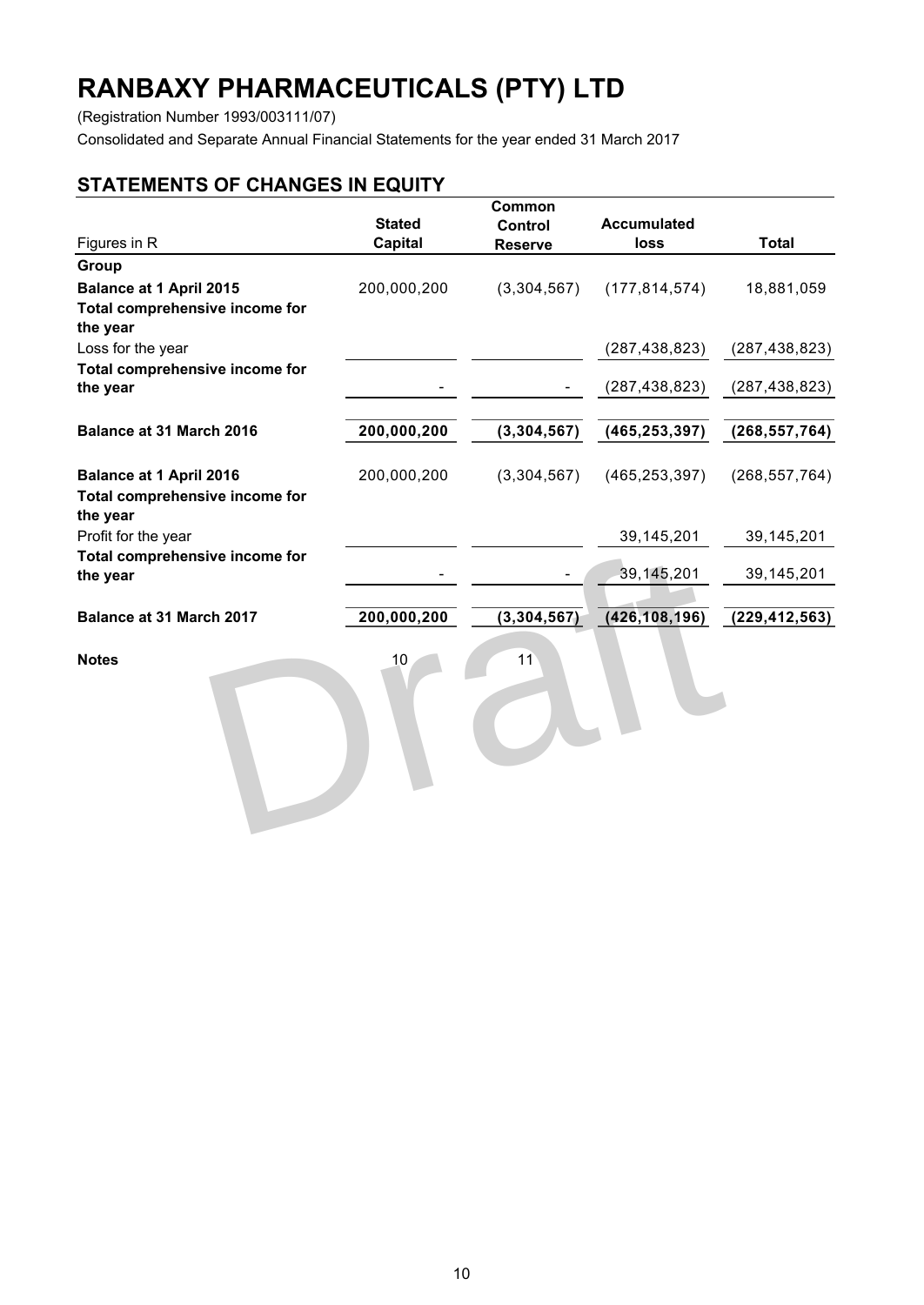(Registration Number 1993/003111/07)

Consolidated and Separate Annual Financial Statements for the year ended 31 March 2017

## **STATEMENTS OF CHANGES IN EQUITY**

| Figures in R                                                                 | Share capital | Common<br>control<br>reserve | <b>Accumulated</b><br>loss | <b>Total</b>    |
|------------------------------------------------------------------------------|---------------|------------------------------|----------------------------|-----------------|
| Company                                                                      |               |                              |                            |                 |
| <b>Balance at 1 April 2015</b><br>Total comprehensive income for             | 200,000,200   | (2, 248, 383)                | (179, 912, 798)            | 17,839,019      |
| the year<br>Loss for the year                                                |               |                              | (287, 431, 313)            | (287, 431, 313) |
| Total comprehensive income for<br>the year                                   |               |                              | (287,431,313)              | (287, 431, 313) |
| Balance at 31 March 2016                                                     | 200,000,200   | (2, 248, 383)                | (467, 344, 111)            | (269, 592, 294) |
| <b>Balance at 1 April 2016</b><br>Total comprehensive income for<br>the year | 200,000,200   | (2, 248, 383)                | (467, 344, 111)            | (269, 592, 294) |
| Profit for the year                                                          |               |                              | 39,118,877                 | 39,118,877      |
| Total comprehensive income for<br>the year                                   |               |                              | 39,118,877                 | 39,118,877      |
| Balance at 31 March 2017                                                     | 200,000,200   | (2, 248, 383)                | (428, 225, 234)            | (230, 473, 417) |
| <b>Notes</b>                                                                 | 10            | 11                           |                            |                 |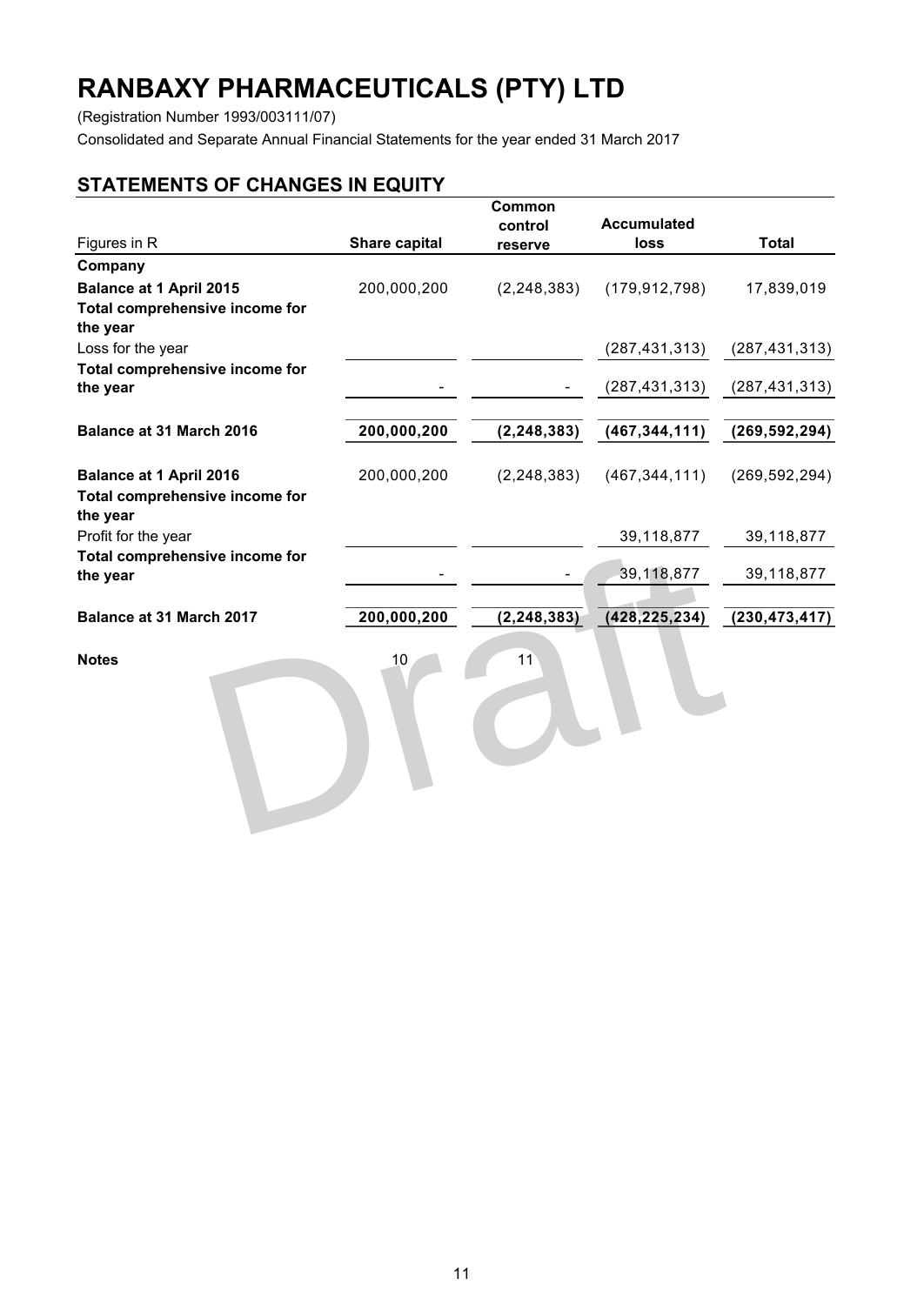(Registration Number 1993/003111/07)

Consolidated and Separate Annual Financial Statements for the year ended 31 March 2017

## **STATEMENT OF CASH FLOWS**

| Figures in R                                              | Group<br>2017  | Group<br>2016                       | Company<br>2017 | Company<br>2016                     |
|-----------------------------------------------------------|----------------|-------------------------------------|-----------------|-------------------------------------|
|                                                           |                |                                     |                 |                                     |
| <b>Cash flows from operating</b><br>activities            |                |                                     |                 |                                     |
| Profit/(loss) for the year                                |                | 39, 145, 201 (287, 438, 823)        |                 | 39,118,877 (287,431,313)            |
| Adjustments for:                                          |                |                                     |                 |                                     |
| Finance costs                                             | 33,960,301     | 30,055,536                          | 33,960,301      | 30,055,536                          |
| Income tax                                                |                | (135, 133)                          |                 |                                     |
| Amortisation of Intangible assets                         |                | 55,869                              |                 | 55,869                              |
| Depreciation of Property, plant and<br>equipment          | 531,205        | 6,604,124                           | 531,205         | 6,604,124                           |
| Impairment of Property, plant and<br>equipment            |                | 222,250,129                         |                 | 222,250,129                         |
| Investment income                                         | (35, 217)      | (19,660)                            | (35, 217)       | (19,660)                            |
| <b>Assets Scrapped</b>                                    |                | 734,447                             |                 | 734,447                             |
| Non-Cash VAT receivable written off                       |                | (206, 805)                          |                 |                                     |
| Operating cash flow before<br>working capital changes     | 73,601,490     | (28, 100, 316)                      | 73,575,166      | (27, 750, 868)                      |
| Working capital changes                                   |                |                                     |                 |                                     |
| Increase in inventories<br>Increase in trade and other    |                | (468, 139, 877) (107, 131, 785)     |                 | (468, 139, 877) (107, 131, 785)     |
| receivables                                               |                | $(461, 028, 330)$ $(109, 161, 039)$ |                 | $(461, 030, 400)$ $(109, 427, 051)$ |
| Increase in trade and other payables                      | 910,789,449    | 275,426,904                         | 910,791,263     | 275,286,775                         |
| <b>Cash generated by operating</b>                        | 55,222,732     | 31,033,764                          | 55,196,152      | 30,977,071                          |
| activities                                                |                |                                     |                 |                                     |
| Investment income                                         | 35,217         | 19,660                              | 35,217          | 19,660                              |
| Finance costs                                             | (33,960,301)   | (30, 055, 536)                      | (33,960,301)    | (30, 055, 536)                      |
| Income tax paid<br>Net cash from operating activities     | 21,297,648     | (282, 042)<br>715,846               | 21,271,068      | 941,195                             |
|                                                           |                |                                     |                 |                                     |
| <b>Cash flows from investing</b><br>activities            |                |                                     |                 |                                     |
| Property, plant and equipment<br>acquired                 | (10, 480, 614) | (2, 233, 461)                       | (10, 480, 614)  | (2, 233, 461)                       |
| Proceeds on disposals of property,<br>plant and equipment |                | 61,564                              |                 | 61,564                              |
| Net cash utilised in investing<br>activities              | (10, 480, 614) | (2, 171, 897)                       | (10, 480, 614)  | (2, 171, 897)                       |
| <b>Cash flows from financing</b>                          |                |                                     |                 |                                     |
| activities                                                |                |                                     |                 |                                     |
| Loans repaid<br>Increase in loans from group              | 13,600,000     | 13,637,260                          | 13,425,202      | 13,195,393                          |
| companies                                                 |                |                                     |                 |                                     |
| Net cash generated by financing<br>activities             | 13,600,000     | 13,637,260                          | 13,425,202      | 13,195,393                          |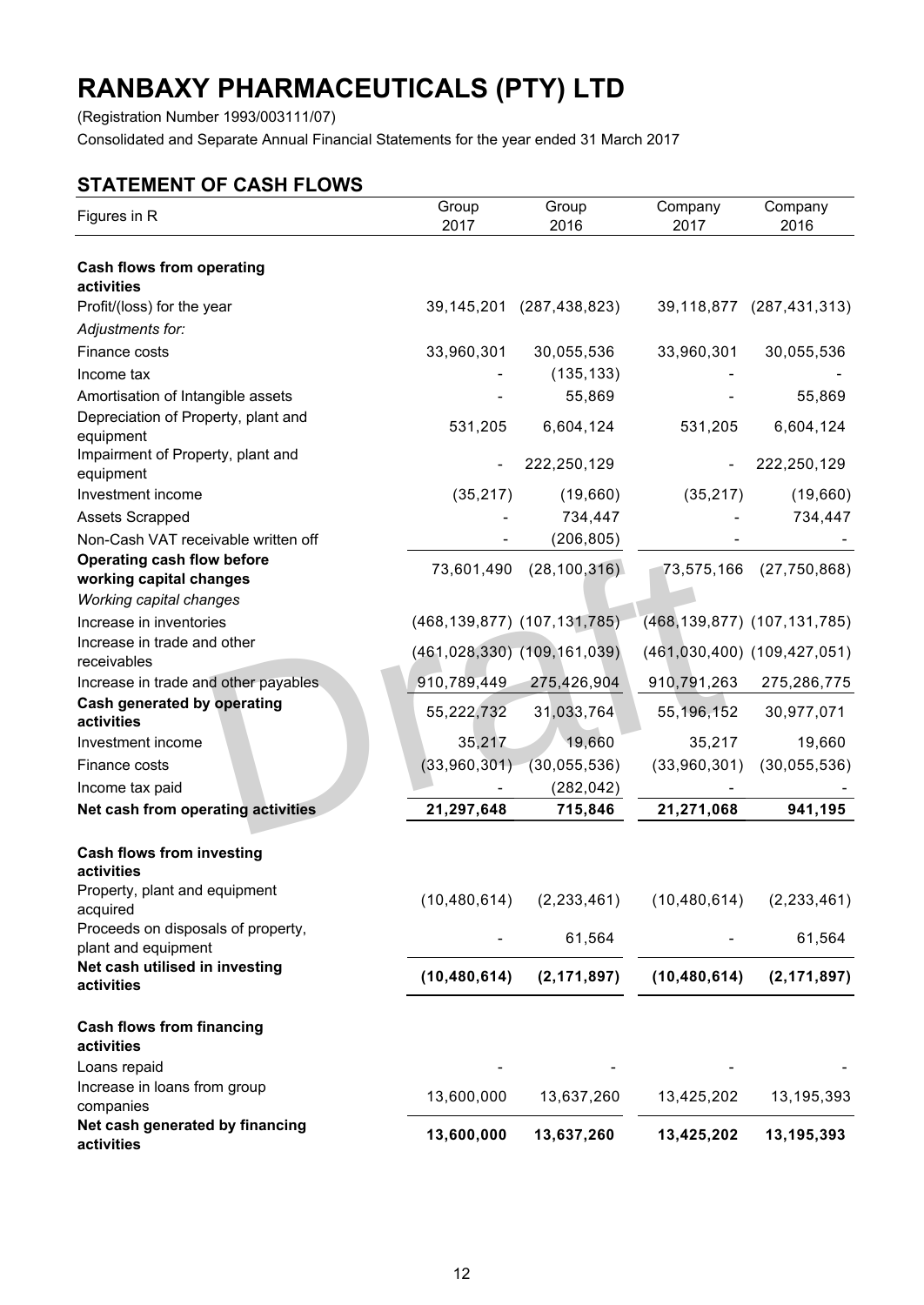(Registration Number 1993/003111/07)

Consolidated and Separate Annual Financial Statements for the year ended 31 March 2017

## **STATEMENT OF CASH FLOWS**

| Figures in R                                                                                      |   | Group<br>2017            | Group<br>2016            | Company<br>2017          | Company<br>2016          |
|---------------------------------------------------------------------------------------------------|---|--------------------------|--------------------------|--------------------------|--------------------------|
| Increase in cash and cash<br>equivalents<br>Cash and cash equivalents at<br>beginning of the year |   | 24,417,034<br>26,797,321 | 12.181.209<br>14,616,112 | 24,215,656<br>26,013,021 | 11.964.691<br>14,048,330 |
| Cash and cash equivalents at end<br>of the year                                                   | 9 | 51,214,355               | 26,797,321               | 50,228,677               | 26,013,021               |

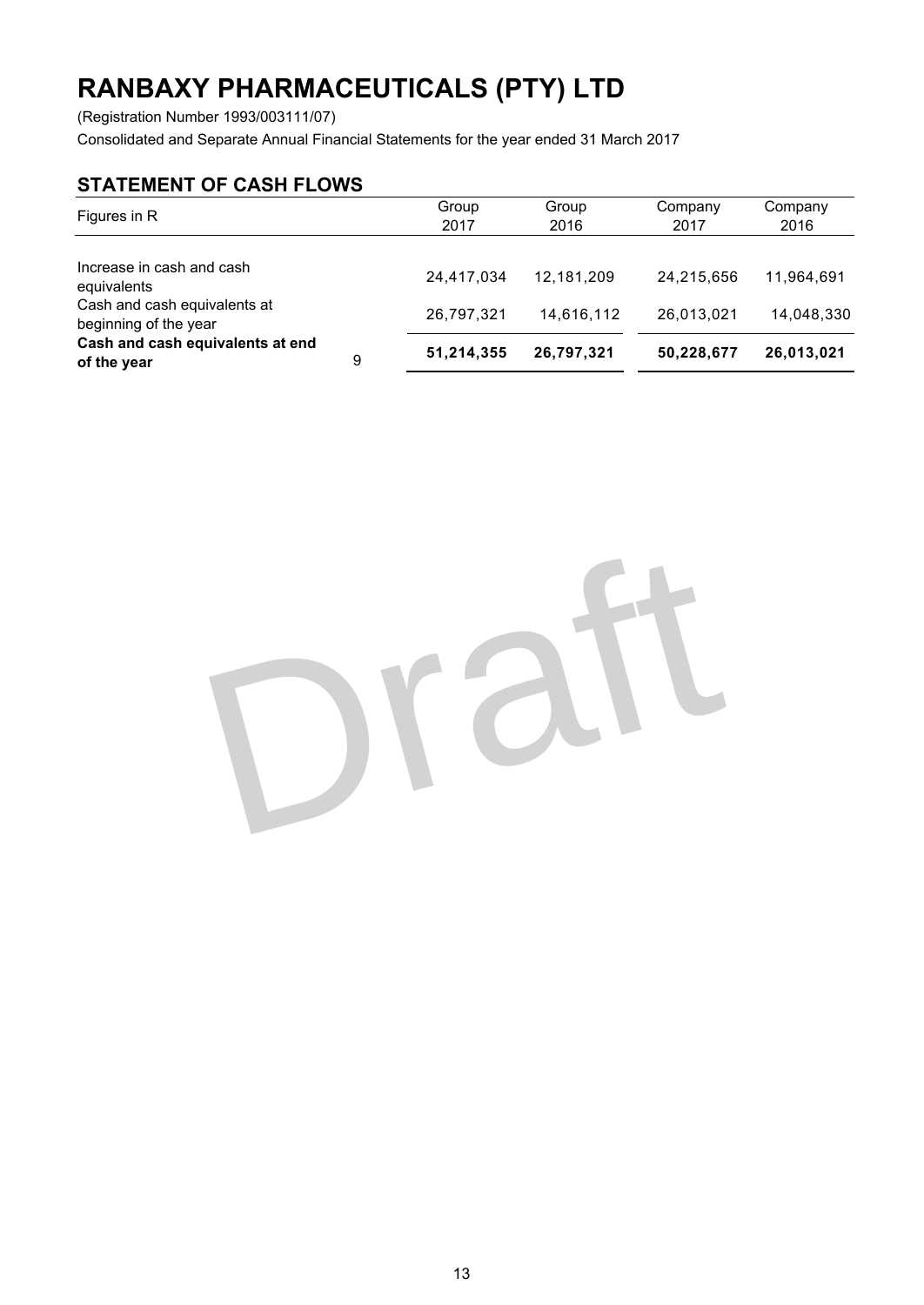(Registration Number 1993/003111/07) Consolidated and Separate Annual Financial Statements for the year ended 31 March 2017

### **Accounting Policies**

#### **1. Basis of preparation**

The consolidated and separate annual financial statements of the Group have been prepared in accordance with all applicable International Financial Reporting Standards (IFRSs) and the Companies Act 71 of 2008. The consolidated and separate annual financial statements have been prepared under the historical cost convention, as modified by the revaluation of land and buildings, available-for-sale financial assets, and financial assets and financial liabilities (including derivative instruments) at fair value through profit or loss.

The preparation of financial statements in conformity with IFRS requires the use of certain critical accounting estimates. It also requires management to exercise its judgement in the process of applying the Group's accounting policies. The areas involving a higher degree of judgement or complexity, or areas where assumptions and estimates are significant to the consolidated and separate annual financial statements are disclosed in note 3.

#### **2. Summary of significant accounting policies**

The principal accounting policies applied in the preparation of these consolidated and separate annual financial statements are set out below. These policies have been consistently applied to all the years presented, unless otherwise stated.

#### **2.1 Business combinations**

Subsidiaries are all entities (including structured entities) over which the Group has control. The Group controls an entity when the Group is exposed to, or has rights to, variable returns from its involvement with the entity and has the ability to affect those returns through its power over the entity. Subsidiaries are fully consolidated from the date on which control is transferred to the Group. They are deconsolidated from the date that control ceases.

nations<br>all entities (including structured entities) over which the Group has cont<br>when the Group is exposed to, or has rights to, variable returns from its<br>the ability to affect those returns through its power over the en The Group applies the acquisition method to account for business combinations. The consideration transferred for the acquisition of a subsidiary is the fair values of the assets transferred, the liabilities incurred to the former owners of the acquiree and the equity interests issued by the Group. The consideration transferred includes the fair value of any asset or liability resulting from a contingent consideration arrangement. Identifiable assets acquired and liabilities and contingent liabilities assumed in a business combination are measured initially at their fair values at the acquisition date.

The Group recognises any non-controlling interest in the acquiree on an acquisition-by-acquisition basis, either at fair value or at the non-controlling interest's proportionate share of the recognised amounts of acquiree's identifiable net assets.

The excess of the consideration transferred, the amount of any non-controlling interest in the acquiree and the acquisition-date fair value of any previous equity interest in the acquiree over the fair value of the identifiable net assets acquired is recorded as goodwill. If the total of consideration transferred, noncontrolling interest recognised and previously held interest measured is less than the fair value of the net assets of the subsidiary acquired in the case of a bargain purchase, the difference is recognised directly in the statement of comprehensive income.

Acquisition-related costs are expensed as incurred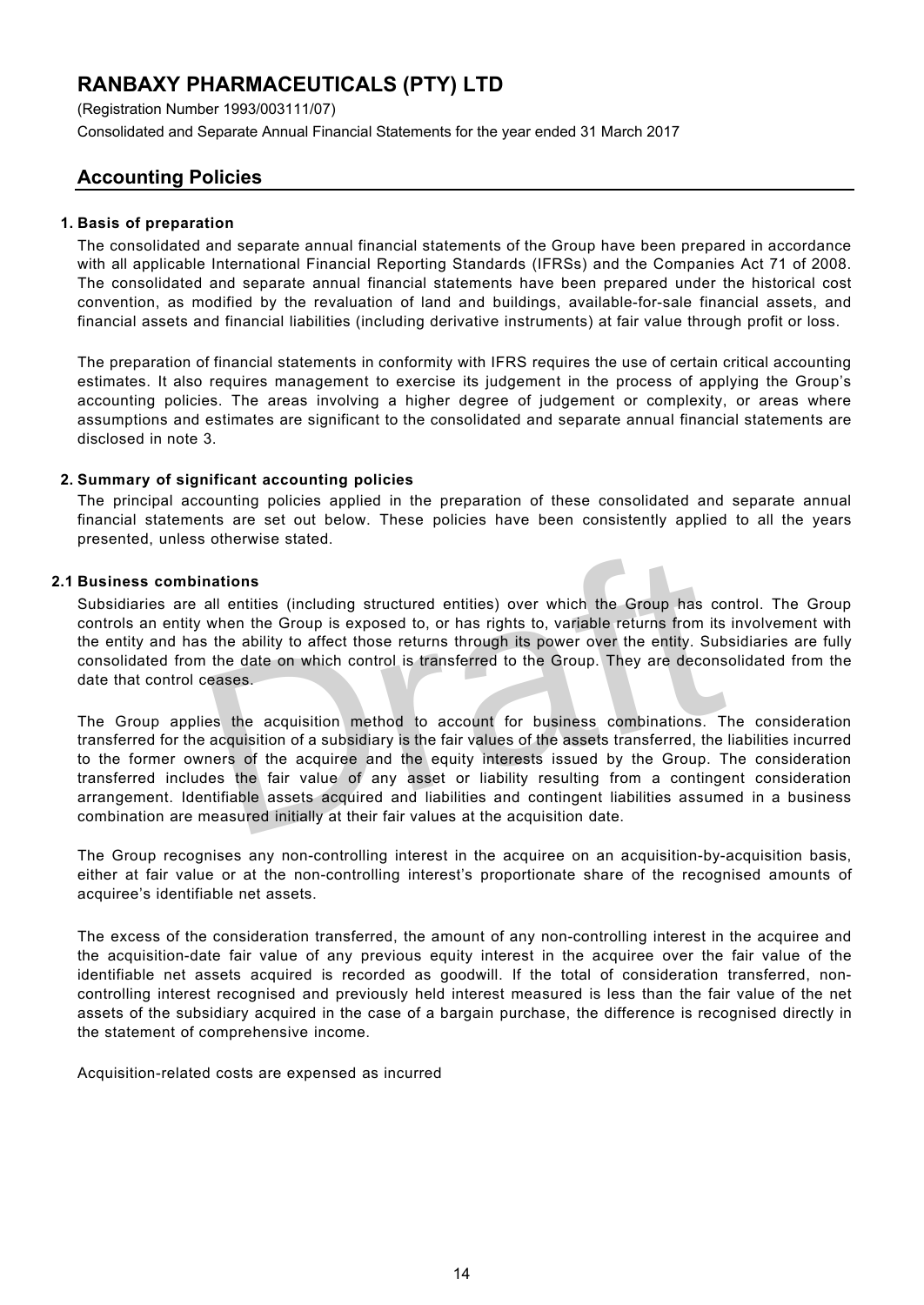(Registration Number 1993/003111/07)

Consolidated and Separate Annual Financial Statements for the year ended 31 March 2017

### **Accounting Policies**

#### **Basis of Consolidation**

The consolidated group annual financial statements incorporate the financial statements of the Company and entities (including special purpose entities) controlled by the Company (its subsidiaries).

Control is achieved when the company:

- has power over the investee;
- is exposed, or has rights, to variable returns from its involvement with the investee; and
- has the ability to use its power to affect its returns.

The Company reassesses whether or not it controls an investee if facts and circumstances indicate that there are changes to one or more of the three elements of control listed above.

When the Company has less than a majority of the voting rights of an investee, it has power over the investee when the voting rights are sufficient to give it the practical ability to direct the relevant activities of the investee unilaterally. The Company considers all relevant facts and circumstances in assessing whether or not the Company's voting rights in an investee are sufficient to give it power, including:

The size of the Company's holding of voting relative to the size and dispersion of holdings of other vote holders;

- the potential voting rights held by the Company, other vote holders or other parties;

- rights arising from other contractual arrangements; and

- any additional facts and circumstances that indicate that the Company has, or does not have, the current ability to direct the relevant activities at the time that decisions need to be made, including voting patterns at previous shareholders' meetings.

Consolidation of a subsidiary begins when the Company obtains control over the subsidiary and ceases when the Company loses control over the subsidiary.

ompany's holding of voting relative to the size and dispersion of holdin<br>that in the meta-strangence is and dispersion of holding rights held by the Company, other vote holders or other parties;<br>in other contractual arrang Income and expenses of subsidiaries acquired or disposed off during the year are included in the consolidated statement of comprehensive income from the effective date of acquisition and up to the effective date of disposal, as appropriate. Total comprehensive income of subsidiaries is attributed to the owners of the Company and to non-controlling interest even if this results in the non-controlling interest having a deficit balance.

Where necessary, adjustments are made to the financial statements of subsidiaries to bring their accounting policies in line with those used by other members of the Group

All intra-group transactions, balances, income and expenses are eliminated on consolidation.

#### **2.1.1 Changes in ownership interests in subsidiaries without change of control**

Transactions with non-controlling interests that do not result in loss of control are accounted for as equity transactions – that is, as transactions with the owners in their capacity as owners.

The difference between fair value of any consideration paid and the relevant share acquired of the carrying value of net assets of the subsidiary is recorded in equity. Gains or losses on disposals to non-controlling interests are also recorded in equity.

#### **Investment in subsidiaries**

In the company's separate consolidated and separate annual financial statements, investment in subsidiaries are carried at cost less any accumulated impairment.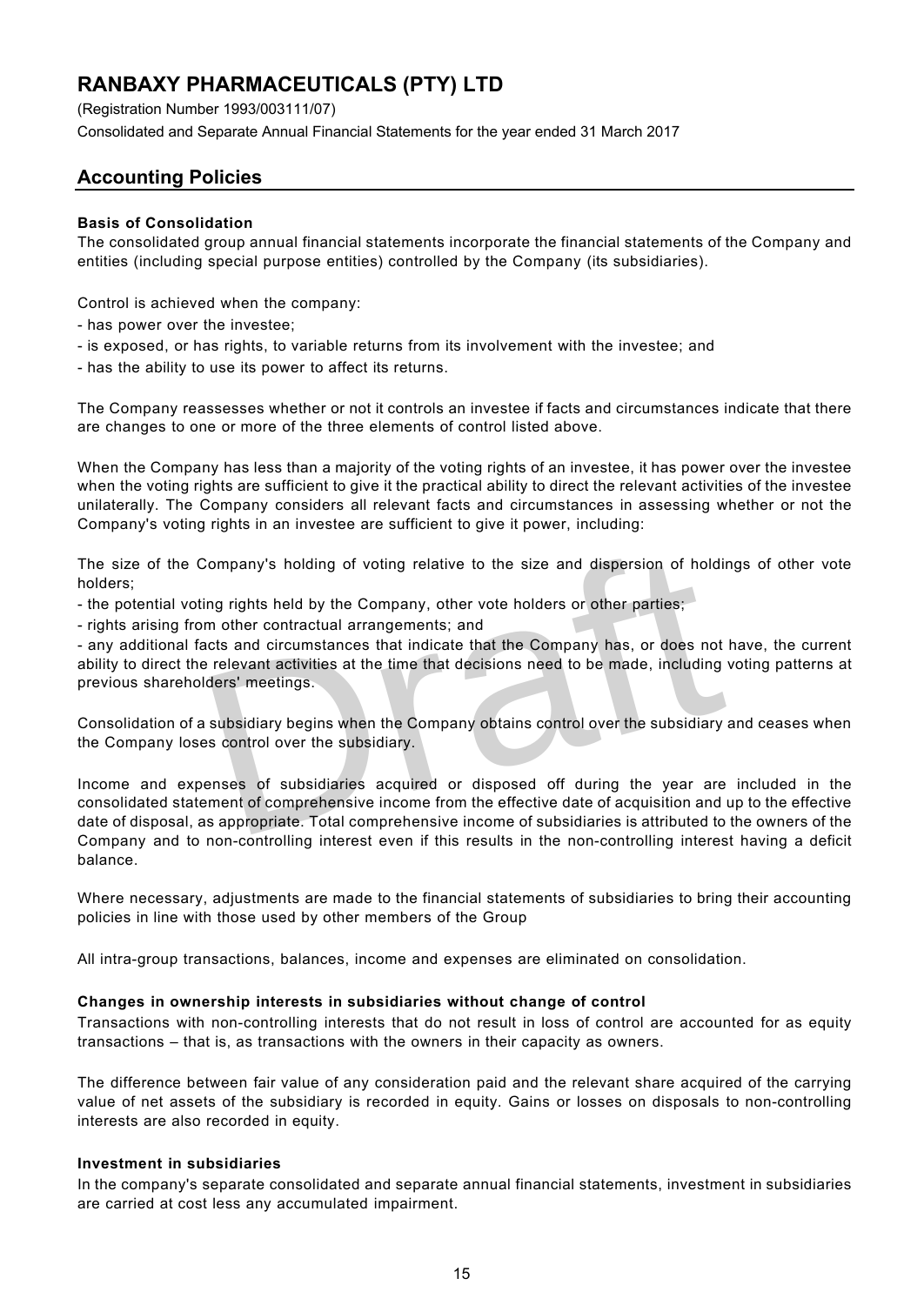(Registration Number 1993/003111/07)

Consolidated and Separate Annual Financial Statements for the year ended 31 March 2017

### **Accounting Policies**

The cost of an investment in a subsidiary is the aggregate of:

- the fair value, at the date of exchange, of assets given, liabilities incurred or assumed, and equity instruments issued by the company; plus

- any costs directly attributable to the purchase of the subsidiary.

An adjustment to the cost of a business combination contingent on future events is included in the cost of the combination if the adjustment is probable and can be measured reliably.

#### **2.1.2 Investment in Associates**

An associate is an entity over which the Group has significant influence and that is neither a subsidiary nor an interest in a joint venture. Significant influence is the power to participate in the financial and operating policy decisions of the investee but is not control or joint control over those policies.

The results and assets and liabilities of associates are incorporated in these consolidated financial statements using the equity method of accounting, except when the investment is classified as held for sale, in which case it is accounted for in accordance with IFRS 5 - Non-current Assets Held for Sale and Discontinued Operations. Under the equity method, an investment in an associate is initially recognised in the consolidated statement of financial position at cost and adjusted thereafter to recognise the Group's share of the profit or loss and other comprehensive income of the associate.

statement of financial position at cost and adjusted thereafter to recogr<br>or loss and other comprehensive income of the associate.<br>
S share of losses of an associate exceeds the Group's interest in that<br>
term interests tha When the Group's share of losses of an associate exceeds the Group's interest in that associate (which includes any long-term interests that, in substance, form part of the Group's net investment in the associate), the Group discontinues recognising its share of further losses. Additional losses are recognised only to the extent that the Group has incurred legal or constructive obligations or made payments on behalf of the associate.

#### **2.2 Property, Plant and Equipment**

Property, plant and equipment are tangible assets which the group holds for its own use or for rental to others and which are expected to be used for more than one year.

An item of property, plant and equipment is recognised as an asset when it is probable that future economic benefits associated with the item will flow to the company, and the cost of the item can be measured reliably.

Property, plant and equipment is initially measured at cost. Cost includes all of the expenditure which is directly attributable to the acquisition or construction of the asset, including the capitalisation of borrowing costs on qualifying assets and adjustments in respect of hedge accounting, where appropriate.

Property, plant and equipment is subsequently stated at cost less accumulated depreciation and any accumulated impairment losses, except for land which is stated at cost less any accumulated impairment losses.

Depreciation of an asset commences when the asset is available for use as intended by management. Depreciation is charged to write off the asset's carrying amount over its estimated useful life to its estimated residual value, using a method that best reflects the pattern in which the asset's economic benefits are consumed by the group. Leased assets are depreciated in a consistent manner over the shorter of their expected useful lives and the lease term. Depreciation is not charged to an asset if its estimated residual value exceeds or is equal to its carrying amount. Depreciation of an asset ceases at the earlier of the date that the asset is classified as held for sale or derecognised.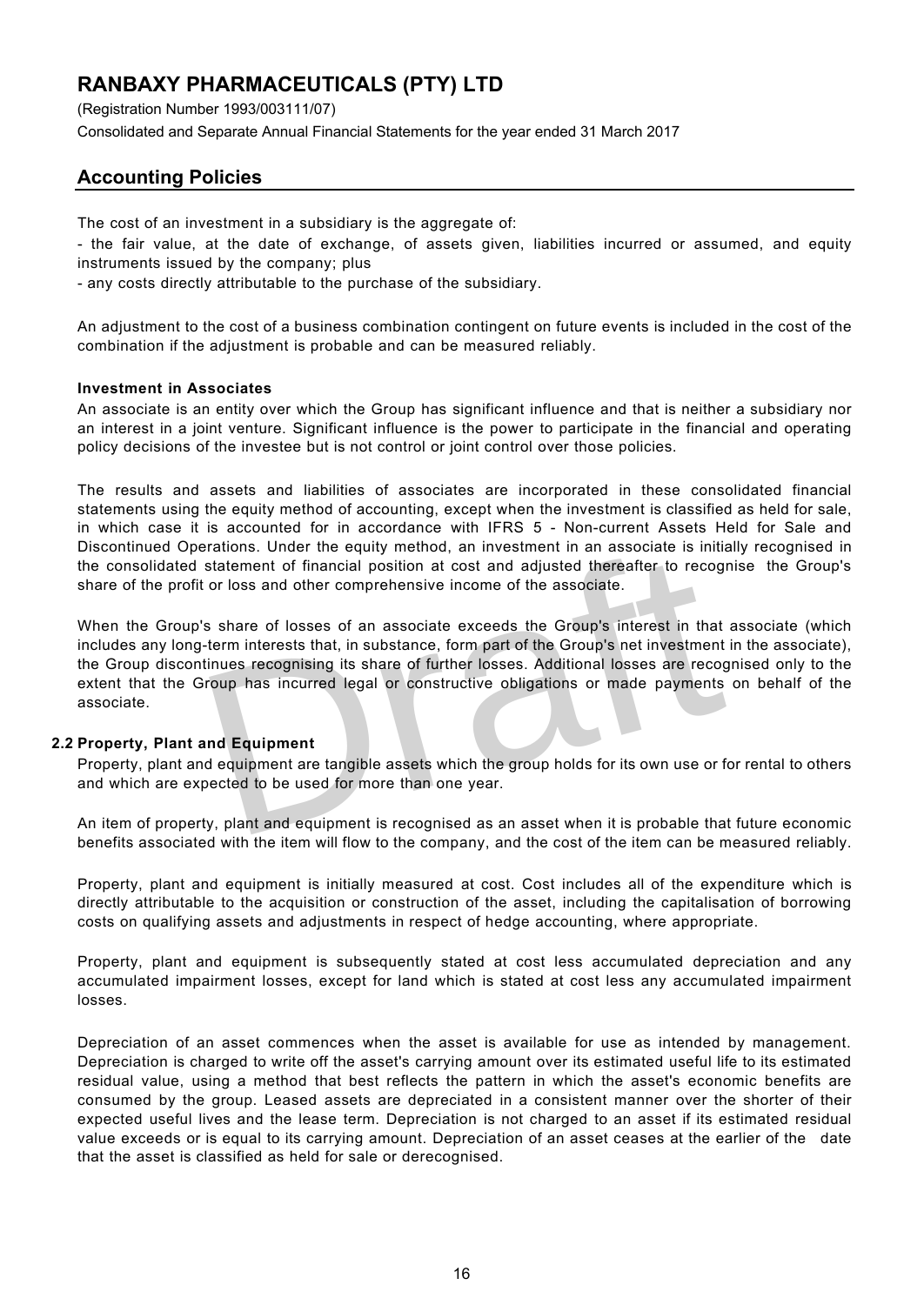(Registration Number 1993/003111/07) Consolidated and Separate Annual Financial Statements for the year ended 31 March 2017

## **Accounting Policies**

The major categories of property, plant and equipment are depreciated at the following rates:

| <b>Buildings</b>           | 30 years   |
|----------------------------|------------|
| Motor vehicles             | 5 years    |
| <b>Plant and Machinery</b> | 5-25 years |
| Computer equipment         | 3 years    |
| Office equipment           | 6 years    |
| Furniture and fittings     | 6 years    |
|                            |            |

During the prior year end, the subsidiary impaired its property, plant and equipment down to residual value. The revised carrying amounts are tabulated in note 5

The carrying values of these assets were reviewed and revised in the prior year, as the directors determined that the manufacturing plant where these items of property, plant and equipment are deployed would not obtain future economic benefits in excess of their residual values.

The residual value, useful life and depreciation method of each asset are reviewed at the end of each reporting year. If the expectations differ from previous estimates, the change is accounted for prospectively as a change in accounting estimate.

Each part of an item of property, plant and equipment with a cost that is significant in relation to the total cost of the item is depreciated separately.

The depreciation charge for each year is recognised in profit or loss unless it is included in the carrying amount of another asset.

is useful life and depreciation method of each asset are reviewed at the end<br>tations differ from previous estimates, the change is accounted for pr<br>ing estimate.<br>m of property, plant and equipment with a cost that is signi An item of property, plant and equipment is derecognised upon disposal or when no future economic benefits are expected from its continued use or disposal. Any gain or loss arising from the derecognition of an item of property, plant and equipment is included in profit or loss when the item is derecognised. Any gain or loss arising from the derecognition of an item of property, plant and equipment is determined as the difference between the net disposal proceeds, if any, and the carrying amount of the item.

Plant and machinery that is in the course of construction for production are carried at cost, less and recognised impairment loss. Costs include the cost of the assets and associated professional fees. Such assets are classified to the appropriate categories of property plant and equipment when completed and ready for intended use. Depreciation of these assets, on the same basis as other property plant and equipment, commences when the assets are ready for intended use.

#### **2.3 Intangible Assets**

An intangible asset is recognised when:

• it is probable that the expected future economic benefits that are attributable to the asset will flow to the entity; and

• the cost of the asset can be measured reliably.

Intangible assets are initially recognised at cost.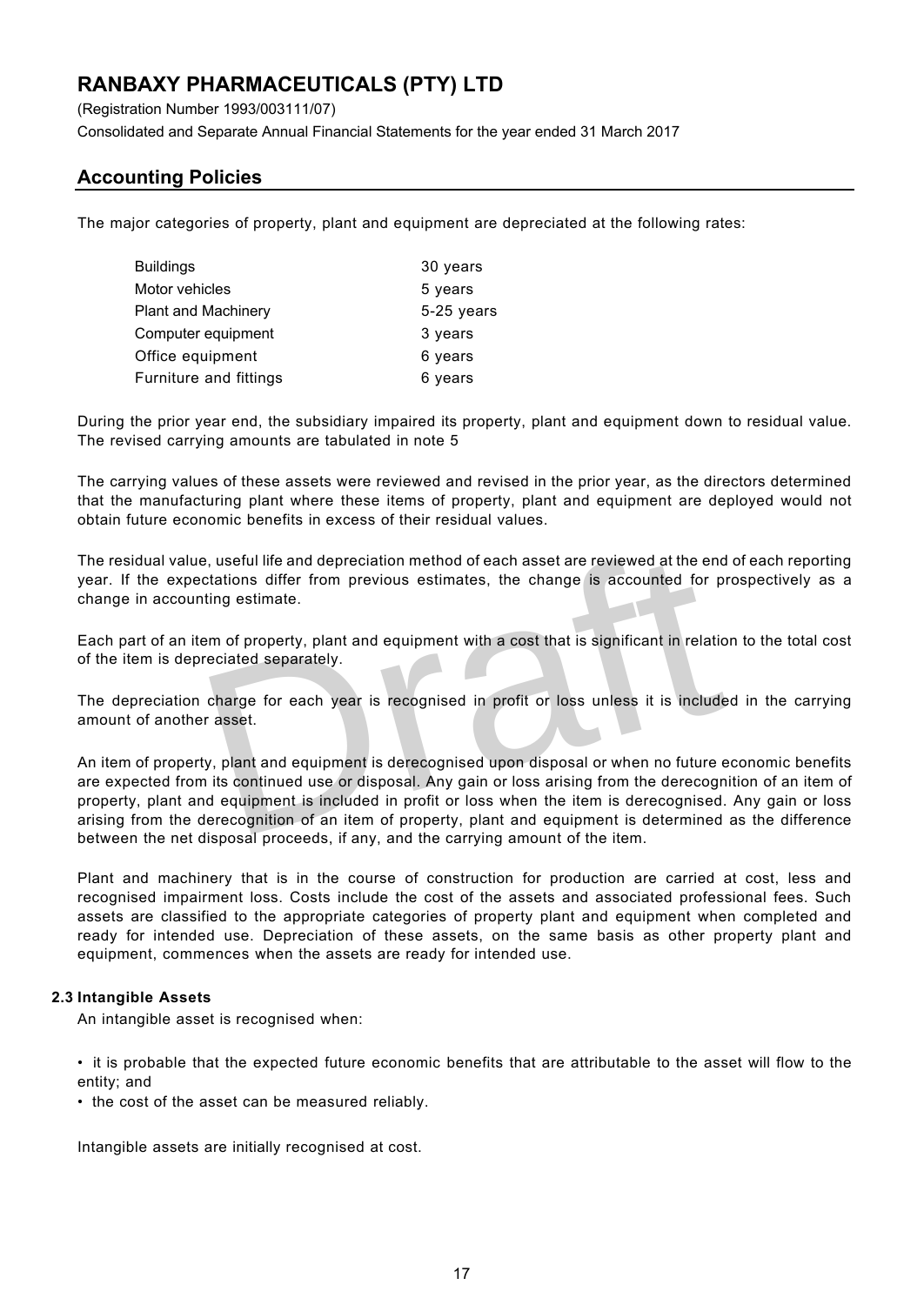(Registration Number 1993/003111/07)

Consolidated and Separate Annual Financial Statements for the year ended 31 March 2017

## **Accounting Policies**

An intangible asset arising from development (or from the development phase of an internal project) is recognised when:

- it is technically feasible to complete the asset so that it will be available for use or sale.
- there is an intention to complete and use or sell it.
- there is an ability to use or sell it.
- it will generate probable future economic benefits.

• there are available technical, financial and other resources to complete the development and to use or sell the asset.

• the expenditure attributable to the asset during its development can be measured reliably.

Intangible assets are carried at cost less any accumulated amortisation and any impairment losses.

An intangible asset is regarded as having an indefinite useful life when, based on all relevant factors, there is no foreseeable limit to the period over which the asset is expected to generate net cash inflows. Amortisation is not provided for these intangible assets, but they are tested for impairment annually and whenever there is an indication that the asset may be impaired. For all other intangible assets amortisation is provided on a straight line basis over their useful life.

The amortisation period and the amortisation method for intangible assets are reviewed every period-end.

berial different distribution method for intangible assets are reviewed evidential life of an intangible asset with a finite useful life after it was classified asset may be impaired. As a result the asset is tested for im Reassessing the useful life of an intangible asset with a finite useful life after it was classified as indefinite is an indicator that the asset may be impaired. As a result the asset is tested for impairment and the remaining carrying amount is amortised over its useful life.

Internally generated brands, mastheads, publishing titles, customer lists and items similar in substance are not recognised as intangible assets.

Intangible assets are amortised at the following rates:

| <b>Computer Software</b>             | 2 years |
|--------------------------------------|---------|
| Patents, trademarks and other rights | 5 vears |

#### **2.3.1 Computer software**

Costs associated with maintaining computer software programmes are recognised as an expense as incurred.

Development costs that are directly attributable to the design and testing of identifiable and unique software products controlled by the Group are recognised as intangible assets when the following criteria are met:

- it is technically feasible to complete the software product so that it will be available for use;
- management intends to complete the software product and use or sell it;
- there is an ability to use or sell the software product;
- it can be demonstrated how the software product will generate probable future economic benefits;
- adequate technical, financial and other resources to complete the development and to use or sell the software product are available; and
- the expenditure attributable to the software product during its development can be reliably measured. Directly attributable costs that are capitalised as part of the software product include the software development employee costs and an appropriate portion of relevant overheads.

Other development expenditures that do not meet these criteria are recognised as an expense as incurred.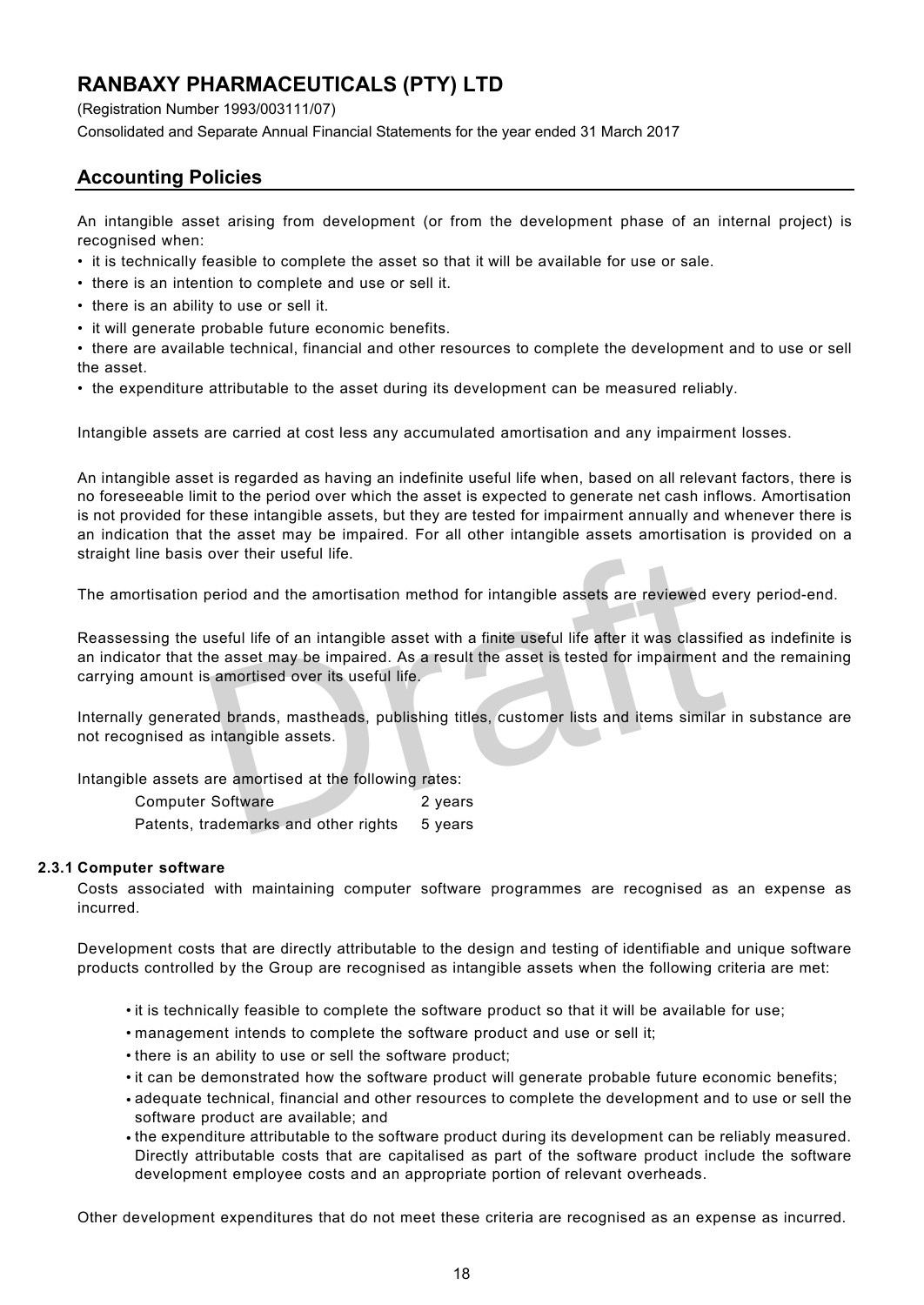(Registration Number 1993/003111/07) Consolidated and Separate Annual Financial Statements for the year ended 31 March 2017

## **Accounting Policies**

Development costs previously recognised as an expense are not recognised as an asset in a subsequent period. Computer software development costs recognised as assets are amortised over their estimated useful lives, which does not exceed three years.

#### **2.4 Leases**

A lease is classified as a finance lease if it transfers substantially all the risks and rewards incidental to ownership. A lease is classified as an operating lease if it does not transfer substantially all the risks and rewards incidental to ownership.

#### **Operating leases – lessee**

Operating lease payments are recognised as an expense on a straight-line basis over the lease term. The difference between the amounts recognised as an expense and the contractual payments are recognised as an operating lease liability. This liability is not discounted.

Any contingent rents are expensed in the period they are incurred.

#### **Operating leases**

under an operating lease are recognised as an expense on a straight-line<br>ayments made on acquiring land held under an operating lease are r<br>cial position as lease premium for land.<br>are charged as an expense in the periods Lease payments under an operating lease are recognised as an expense on a straight-line basis over the lease term. The payments made on acquiring land held under an operating lease are recognised in the statement of financial position as lease premium for land.

Contingent rents are charged as an expense in the periods in which they are incurred.

#### **2.5 Inventories**

Inventories are measured at the lower of cost, on the weighted average cost basis net realisable value.

Net realisable value is the estimated selling price in the ordinary course of business less the estimated costs of completion and the estimated costs necessary to make the sale.

The cost of inventories comprises of all costs of purchase, costs of conversion and other costs incurred in bringing the inventories to their present location and condition.

The cost of inventories is assigned using the weighted average cost formula. The same cost formula is used for all inventories having a similar nature and use to the entity.

#### **2.6 Financial assets**

#### **Classification**

The group classifies financial assets and financial liabilities into the following categories:

- Loans and receivables
- Financial liabilities measured at amortised cost

Classification depends on the purpose for which the financial instruments were obtained / incurred and takes place at initial recognition.

Financial assets classified as at fair value through profit or loss which are no longer held for the purposes of selling or repurchasing in the near term may be reclassified out of that category:

• in rare circumstances

• if the asset met the definition of loans and receivables and the entity has the intention and ability to hold the asset for the foreseeable future or until maturity.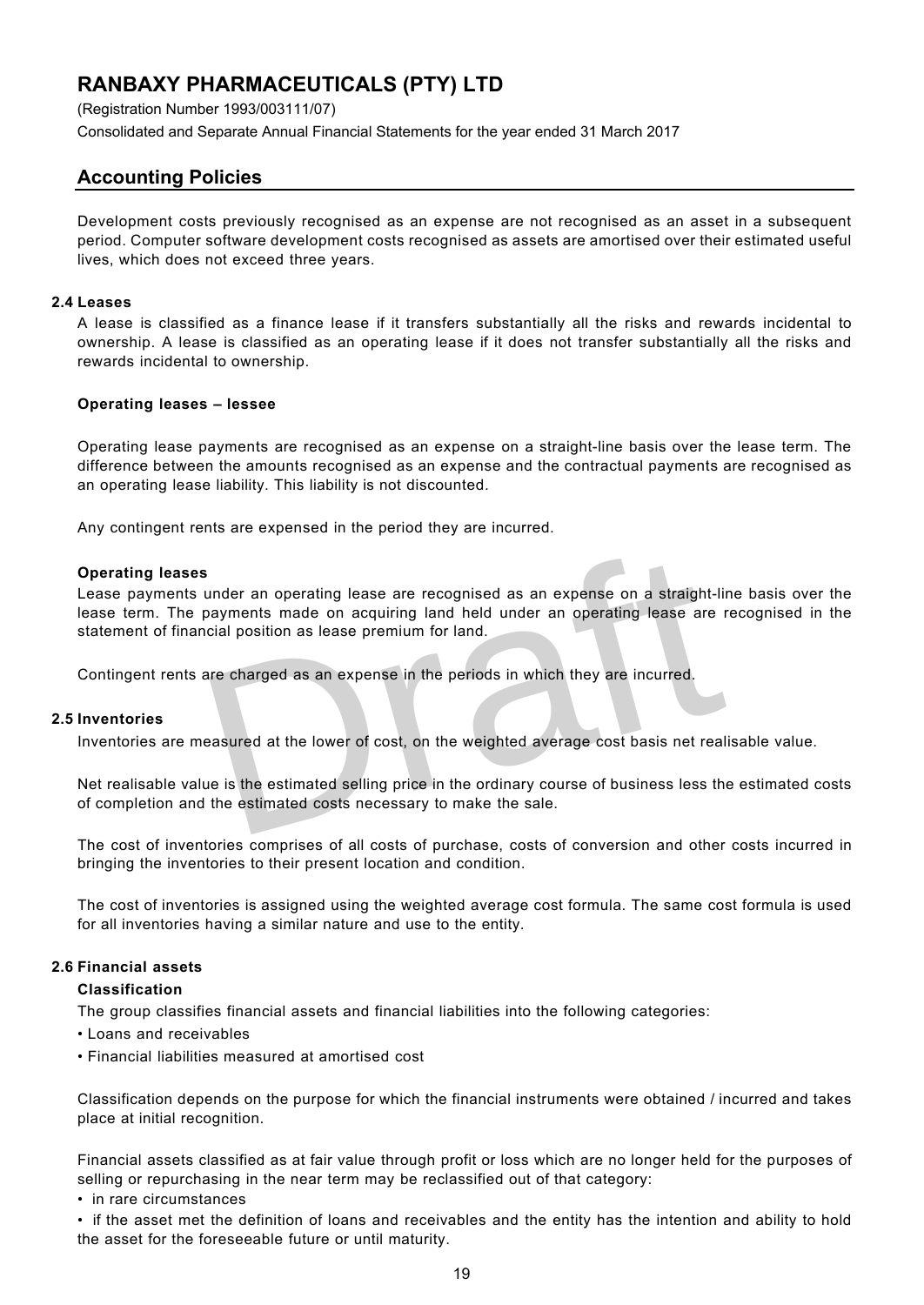(Registration Number 1993/003111/07) Consolidated and Separate Annual Financial Statements for the year ended 31 March 2017

## **Accounting Policies**

#### **Derecognition**

Financial assets are derecognised when the rights to receive cash flows from the investments have expired or have been transferred and the group has transferred substantially all risks and rewards of ownership.

#### **Impairment of Financial Assets**

The group assesses at the end of each reporting period whether there is objective evidence that a financial asset or group of financial assets is impaired. A financial asset or a group of financial assets is impaired and impairment losses are incurred only if there is objective evidence of impairment as a result of one or more events that occurred after the initial recognition of the asset (a 'loss event') and that loss event (or events) has an impact on the estimated future cash flows of the financial asset or group of financial assets that can be reliably estimated.

Evidence of impairment may include indications that the debtors or a group of debtors are experiencing significant financial difficulty, default or delinquency in interest or principal payments, the probability that they will enter bankruptcy or other financial reorganisation, and where observable data indicate that there is a measurable decrease in the estimated future cash flows, such as changes in arrears or economic conditions that correlate with defaults.

ceivables category, the amount of the loss is measured as the differem<br>mount and the present value of estimated future cash flows (excluding fut<br>n incurred) discounted at the financial asset's original effective interest r For loans and receivables category, the amount of the loss is measured as the difference between the asset's carrying amount and the present value of estimated future cash flows (excluding future credit losses that have not been incurred) discounted at the financial asset's original effective interest rate. The carrying amount of the asset is reduced and the amount of the loss is recognised in the consolidated statement of profit and loss and other comprehensive income. If a loan or held-to-maturity investment has a variable interest rate, the discount rate for measuring any impairment loss is the current effective interest rate determined under the contract. As a practical expedient, the group may measure impairment on the basis of an instrument's fair value using an observable market price.

If, in a subsequent period, the amount of the impairment loss decreases and the decrease can be related objectively to an event occurring after the impairment was recognised (such as an improvement in the debtor's credit rating), the reversal of the previously recognised impairment loss is recognised in the consolidated statement of profit and loss and other comprehensive income.

#### **Loans to (from) group companies**

These include loans to and from holding companies, fellow subsidiaries, subsidiaries, joint ventures and associates and are recognised initially at fair value plus direct transaction costs.

Loan to group companies are classified as loans and receivables.

Loan from group companies are classified as financial liabilities measured at amortised cost.

#### **Fair value measurement categories**

For financial reporting purposes, fair value measurements are categorised into level 1, 2 or 3 based on the degree to which the inputs to the fair value measurements are observable and the significance of the inputs to the fair value measurement in its entirety which are described as follows:

Level 1 inputs are quoted prices (unadjusted) in active markets for identical assets or liabilities that the entity can access at the measurement date.

Level 2 inputs are inputs, other than quoted prices included within level 1, that are observable for the asset or liability, either directly or indirectly; and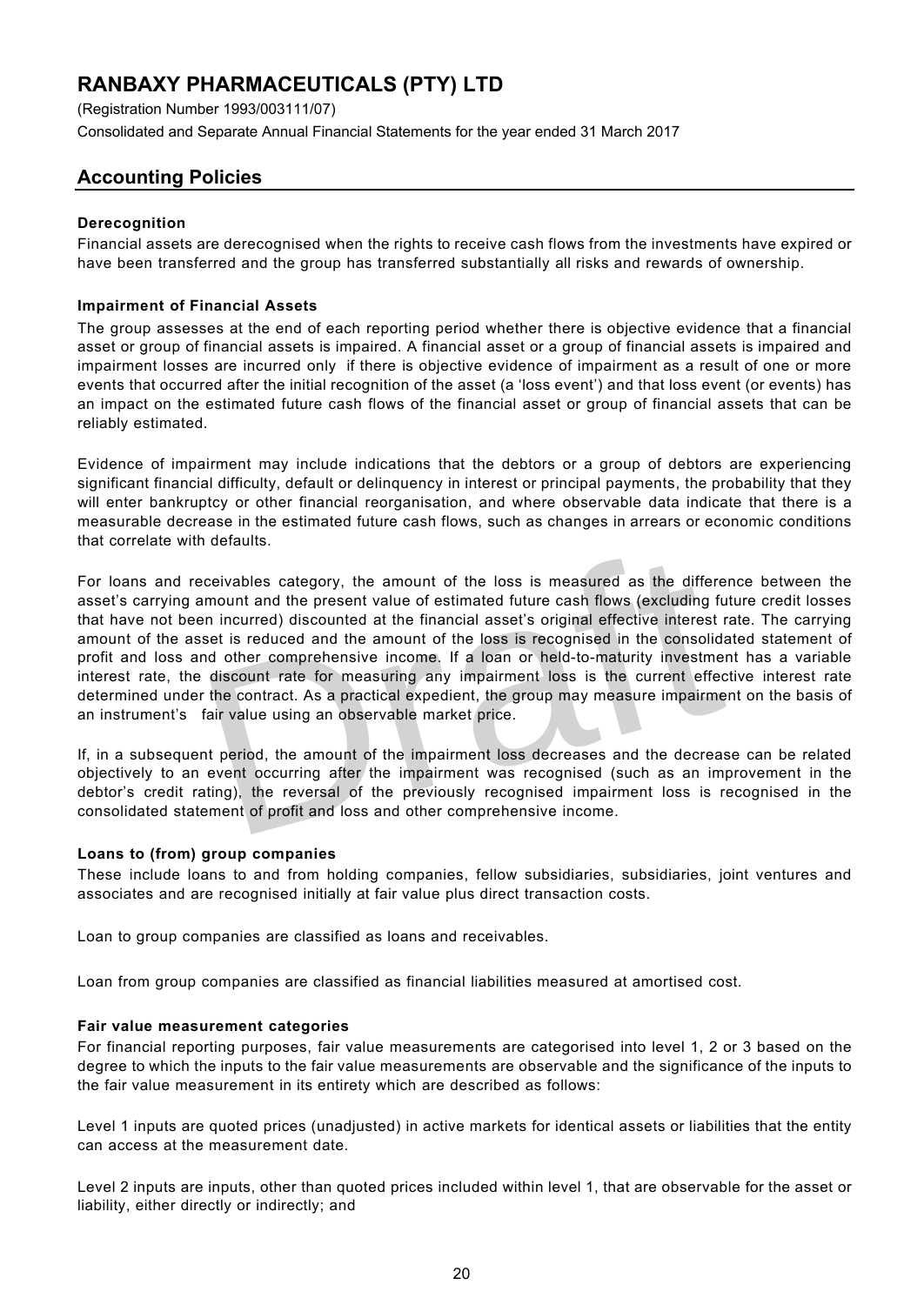(Registration Number 1993/003111/07) Consolidated and Separate Annual Financial Statements for the year ended 31 March 2017

## **Accounting Policies**

Level 3 inputs are unobservable inputs for the asset or liability.

The entity's assets and liabilities are comprised of level 3.

#### **Trade and other receivables**

Trade receivables are measured at initial recognition at fair value, and are subsequently measured at amortised cost using the effective interest rate method. Appropriate allowances for estimated irrecoverable amounts are recognised in profit or loss when there is objective evidence that the asset is impaired. Significant financial difficulties of the debtor, probability that the debtor will enter bankruptcy or financial reorganisation, and default or delinquency in payments (more than 30 days overdue) are considered indicators that the trade receivable is impaired. The allowance recognised is measured as the difference between the asset's carrying amount and the present value of estimated future cash flows discounted at the effective interest rate computed at initial recognition.

The carrying amount of the asset is reduced through the use of an allowance account, and the amount of the loss is recognised in profit or loss within operating expenses. When a trade receivable is uncollectable, it is written off against the allowance account for trade receivables. Subsequent recoveries of amounts previously written off are credited against operating expenses in profit or loss.

Trade and other receivables are classified as loans and receivables.

If collection is expected in one year or less (or in the normal operating cycle of the business if longer), they are classified as current assets. If not, they are presented as non-current assets.

#### **Cash and cash equivalents**

dited against operating expenses in profit or loss.<br>
eceivables are classified as loans and receivables.<br>
ected in one year or less (or in the normal operating cycle of the busines<br>
urrent assets. If not, they are presente Cash and cash equivalents comprise cash on hand and demand deposits, and other short-term highly liquid investments with original maturities of 3 months or less and bank overdrafts that are readily convertible to a known amount of cash and are subject to an insignificant risk of changes in value. These are initially and subsequently recorded at fair value.

#### **Financial liabilities**

#### **Trade and other payables**

Trade payables are initially measured at fair value, and are subsequently measured at amortised cost, using the effective interest rate method. If collection is expected in one year or less (or in normal operating cycle of business if longer), they are classified as current liabilities. If not, they are presented as non-current liabilities.

#### **Borrowings**

Borrowings are recognised initially at fair value, net of transaction costs incurred. Borrowings are subsequently carried at amortised cost; any difference between the proceeds (net of transaction costs) and the redemption value is recognised in the statement of comprehensive income over the period of the borrowings using the effective interest rate method.

#### **Share capital**

#### Ordinary shares

Ordinary shares are classified as equity. Incremental costs directly attributable to the issue of ordinary shares are recognised as a deduction from equity, net of any tax effects.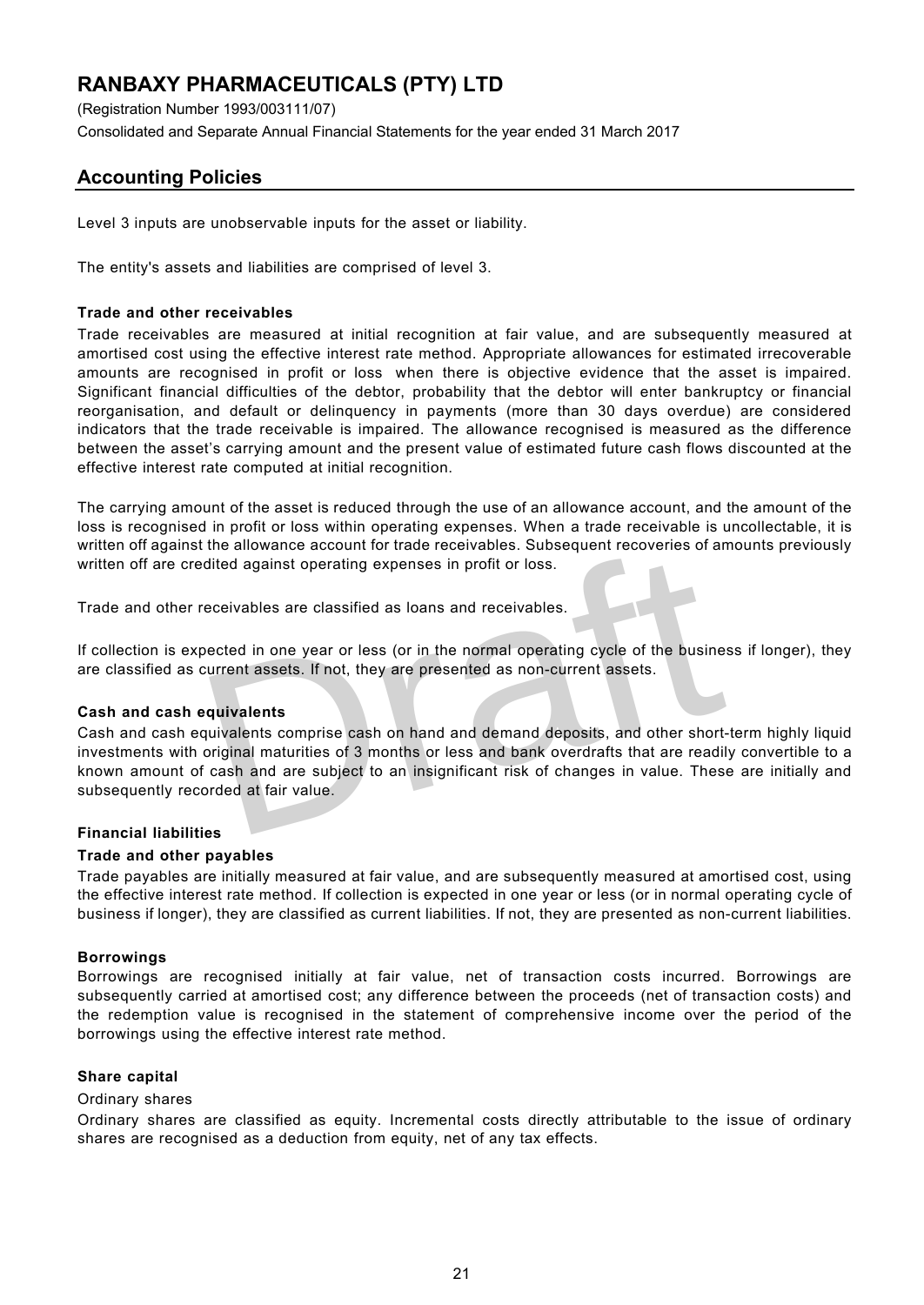(Registration Number 1993/003111/07) Consolidated and Separate Annual Financial Statements for the year ended 31 March 2017

## **Accounting Policies**

#### **2.7 Post-employment benefits and short-term employee benefits**

#### **Post-employment benefit plans**

The Group provides post-employment benefits through various defined contribution and defined benefit plans.

#### **Defined contribution plans**

The Group pays fixed contributions into independent entities in relation to several state plans and insurance for individual employees. The Group has no legal or constructive obligations to pay contributions in addition to its fixed contributions, which are recognised as an expense in the period that relevant employee services are received.

#### **2.7.1 Short-term employee benefits**

The cost of all short-term employee benefits is recognised during the period in which the employee renders the related service on an undiscounted basis.

Accruals for employee entitlement to annual leave represents the present obligation, which the Group has to pay as a result of employees' services, provided to the reporting date. The accruals have been calculated at undiscounted amounts based on current salary rates.

mised for the amount expected to be paid under short term bonuses in the digal constructive obligation to pay the amount as a result of past set the obligation can be estimated reliably.<br> **borrowings**<br> **borrowings**<br> **borro** A liability is recognised for the amount expected to be paid under short term bonuses in the Group as the Group has a present legal constructive obligation to pay the amount as a result of past service provided by the employee, and the obligation can be estimated reliably.

#### **2.8 Interest-bearing borrowings**

Interest-bearing borrowings, mainly bank loans and overdrafts, are measured initially at fair value less transaction costs and, after initial recognition, at amortised cost, plus or minus the cumulative amortisation using the effective interest rate method of any difference between that initial amount and the maturity amount.

#### **2.9 Income taxation**

Income taxation for the year includes current taxation and deferred taxation. Current taxation and deferred taxation are recognised in profit or loss, except to the extent that the taxation arises from a transaction or event which is recognised directly in equity. In the case if the taxation relates to items that are recognised directly to equity, current taxation and deferred taxation are also recognised directly to equity.

Current taxation liabilities and assets are measured at the amount expected to be paid to or recovered from the taxation authorities, using the taxation rates and taxation laws that have been enacted or substantively enacted by the balance sheet date. Current taxation is the amount of income taxation payable or recoverable in respect of the taxable profit or loss for a period.

Deferred taxation assets and liabilities arise from deductible and taxable temporary differences respectively. Temporary differences are the differences between the carrying amounts of assets and liabilities for financial reporting purposes and their taxation bases. Deferred taxation assets also arise from unused taxation losses and unused taxation credits.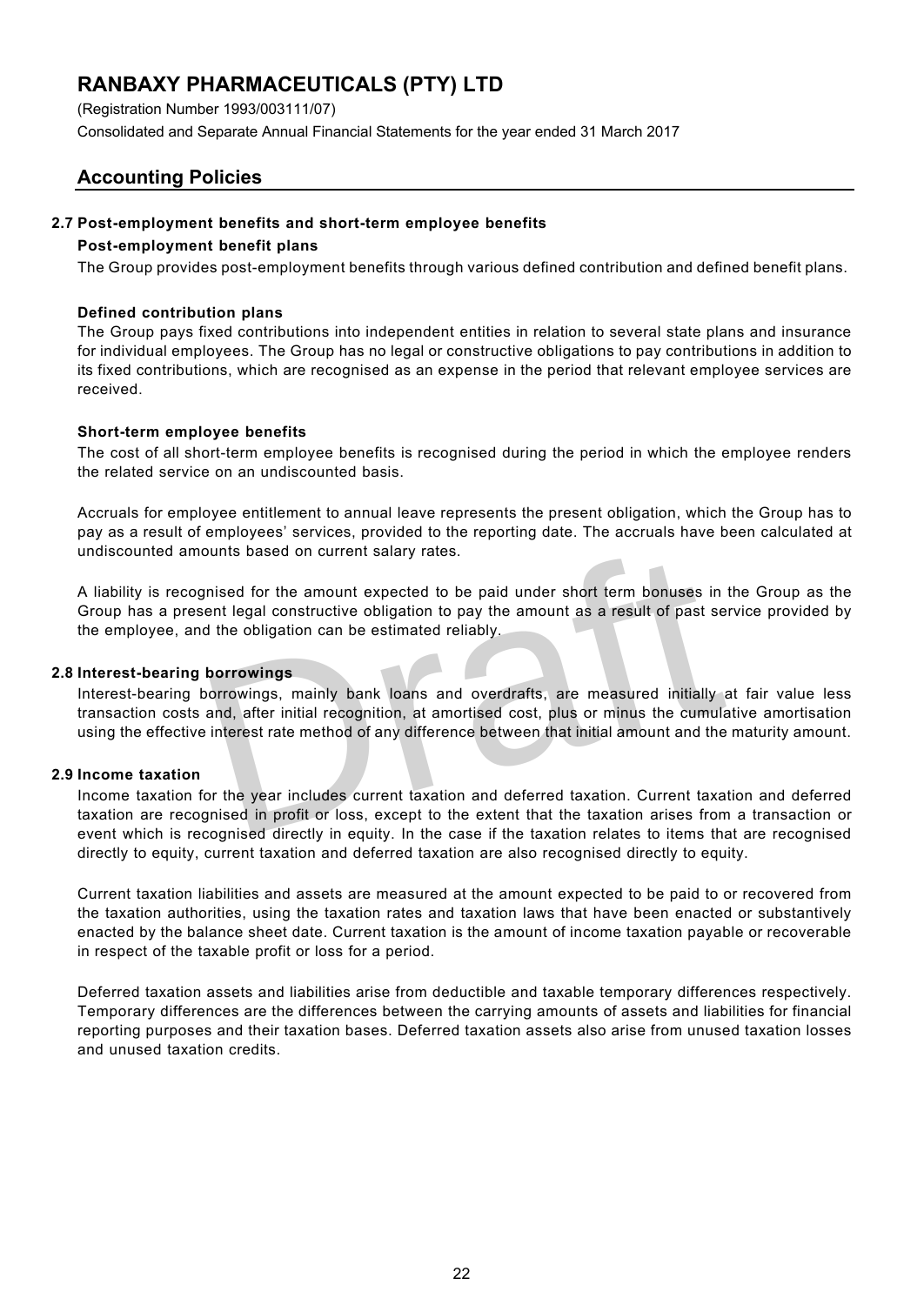(Registration Number 1993/003111/07) Consolidated and Separate Annual Financial Statements for the year ended 31 March 2017

## **Accounting Policies**

A deferred taxation liability is recognised for all taxable temporary differences, except to the extent that the deferred taxation liability arises from the initial recognition of an asset or liability in a transaction which is not a business combination; and at the time of the transaction, affects neither accounting profit nor taxable profit (taxation loss).

A deferred taxation asset is recognised for all deductible temporary differences to the extent that it is probable that taxable profit will be available against which the deductible temporary difference can be utilised, unless the deferred taxation asset arises from the initial recognition of an asset or liability in a transaction that is not a business combination and at the time of the transaction, affects neither accounting profit nor taxable profit (taxation loss).

At each balance sheet date, the company reviews and assesses the recognised and unrecognised deferred taxation assets and the future taxable profit to determine whether any recognised deferred taxation assets should be derecognised and any unrecognised deferred taxation assets should be recognised.

Deferred taxation assets and liabilities are measured at the taxation rates that are expected to apply to the period when the asset is realised or the liability is settled, based on taxation rates and taxation laws that have been enacted or substantively enacted by the balance sheet date. Deferred taxation assets and liabilities are not discounted.

#### **Tax expenses**

Current and deferred taxes are recognised as income or an expense and included in profit or loss for the period, except to the extent that the tax arises from:

iscounted.<br>
Intervalse are recognised as income or an expense and included in pro<br>
the extent that the tax arises from:<br>
event which is recognised, in the same or a different period, to other<br>
ination<br>
eferred taxes are ch - a transaction or event which is recognised, in the same or a different period, to other comprehensive income, or

- a business combination

Current tax and deferred taxes are charged or credited to other comprehensive income if the tax relates to items that are credited or charged, in the same or a different period, to other comprehensive income.

Current tax and deferred taxes are charged or credited directly to equity if the tax relates to items that are credited or charged in the same or a different period, directly in equity.

#### **2.10 Provisions**

Provisions are recognised when:

- the group has a present obligation as a result of a past event;

- it is probable that an outflow of resources embodying economic benefits will be required to settle the obligation; and

- a reliable estimate can be made of the obligation.

The amount of a provision is the present value of the expenditure expected to be required to settle the obligation.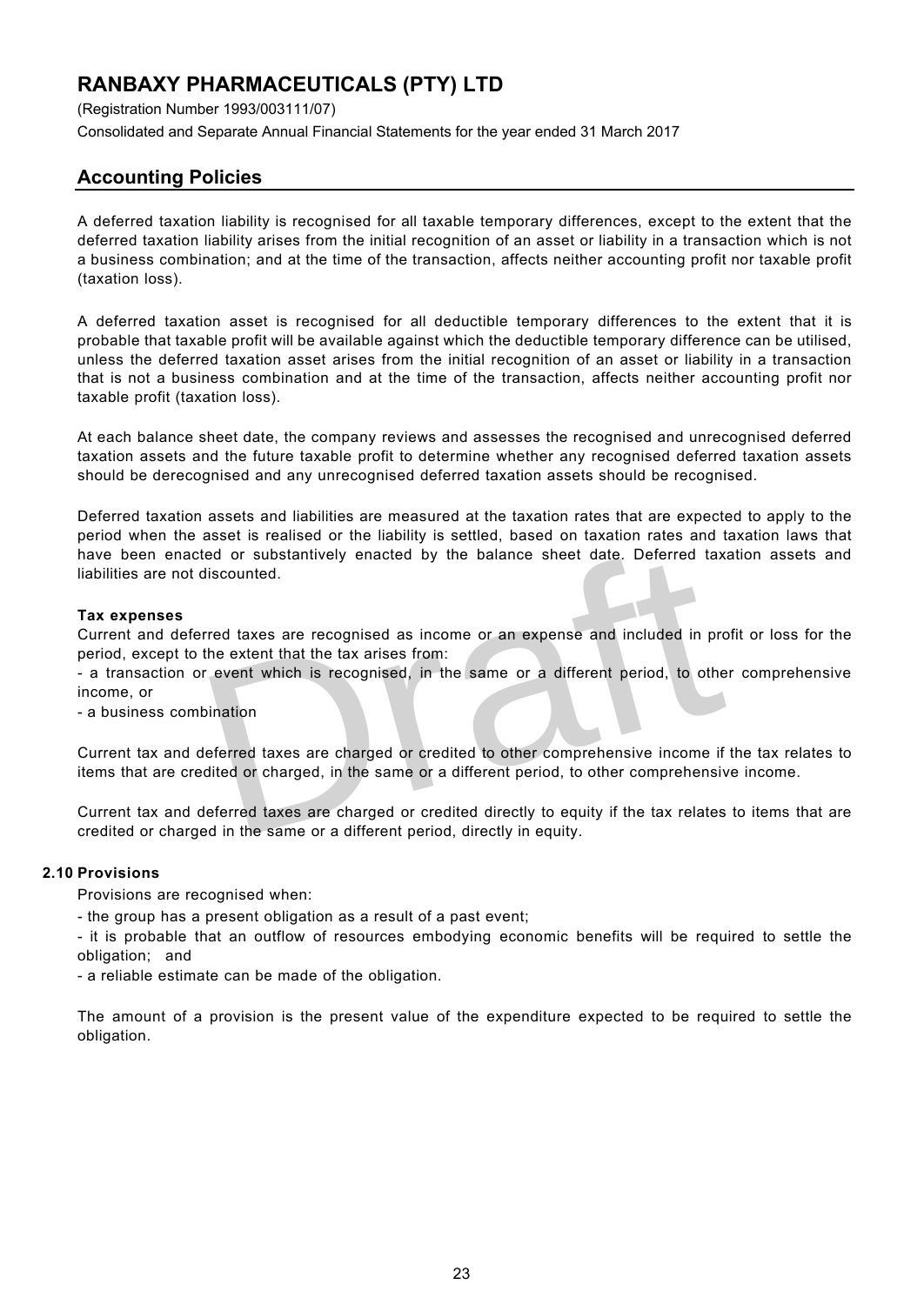(Registration Number 1993/003111/07)

Consolidated and Separate Annual Financial Statements for the year ended 31 March 2017

## **Accounting Policies**

Where some or all of the expenditure required to settle a provision is expected to be reimbursed by another party. The reimbursement shall be recognised when, and only when, it is virtually certain that reimbursement will be received if the entity settles the obligation. The reimbursement shall be treated as a separate asset. The amount recognised for the reimbursement shall not exceed the amount of the provision.

Provisions are not recognised for future operating losses.

If an entity has a contract that is onerous, the present obligation under the contract shall be recognised and measured as a provision.

A constructive obligation to restructure arises only when an entity:

\* has a detailed formal plan for the restructuring, identifying at least:

- the business or part of a business concerned;
- the principal locations affected;

 - the location, function, and approximate number of employees who will be compensated for terminating their services

- the expenditure that will be undertaken; and
- when the plan will be implemented; and

- has raised a valid expectation in those affected that it will carry out the restructuring by starting to implement that plan or announcing its main features to those affected by it.

After their initial recognition contingent liabilities recognised in business combinations that are recognised separately are subsequently measured at the higher of:

- \* the amount that would be recognised as a provision; and
- \* the amount initially recognised less cumulative amortisation.

#### **2.11 Revenue recognition**

will be implemented; and<br>valid expectation in those affected that it will carry out the restructurir<br>an or announcing its main features to those affected by it.<br>ecognition contingent liabilities recognised in business comb Revenue is recognised to the extent that it is probable that the economic benefits will flow to the Group and the revenue can be reliably measured. Revenue is measured at fair value of the consideration received or receivable and represents amounts receivable or received for services provided and goods delivered, net of discounts and Value Added Taxation (VAT) and where there is reasonable expectation that the income will be received and all attaching conditions will be complied with.

#### **2.11.1 Sales of goods**

Revenue from the sales of good is recognised when all the following conditions have been satisfied: The Group has delivered the goods to the customers and the customer has accepted the goods together with

● The entity has transferred to the buyer the significant risks and rewards of ownership of the goods;

● The group retains neither continuing managerial involvement to the degree usually associated with ownership nor effective control over the goods sold;

• The amount of revenue can be measured reliably;

the risks and rewards of ownership of the goods;

- Receipt of the future economic benefits is probable;
- Costs relating to the transaction can be measured reliably.

Revenue comprises net invoiced sales to customers excluding VAT and other non-operating income.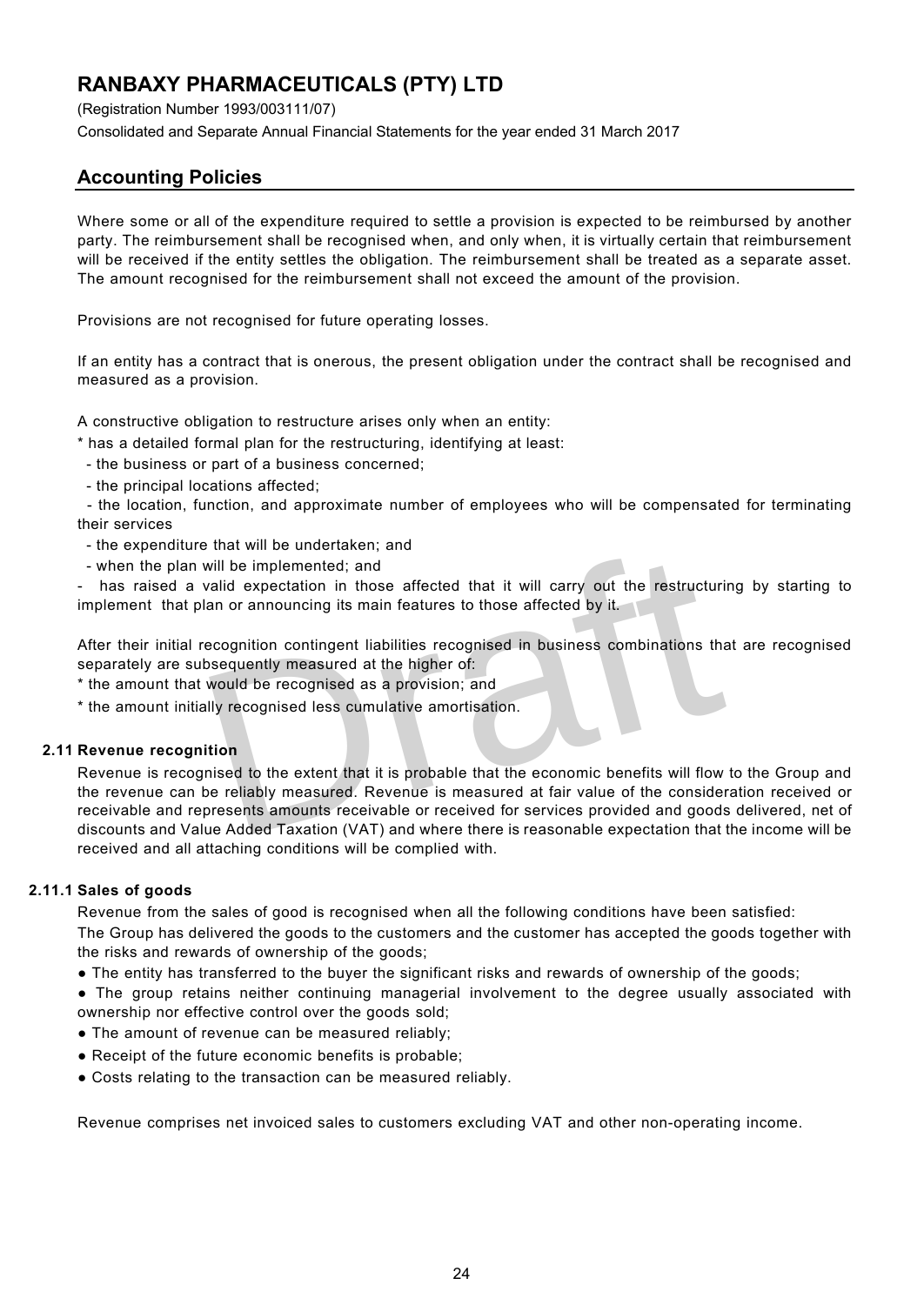(Registration Number 1993/003111/07) Consolidated and Separate Annual Financial Statements for the year ended 31 March 2017

## **Accounting Policies**

#### **2.12 Interest income**

Interest income is recognised using the effective interest rate method. When a loan and receivable is impaired, the Group reduces the carrying amount to its recoverable amount, being the estimated future cash flow discounted at the original effective interest rate of the instrument, and continues unwinding the discount as interest income. Interest income on impaired loan and receivables is recognised using the original effective interest rate.

Interest income is accrued on a time apportionment basis, by reference to the principal outstanding and at the effective interest rate applicable, which is the rate that exactly discounts estimated future cash receipts through the expected life of the financial asset to that asset's net carrying amount.

When the outcome of the transaction involving the rendering of services cannot be estimated reliably, revenue shall be recognised only to the extent of the expenses recognised that are recoverable.

#### **2.13 Foreign currency translation**

#### **Functional and presentation currency**

Items included in the financial statements of each of the Group's entities are measured using the currency of the primary economic environment in which the entity operates ('the functional currency'). The consolidated financial statements are presented in Rand (R), which is the Group's presentation currency.

#### **Transactions and balances**

Foreign currency transactions are translated into the functional currency using the exchange rates prevailing at the dates of the transactions or valuation where items are re-measured.

mic environment in which the entity operates ('the functional currency'). Its are presented in Rand (R), which is the Group's presentation currency<br> **d balances**<br>
ransactions are translated into the functional currency usi Cash flows arising from transactions in a foreign currency are recorded in Rands by applying to the foreign currency amount the exchange rate between the Rand and the foreign currency at the date of the cash flow.

Translation differences related to changes in amortised cost are recognised in profit or loss, and other changes in carrying amount are recognised in other comprehensive income.

Translation differences on non-monetary financial assets and liabilities such as equities held at fair value through profit or loss are recognised in profit or loss as part of the fair value gain or loss. Translation differences on non-monetary financial assets, such as equities classified as available for sale, are included in other comprehensive income.

#### **2.14 Borrowing costs**

Borrowing costs that are directly attributable to the acquisition, construction or production of a qualifying asset are capitalised as part of the cost of those assets, until such time as the assets are substantially ready for their intended use or sale.

The amount of borrowing costs eligible for capitalisation is determined as follows:

- Actual borrowing costs on funds specifically borrowed for the purpose of obtaining a qualifying asset less any temporary investment of those borrowings.

- Weighted average of the borrowing costs applicable to the entity on funds generally borrowed for the purpose of obtaining a qualifying asset. The borrowing costs capitalised do not exceed the total borrowing costs incurred.

The capitalisation of borrowing costs commences when:

- expenditures for the asset have occurred.
- borrowing costs have been incurred, and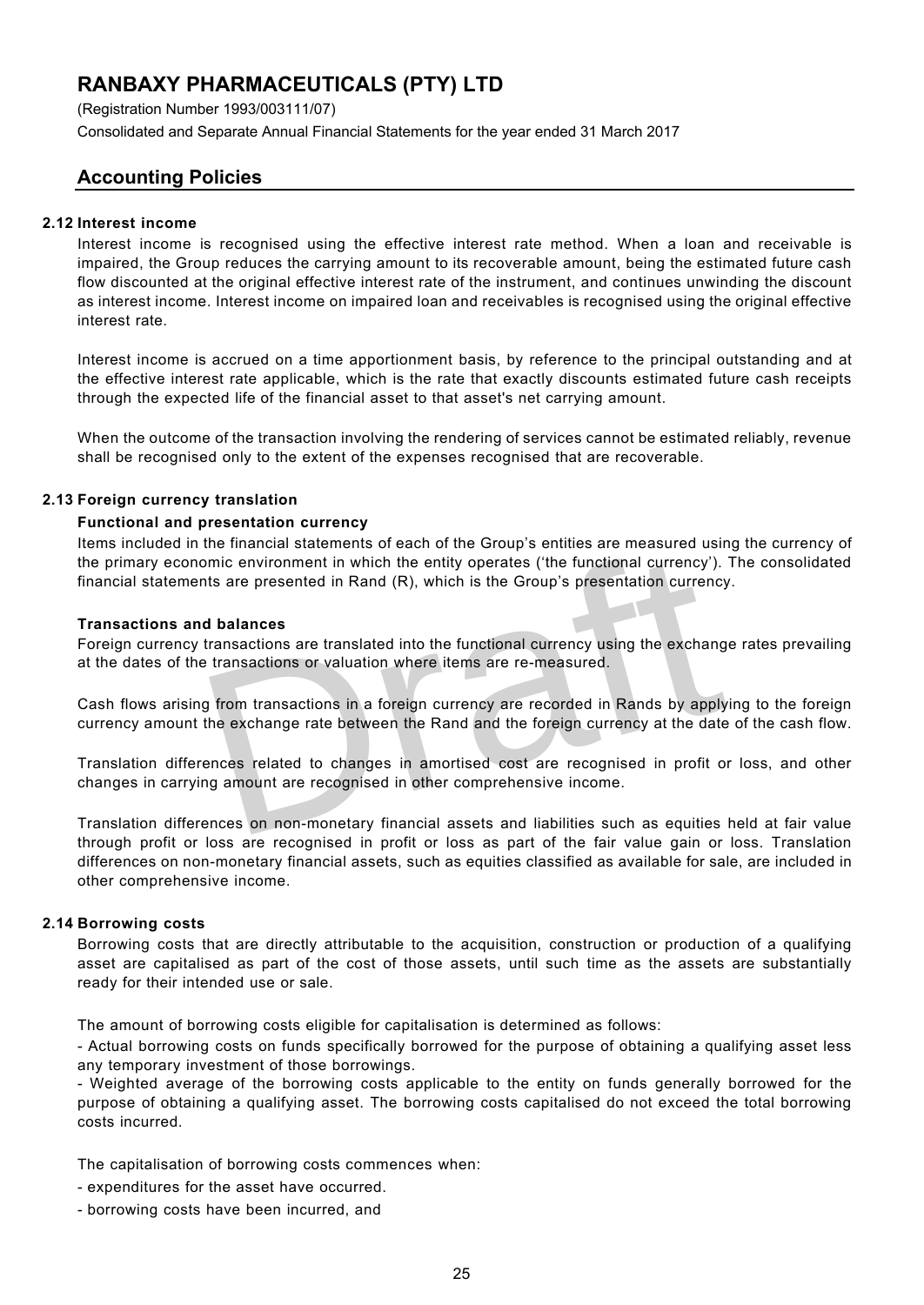(Registration Number 1993/003111/07) Consolidated and Separate Annual Financial Statements for the year ended 31 March 2017

## **Accounting Policies**

- activities that are necessary to prepare the asset for its intended use or sale are in progress.

Capitalisation is suspended during extended periods in which active development is interrupted.

Capitalisation ceases when substantially all the activities necessary to prepare the qualifying asset for its intended use or sale are complete.

All borrowing costs are recognised as an expense in the period in which they are incurred.

Investment income earned on the temporary investment of specific borrowings pending their expenditure on qualifying assets is deducted from the borrowing costs eligible for capitalisation.

#### **2.15 Related parties**

For the purposes of these financial statements, a party is considered to be related to the company if:

- a. directly, or indirectly through one or more intermediaries, the party controls, is controlled by, or is under common control with, the company, has an interest in the company that gives it significant influence over the company, or has joint control over the company;
- b. the party is an associate of the company;
- c. the party is a joint venture in which the company is a venture;
- d. the party is a member of the key management personnel of the company or its parent;
- e. the party is a close member of the family of any individual referred to in (i) or (iv);
- nmon control with, the company, has an interest in the company that g<br>over the company, or has joint control over the company;<br>s an associate of the company;<br>s a joint venture in which the company is a venture;<br>s a member f. the party is an entity that is controlled, jointly controlled or significantly influenced by or for which significant voting power in such entity resides with, directly or indirectly, any individual referred to in (iv) or (v); or
- g. the party is a post-employment benefit plan for the benefit of employees of the company, or of any entity that is a related party of the company.

#### **3. Critical accounting judgements and key sources of estimation uncertainty**

The Group's management makes assumptions, estimates and judgements in the process of applying the Group's accounting policies that affect the assets, liabilities, income and expenses in the consolidated annual financial statements prepared in accordance with IFRSs. The assumptions, estimates and judgements are based on historical experience and other factors that are believed to be reasonable under the circumstances. While the management reviews their judgements, estimates and assumptions continuously, the actual results will seldom equal to the estimates.

The estimates and the underlying assumptions are reviewed on an ongoing basis. Revisions to accounting estimates are recognised in the period in which the estimate is revised if the revision policy affects only that period, or in the period of the revision and future periods if the revision affects both current and future periods.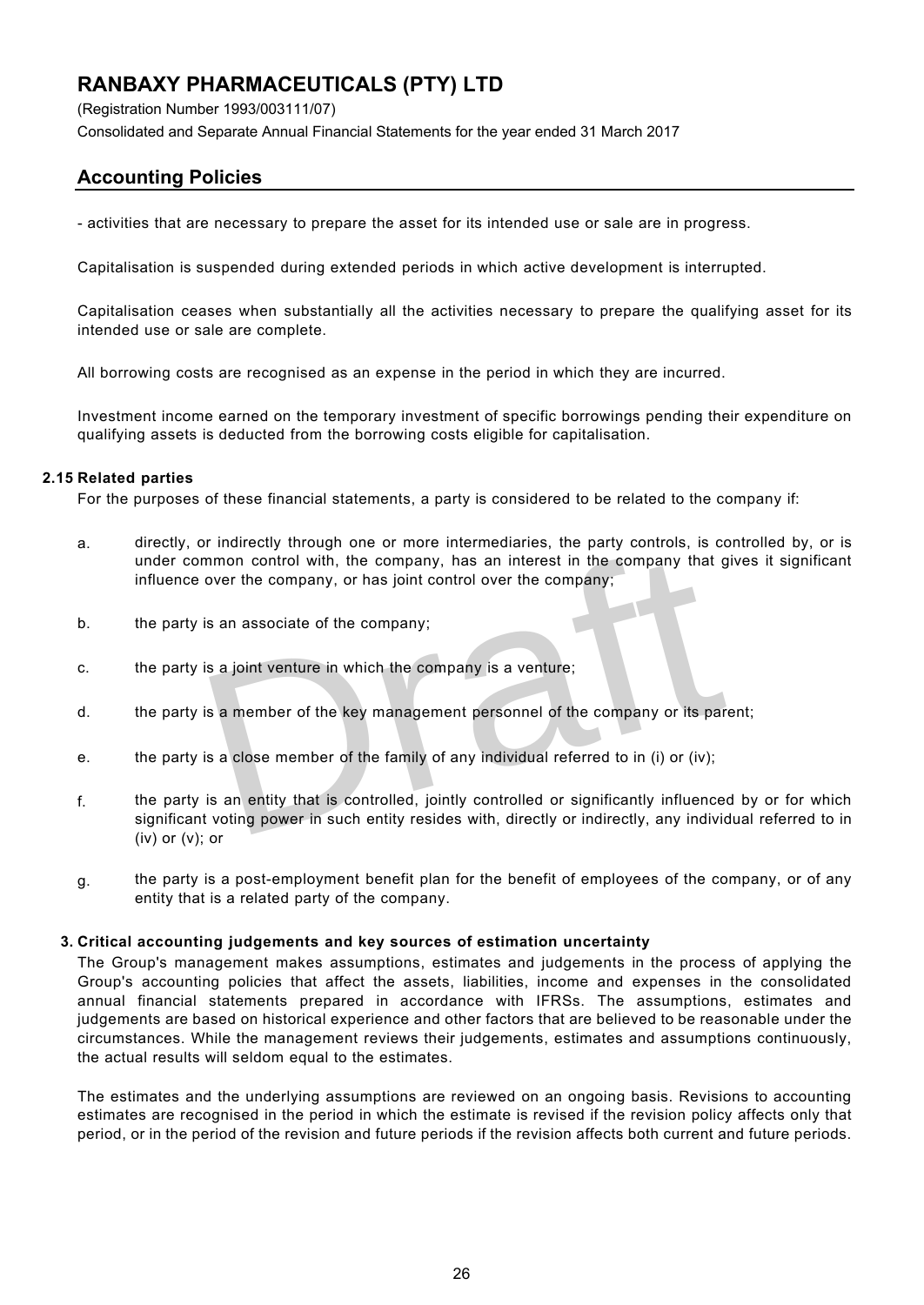(Registration Number 1993/003111/07)

Consolidated and Separate Annual Financial Statements for the year ended 31 March 2017

### **Accounting Policies**

#### **3.1 Key sources of estimation uncertainty**

The following are the key assumptions concerning the future, and other key sources of estimation uncertainty at the end of the reporting period, that have a significant risk of causing a material adjustment to the carrying amounts of assets and liabilities within the next financial year.

#### **3.1.1 3.1.1 Useful lives of property, plant and equipment**

As described above, the Group reviews the estimated useful lives of property, plant and equipment at the end of each reporting period. During the current year, the Board determined that the useful lives of certain items of equipment should be extended due to the current assets still being in use.

#### **3.1.2 3.1.2 Trade receivables and loans and receivables**

The group assesses its trade receivables and loans and receivables for impairment at the end of each reporting period. In determining whether an impairment loss should be recorded in profit or loss, the group makes judgements as to whether there is observable data indicating a measurable decrease in the estimated future cash flows from a financial asset.

on a portfolio basis, based on historical loss ratios, adjusted for nation<br>conomic conditions and other indicators present at the reporting date the<br>in the portfolio.<br>Le for slow moving, damaged and obsolete stock<br>mee for The impairment for trade receivables, held to maturity investments and loans and receivables is calculated on a portfolio basis, based on historical loss ratios, adjusted for national and industryspecific economic conditions and other indicators present at the reporting date that correlate with defaults on the portfolio.

#### **3.1.3 3.1.3 Allowance for slow moving, damaged and obsolete stock**

An allowance for stock to write stock down to the lower of cost or net realisable value. Management have made estimates of the selling price and direct cost to sell on certain inventory items.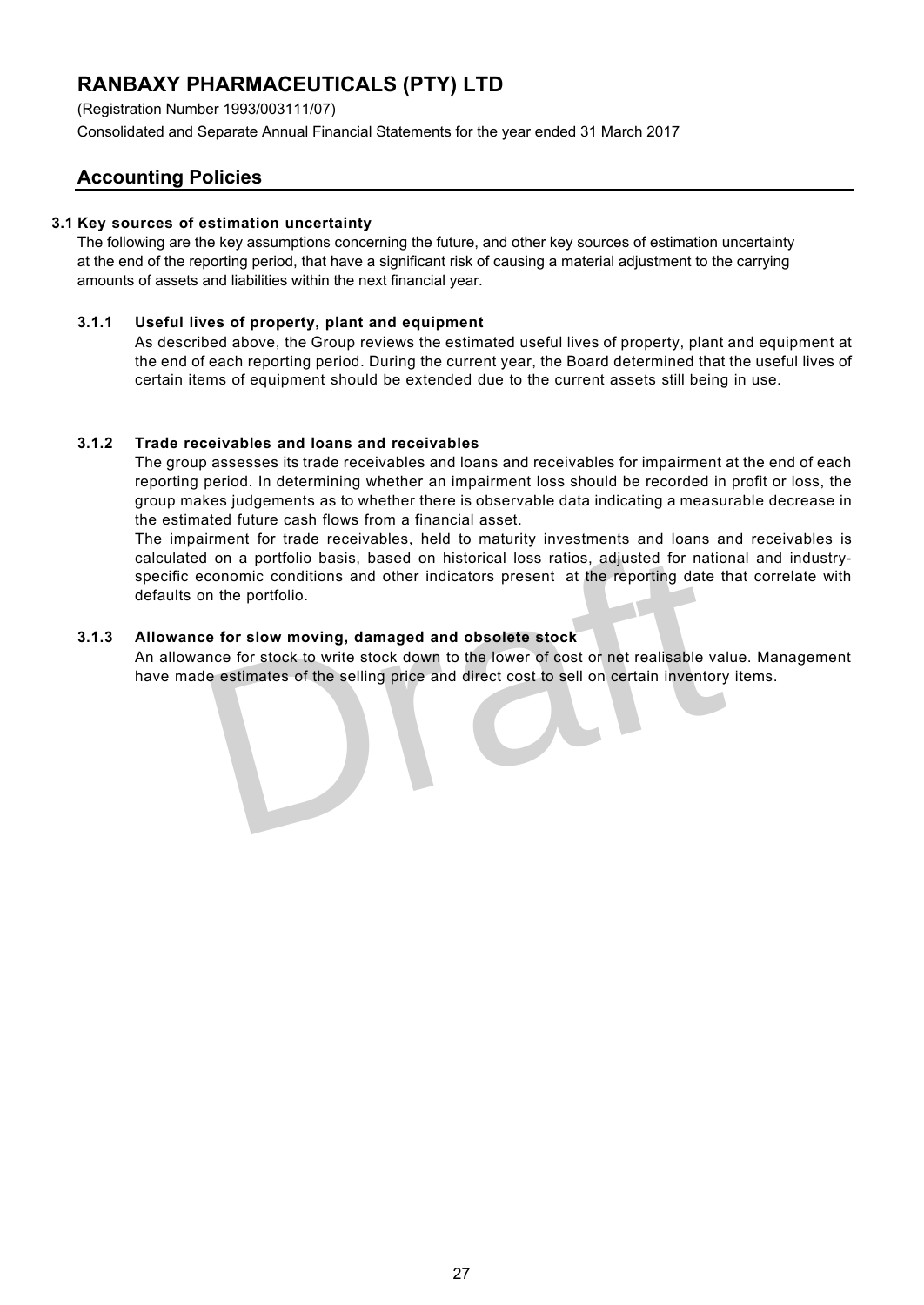(Registration Number 1993/003111/07) Consolidated and Separate Annual Financial Statements for the year ended 31 March 2017

## **Accounting Policies**

#### **4. Changes in accounting policies and disclosures**

#### **4.1 Adoption of new and revised pronouncements**

In the current year, the company has adopted all new and revised IFRSs that are relevant to its operations and effective for annual reporting periods beginning on or after 1 April 2016.

At the date of authorisation of these financial statements for the year ended 31 March 2017, the following IFRSs were adopted:

#### **Details of Standard / Interpretation**

#### **IFRS 14 Regulatory Deferral Accounts**

IFRS 14 permits an entity which is a first-time adopter of International Financial Reporting Standards to continue to account, with some limited changes, for 'regulatory deferral account balances' in accordance with its previous GAAP, both on initial adoption of IFRS and in subsequent financial statements.

**Clarification of Acceptable Methods of Depreciation and Amortisation (Amendments to IAS 16 and IAS 38)**

Amends IAS 16 Property, Plant and Equipment and IAS 38 Intangible Assets to:

- clarify that a depreciation method that is based on revenue that is generated by an activity that includes the use of an asset is not appropriate for property, plant and equipment
	- t a depreciation method that is based on revenue that is generated by<br>the use of an asset is not appropriate for property, plant and equipment<br>a rebuttable presumption that an amortisation method that is based<br>by an activi • introduce a rebuttable presumption that an amortisation method that is based on the revenue generated by an activity that includes the use of an intangible asset is inappropriate, which can only be overcome in limited circumstances where the intangible asset is expressed as a measure of revenue, or when it can be demonstrated that revenue and the consumption of the economic benefits of the intangible asset are highly correlated
	- add guidance that expected future reductions in the selling price of an item that was produced using an asset could indicate the expectation of technological or commercial obsolescence of the asset, which, in turn, might reflect a reduction of the future economic benefits embodied in the asset.

#### **Equity Method in Separate Financial Statements (Amendments to IAS 27)**

Amends IAS 27 Separate Financial Statements to permit investments in subsidiaries, joint ventures and associates to be optionally accounted for using the equity method in separate financial statements.

#### **Annual Improvements 2012-2014 Cycle**

Makes amendments to the following standards:

- IFRS 5 Adds specific guidance in IFRS 5 for cases in which an entity reclassifies an asset from held for sale to held for distribution or vice versa and cases in which held-for-distribution accounting is discontinued
- IFRS 7 Additional quidance to clarify whether a servicing contract is continuing involvement in a transferred asset, and clarification on offsetting disclosures in condensed interim financial statements
- IAS 19 Clarify that the high quality corporate bonds used in estimating the discount rate for postemployment benefits should be denominated in the same currency as the benefits to be paid

#### • IAS 34 — Clarify the meaning of 'elsewhere in the interim report' and require a cross-reference

#### **Disclosure Initiative (Amendments to IAS 1)**

Amends IAS 1 Presentation of Financial Statements to address perceived impediments to preparers exercising their judgement in presenting their financial reports by making the following changes:

- clarification that information should not be obscured by aggregating or by providing immaterial information, materiality considerations apply to the all parts of the financial statements, and even when a standard requires a specific disclosure, materiality considerations do apply;
- clarification that the list of line items to be presented in these statements can be disaggregated and aggregated as relevant and additional guidance on subtotals in these statements and clarification that an entity's share of OCI of equity-accounted associates and joint ventures should be presented in aggregate as single line items based on whether or not it will subsequently be reclassified to profit or loss;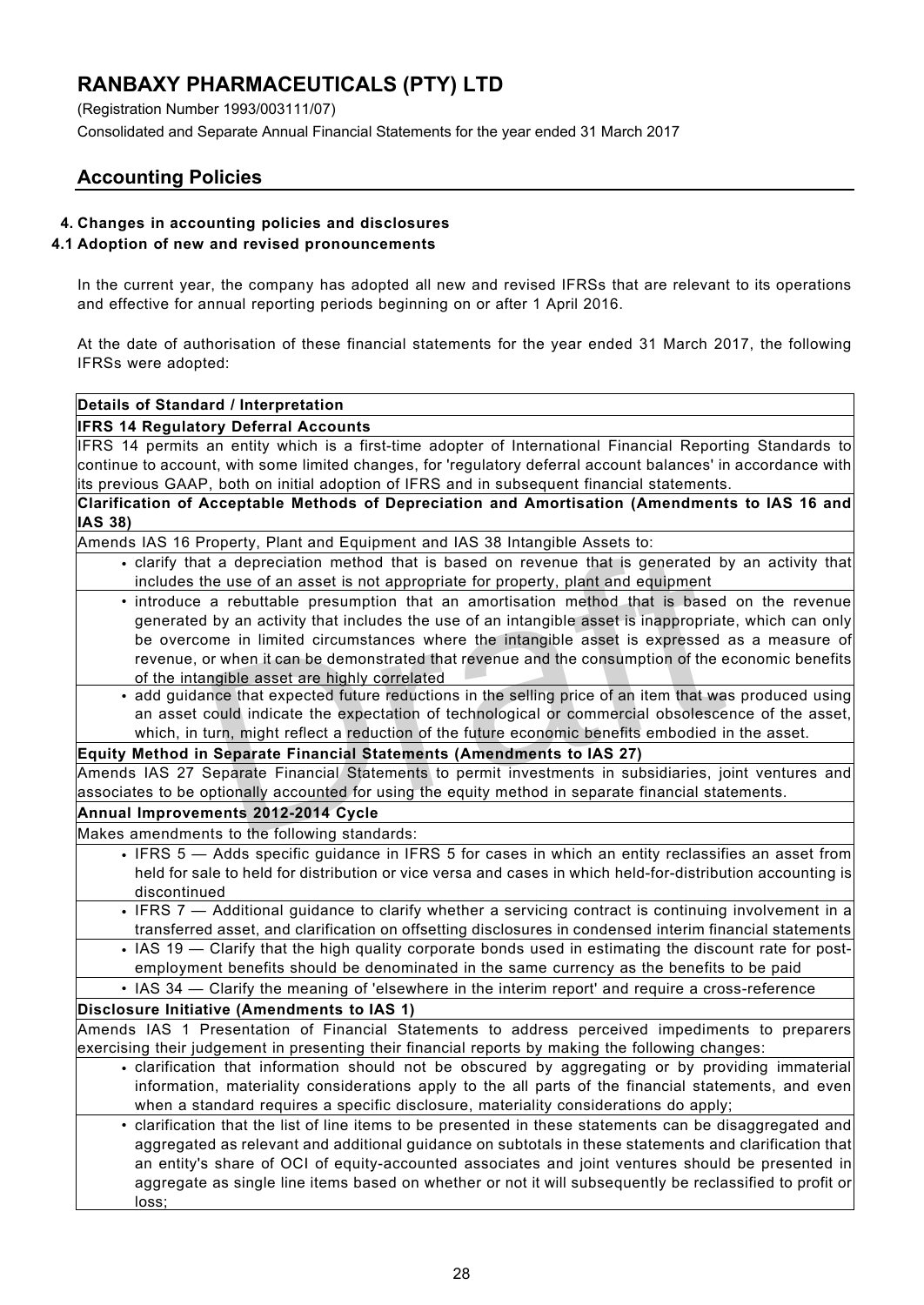(Registration Number 1993/003111/07)

Consolidated and Separate Annual Financial Statements for the year ended 31 March 2017

## **Accounting Policies**

• additional examples of possible ways of ordering the notes to clarify that understandability and comparability should be considered when determining the order of the notes and to demonstrate that the notes need not be presented in the order so far listed in paragraph 114 of IAS 1.

**Investment Entities: Applying the Consolidation Exception (Amendments to IFRS 10, IFRS 12 and IAS 28)**

Amends IFRS 10 Consolidated Financial Statements, IFRS 12 Disclosure of Interests in Other Entities and IAS 28 Investments in Associates and Joint Ventures (2011) to address issues that have arisen in the context of applying the consolidation exception for investment entities by clarifying the following points:

- The exemption from preparing consolidated financial statements for an intermediate parent entity is available to a parent entity that is a subsidiary of an investment entity, even if the investment entity measures all of its subsidiaries at fair value.
- A subsidiary that provides services related to the parent's investment activities should not be consolidated if the subsidiary itself is an investment entity.
- When applying the equity method to an associate or a joint venture, a non-investment entity investor in an investment entity may retain the fair value measurement applied by the associate or joint venture to its interests in subsidiaries.
- An investment entity measuring all of its subsidiaries at fair value provides the disclosures relating to investment entities required by IFRS 12.

above standards did not impact these consolidated and separate Application of the above standards did not impact these consolidated and separate annual financial statements.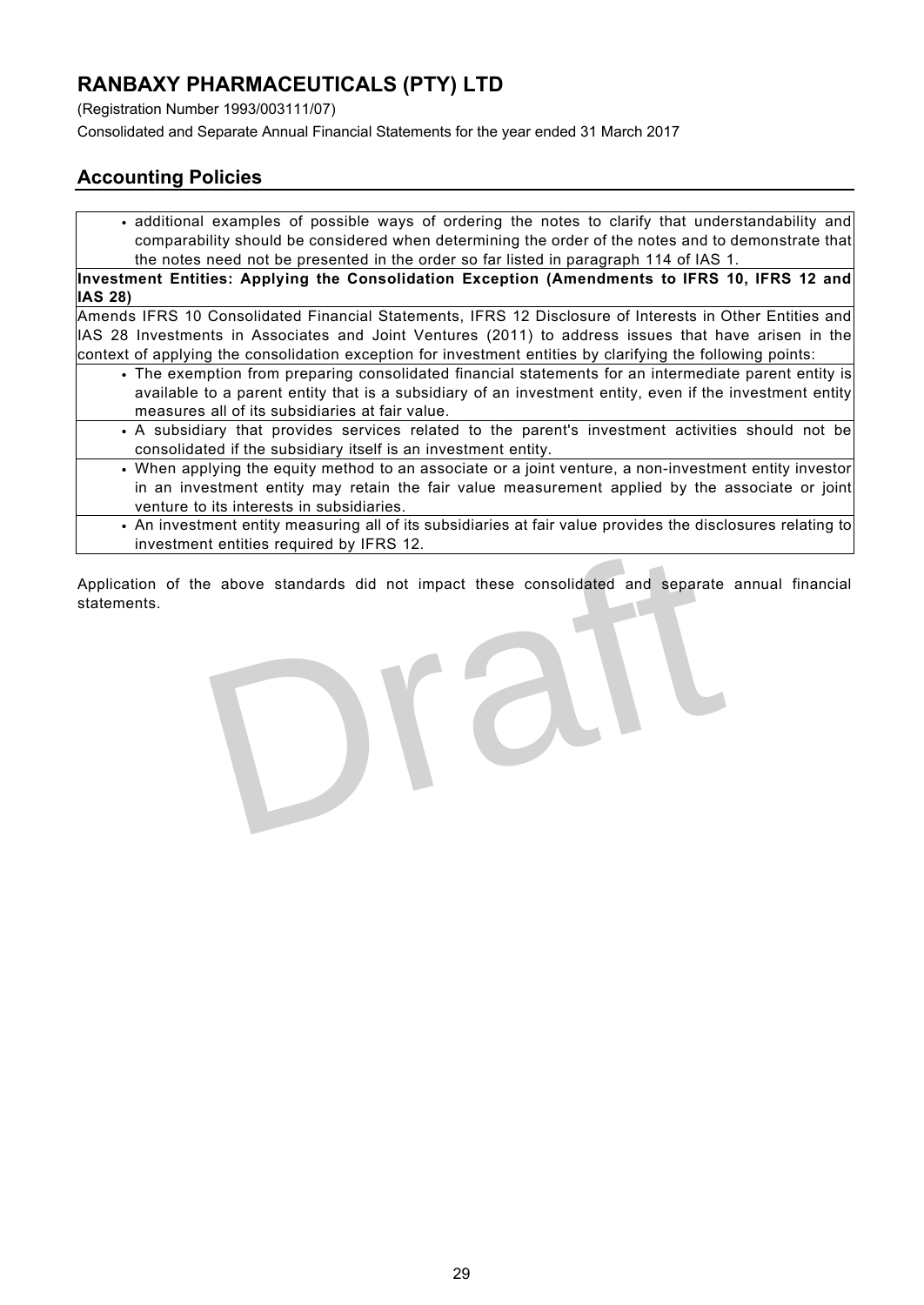(Registration Number 1993/003111/07)

Consolidated and Separate Annual Financial Statements for the year ended 31 March 2017

## **Accounting Policies**

#### **4.2 New standards and interpretations not yet adopted**

The company has not applied the following new, revised or amended pronouncements that have been issued by the IASB as they are not yet effective for the annual financial year beginning 1 April 2016 (the list does not include information about new requirements that affect interim financial reporting or first-time adopters of IFRS since they are not relevant to the company). The Board anticipates that the new standards, amendments and interpretations will be adopted in the Group's consolidated financial statements when they become effective. The company has assessed, where practicable, the potential impact of all these new standards, amendments and interpretations that will be effective in future periods.

| application date<br>and expected<br>implementation<br>Details of Standard / interpretation<br>date<br><b>Anticipated impact</b><br><b>IFRS 9 Financial Instruments (2014)</b><br><b>Effective for annual</b><br>It is unlikely that the amendment will<br>A finalised version of IFRS 9 which contains have a material impact on the group's<br>periods beginning on<br>financial consolidated and separate annual<br>or after 1 January<br>accounting<br>requirements<br>for<br>2018. The group<br>Financial financial statements.<br>replacing IAS<br>39<br>instruments,<br>expects to adopt the<br>Instruments: Recognition and Measurement.<br>amendment for the<br>The standard contains requirements in the<br>first time in the 2019<br>following areas:<br>consolidated and<br>• Classification<br>and<br>measurement.<br>separate annual<br>Financial assets are classified<br>by<br>financial statements.<br>reference to the business model within<br>held<br>which<br>they<br>are<br>and<br>their<br>contractual cash flow characteristics.<br>The 2014 version of IFRS 9 introduces<br>'fair<br>value<br>through<br>other<br>a<br>comprehensive income' category for<br>certain debt instruments. Financial<br>liabilities are classified in a similar<br>manner to under IAS 39, however there<br>are differences in the requirements<br>applying to the measurement of an<br>entity's own credit risk.<br>• Impairment. The 2014 version of IFRS 9<br>introduces an 'expected credit loss'<br>model for the measurement of the<br>impairment of financial assets, so it is<br>no longer necessary for a credit event<br>to have occurred before a credit loss is<br>recognised.<br>• Hedge accounting. Introduces a new<br>hedge accounting model that<br>is is<br>designed to be more closely aligned<br>with how entities undertake risk<br>management activities when hedging<br>financial<br>and<br>non-financial<br>risk<br>exposures<br>• Derecognition. The requirements for the<br>derecognition of financial assets and<br>liabilities are carried forward from IAS |     | <b>Mandatory</b> |
|---------------------------------------------------------------------------------------------------------------------------------------------------------------------------------------------------------------------------------------------------------------------------------------------------------------------------------------------------------------------------------------------------------------------------------------------------------------------------------------------------------------------------------------------------------------------------------------------------------------------------------------------------------------------------------------------------------------------------------------------------------------------------------------------------------------------------------------------------------------------------------------------------------------------------------------------------------------------------------------------------------------------------------------------------------------------------------------------------------------------------------------------------------------------------------------------------------------------------------------------------------------------------------------------------------------------------------------------------------------------------------------------------------------------------------------------------------------------------------------------------------------------------------------------------------------------------------------------------------------------------------------------------------------------------------------------------------------------------------------------------------------------------------------------------------------------------------------------------------------------------------------------------------------------------------------------------------------------------------------------------------------------------------------------------------------------------------------------|-----|------------------|
|                                                                                                                                                                                                                                                                                                                                                                                                                                                                                                                                                                                                                                                                                                                                                                                                                                                                                                                                                                                                                                                                                                                                                                                                                                                                                                                                                                                                                                                                                                                                                                                                                                                                                                                                                                                                                                                                                                                                                                                                                                                                                             |     |                  |
|                                                                                                                                                                                                                                                                                                                                                                                                                                                                                                                                                                                                                                                                                                                                                                                                                                                                                                                                                                                                                                                                                                                                                                                                                                                                                                                                                                                                                                                                                                                                                                                                                                                                                                                                                                                                                                                                                                                                                                                                                                                                                             |     |                  |
|                                                                                                                                                                                                                                                                                                                                                                                                                                                                                                                                                                                                                                                                                                                                                                                                                                                                                                                                                                                                                                                                                                                                                                                                                                                                                                                                                                                                                                                                                                                                                                                                                                                                                                                                                                                                                                                                                                                                                                                                                                                                                             |     |                  |
|                                                                                                                                                                                                                                                                                                                                                                                                                                                                                                                                                                                                                                                                                                                                                                                                                                                                                                                                                                                                                                                                                                                                                                                                                                                                                                                                                                                                                                                                                                                                                                                                                                                                                                                                                                                                                                                                                                                                                                                                                                                                                             |     |                  |
|                                                                                                                                                                                                                                                                                                                                                                                                                                                                                                                                                                                                                                                                                                                                                                                                                                                                                                                                                                                                                                                                                                                                                                                                                                                                                                                                                                                                                                                                                                                                                                                                                                                                                                                                                                                                                                                                                                                                                                                                                                                                                             |     |                  |
|                                                                                                                                                                                                                                                                                                                                                                                                                                                                                                                                                                                                                                                                                                                                                                                                                                                                                                                                                                                                                                                                                                                                                                                                                                                                                                                                                                                                                                                                                                                                                                                                                                                                                                                                                                                                                                                                                                                                                                                                                                                                                             |     |                  |
|                                                                                                                                                                                                                                                                                                                                                                                                                                                                                                                                                                                                                                                                                                                                                                                                                                                                                                                                                                                                                                                                                                                                                                                                                                                                                                                                                                                                                                                                                                                                                                                                                                                                                                                                                                                                                                                                                                                                                                                                                                                                                             |     |                  |
|                                                                                                                                                                                                                                                                                                                                                                                                                                                                                                                                                                                                                                                                                                                                                                                                                                                                                                                                                                                                                                                                                                                                                                                                                                                                                                                                                                                                                                                                                                                                                                                                                                                                                                                                                                                                                                                                                                                                                                                                                                                                                             |     |                  |
|                                                                                                                                                                                                                                                                                                                                                                                                                                                                                                                                                                                                                                                                                                                                                                                                                                                                                                                                                                                                                                                                                                                                                                                                                                                                                                                                                                                                                                                                                                                                                                                                                                                                                                                                                                                                                                                                                                                                                                                                                                                                                             |     |                  |
|                                                                                                                                                                                                                                                                                                                                                                                                                                                                                                                                                                                                                                                                                                                                                                                                                                                                                                                                                                                                                                                                                                                                                                                                                                                                                                                                                                                                                                                                                                                                                                                                                                                                                                                                                                                                                                                                                                                                                                                                                                                                                             |     |                  |
|                                                                                                                                                                                                                                                                                                                                                                                                                                                                                                                                                                                                                                                                                                                                                                                                                                                                                                                                                                                                                                                                                                                                                                                                                                                                                                                                                                                                                                                                                                                                                                                                                                                                                                                                                                                                                                                                                                                                                                                                                                                                                             |     |                  |
|                                                                                                                                                                                                                                                                                                                                                                                                                                                                                                                                                                                                                                                                                                                                                                                                                                                                                                                                                                                                                                                                                                                                                                                                                                                                                                                                                                                                                                                                                                                                                                                                                                                                                                                                                                                                                                                                                                                                                                                                                                                                                             |     |                  |
|                                                                                                                                                                                                                                                                                                                                                                                                                                                                                                                                                                                                                                                                                                                                                                                                                                                                                                                                                                                                                                                                                                                                                                                                                                                                                                                                                                                                                                                                                                                                                                                                                                                                                                                                                                                                                                                                                                                                                                                                                                                                                             |     |                  |
|                                                                                                                                                                                                                                                                                                                                                                                                                                                                                                                                                                                                                                                                                                                                                                                                                                                                                                                                                                                                                                                                                                                                                                                                                                                                                                                                                                                                                                                                                                                                                                                                                                                                                                                                                                                                                                                                                                                                                                                                                                                                                             |     |                  |
|                                                                                                                                                                                                                                                                                                                                                                                                                                                                                                                                                                                                                                                                                                                                                                                                                                                                                                                                                                                                                                                                                                                                                                                                                                                                                                                                                                                                                                                                                                                                                                                                                                                                                                                                                                                                                                                                                                                                                                                                                                                                                             |     |                  |
|                                                                                                                                                                                                                                                                                                                                                                                                                                                                                                                                                                                                                                                                                                                                                                                                                                                                                                                                                                                                                                                                                                                                                                                                                                                                                                                                                                                                                                                                                                                                                                                                                                                                                                                                                                                                                                                                                                                                                                                                                                                                                             |     |                  |
|                                                                                                                                                                                                                                                                                                                                                                                                                                                                                                                                                                                                                                                                                                                                                                                                                                                                                                                                                                                                                                                                                                                                                                                                                                                                                                                                                                                                                                                                                                                                                                                                                                                                                                                                                                                                                                                                                                                                                                                                                                                                                             |     |                  |
|                                                                                                                                                                                                                                                                                                                                                                                                                                                                                                                                                                                                                                                                                                                                                                                                                                                                                                                                                                                                                                                                                                                                                                                                                                                                                                                                                                                                                                                                                                                                                                                                                                                                                                                                                                                                                                                                                                                                                                                                                                                                                             |     |                  |
|                                                                                                                                                                                                                                                                                                                                                                                                                                                                                                                                                                                                                                                                                                                                                                                                                                                                                                                                                                                                                                                                                                                                                                                                                                                                                                                                                                                                                                                                                                                                                                                                                                                                                                                                                                                                                                                                                                                                                                                                                                                                                             |     |                  |
|                                                                                                                                                                                                                                                                                                                                                                                                                                                                                                                                                                                                                                                                                                                                                                                                                                                                                                                                                                                                                                                                                                                                                                                                                                                                                                                                                                                                                                                                                                                                                                                                                                                                                                                                                                                                                                                                                                                                                                                                                                                                                             |     |                  |
|                                                                                                                                                                                                                                                                                                                                                                                                                                                                                                                                                                                                                                                                                                                                                                                                                                                                                                                                                                                                                                                                                                                                                                                                                                                                                                                                                                                                                                                                                                                                                                                                                                                                                                                                                                                                                                                                                                                                                                                                                                                                                             |     |                  |
|                                                                                                                                                                                                                                                                                                                                                                                                                                                                                                                                                                                                                                                                                                                                                                                                                                                                                                                                                                                                                                                                                                                                                                                                                                                                                                                                                                                                                                                                                                                                                                                                                                                                                                                                                                                                                                                                                                                                                                                                                                                                                             |     |                  |
|                                                                                                                                                                                                                                                                                                                                                                                                                                                                                                                                                                                                                                                                                                                                                                                                                                                                                                                                                                                                                                                                                                                                                                                                                                                                                                                                                                                                                                                                                                                                                                                                                                                                                                                                                                                                                                                                                                                                                                                                                                                                                             |     |                  |
|                                                                                                                                                                                                                                                                                                                                                                                                                                                                                                                                                                                                                                                                                                                                                                                                                                                                                                                                                                                                                                                                                                                                                                                                                                                                                                                                                                                                                                                                                                                                                                                                                                                                                                                                                                                                                                                                                                                                                                                                                                                                                             |     |                  |
|                                                                                                                                                                                                                                                                                                                                                                                                                                                                                                                                                                                                                                                                                                                                                                                                                                                                                                                                                                                                                                                                                                                                                                                                                                                                                                                                                                                                                                                                                                                                                                                                                                                                                                                                                                                                                                                                                                                                                                                                                                                                                             |     |                  |
|                                                                                                                                                                                                                                                                                                                                                                                                                                                                                                                                                                                                                                                                                                                                                                                                                                                                                                                                                                                                                                                                                                                                                                                                                                                                                                                                                                                                                                                                                                                                                                                                                                                                                                                                                                                                                                                                                                                                                                                                                                                                                             |     |                  |
|                                                                                                                                                                                                                                                                                                                                                                                                                                                                                                                                                                                                                                                                                                                                                                                                                                                                                                                                                                                                                                                                                                                                                                                                                                                                                                                                                                                                                                                                                                                                                                                                                                                                                                                                                                                                                                                                                                                                                                                                                                                                                             |     |                  |
|                                                                                                                                                                                                                                                                                                                                                                                                                                                                                                                                                                                                                                                                                                                                                                                                                                                                                                                                                                                                                                                                                                                                                                                                                                                                                                                                                                                                                                                                                                                                                                                                                                                                                                                                                                                                                                                                                                                                                                                                                                                                                             |     |                  |
|                                                                                                                                                                                                                                                                                                                                                                                                                                                                                                                                                                                                                                                                                                                                                                                                                                                                                                                                                                                                                                                                                                                                                                                                                                                                                                                                                                                                                                                                                                                                                                                                                                                                                                                                                                                                                                                                                                                                                                                                                                                                                             |     |                  |
|                                                                                                                                                                                                                                                                                                                                                                                                                                                                                                                                                                                                                                                                                                                                                                                                                                                                                                                                                                                                                                                                                                                                                                                                                                                                                                                                                                                                                                                                                                                                                                                                                                                                                                                                                                                                                                                                                                                                                                                                                                                                                             |     |                  |
|                                                                                                                                                                                                                                                                                                                                                                                                                                                                                                                                                                                                                                                                                                                                                                                                                                                                                                                                                                                                                                                                                                                                                                                                                                                                                                                                                                                                                                                                                                                                                                                                                                                                                                                                                                                                                                                                                                                                                                                                                                                                                             |     |                  |
|                                                                                                                                                                                                                                                                                                                                                                                                                                                                                                                                                                                                                                                                                                                                                                                                                                                                                                                                                                                                                                                                                                                                                                                                                                                                                                                                                                                                                                                                                                                                                                                                                                                                                                                                                                                                                                                                                                                                                                                                                                                                                             |     |                  |
|                                                                                                                                                                                                                                                                                                                                                                                                                                                                                                                                                                                                                                                                                                                                                                                                                                                                                                                                                                                                                                                                                                                                                                                                                                                                                                                                                                                                                                                                                                                                                                                                                                                                                                                                                                                                                                                                                                                                                                                                                                                                                             |     |                  |
|                                                                                                                                                                                                                                                                                                                                                                                                                                                                                                                                                                                                                                                                                                                                                                                                                                                                                                                                                                                                                                                                                                                                                                                                                                                                                                                                                                                                                                                                                                                                                                                                                                                                                                                                                                                                                                                                                                                                                                                                                                                                                             |     |                  |
|                                                                                                                                                                                                                                                                                                                                                                                                                                                                                                                                                                                                                                                                                                                                                                                                                                                                                                                                                                                                                                                                                                                                                                                                                                                                                                                                                                                                                                                                                                                                                                                                                                                                                                                                                                                                                                                                                                                                                                                                                                                                                             |     |                  |
|                                                                                                                                                                                                                                                                                                                                                                                                                                                                                                                                                                                                                                                                                                                                                                                                                                                                                                                                                                                                                                                                                                                                                                                                                                                                                                                                                                                                                                                                                                                                                                                                                                                                                                                                                                                                                                                                                                                                                                                                                                                                                             |     |                  |
|                                                                                                                                                                                                                                                                                                                                                                                                                                                                                                                                                                                                                                                                                                                                                                                                                                                                                                                                                                                                                                                                                                                                                                                                                                                                                                                                                                                                                                                                                                                                                                                                                                                                                                                                                                                                                                                                                                                                                                                                                                                                                             |     |                  |
|                                                                                                                                                                                                                                                                                                                                                                                                                                                                                                                                                                                                                                                                                                                                                                                                                                                                                                                                                                                                                                                                                                                                                                                                                                                                                                                                                                                                                                                                                                                                                                                                                                                                                                                                                                                                                                                                                                                                                                                                                                                                                             |     |                  |
|                                                                                                                                                                                                                                                                                                                                                                                                                                                                                                                                                                                                                                                                                                                                                                                                                                                                                                                                                                                                                                                                                                                                                                                                                                                                                                                                                                                                                                                                                                                                                                                                                                                                                                                                                                                                                                                                                                                                                                                                                                                                                             |     |                  |
|                                                                                                                                                                                                                                                                                                                                                                                                                                                                                                                                                                                                                                                                                                                                                                                                                                                                                                                                                                                                                                                                                                                                                                                                                                                                                                                                                                                                                                                                                                                                                                                                                                                                                                                                                                                                                                                                                                                                                                                                                                                                                             |     |                  |
|                                                                                                                                                                                                                                                                                                                                                                                                                                                                                                                                                                                                                                                                                                                                                                                                                                                                                                                                                                                                                                                                                                                                                                                                                                                                                                                                                                                                                                                                                                                                                                                                                                                                                                                                                                                                                                                                                                                                                                                                                                                                                             |     |                  |
|                                                                                                                                                                                                                                                                                                                                                                                                                                                                                                                                                                                                                                                                                                                                                                                                                                                                                                                                                                                                                                                                                                                                                                                                                                                                                                                                                                                                                                                                                                                                                                                                                                                                                                                                                                                                                                                                                                                                                                                                                                                                                             | 39. |                  |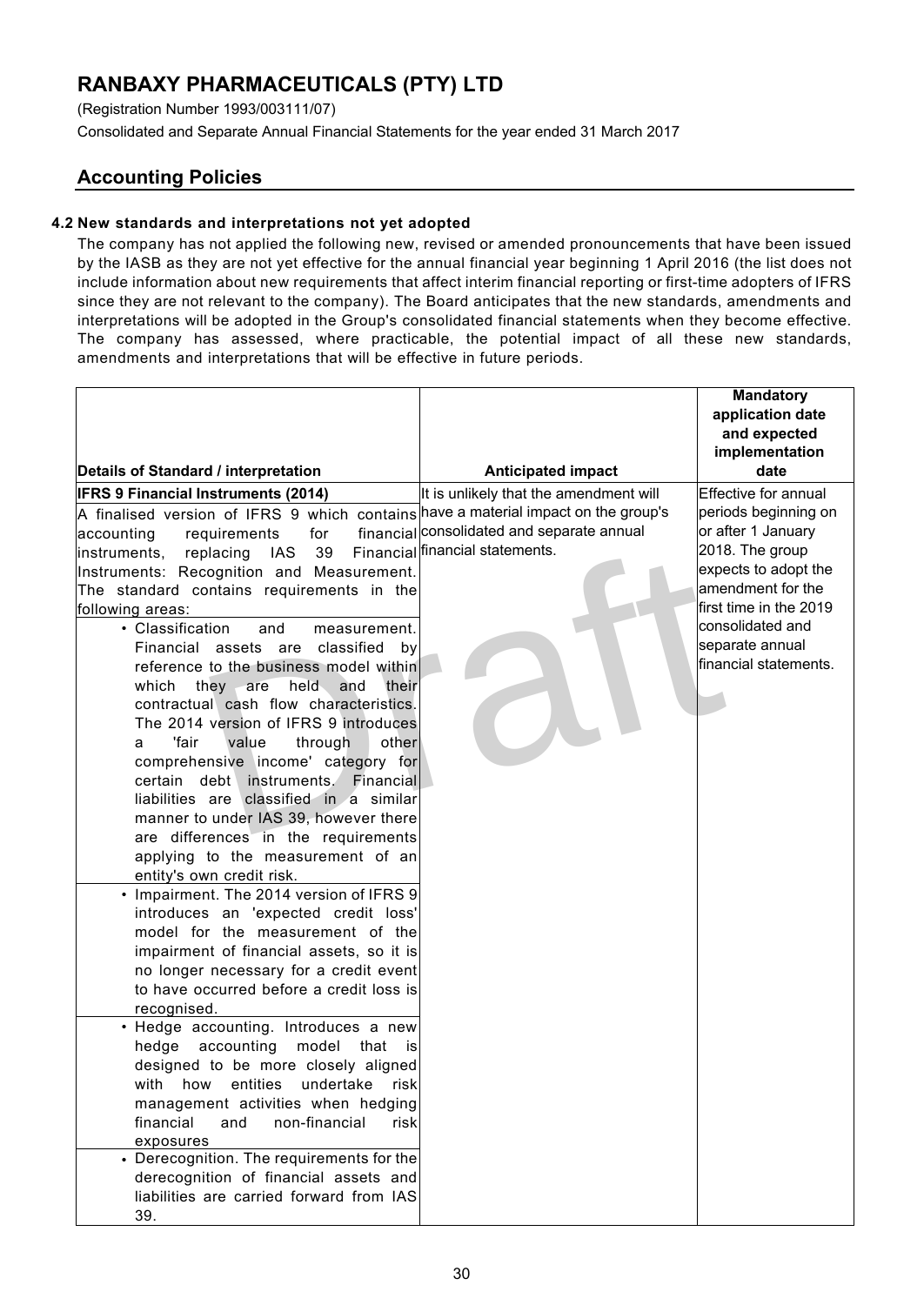(Registration Number 1993/003111/07) Consolidated and Separate Annual Financial Statements for the year ended 31 March 2017

| <b>IFRS 15 Revenue from Contracts with</b> | It is unlikely that the amendment will Applicable           | to<br>anl    |
|--------------------------------------------|-------------------------------------------------------------|--------------|
| <b>Customers</b>                           | have a material impact on the group's entity's first annual |              |
|                                            | consolidated and separate annual FRS                        | financiall   |
|                                            | financial statements<br>Istatements                         | for<br>al al |

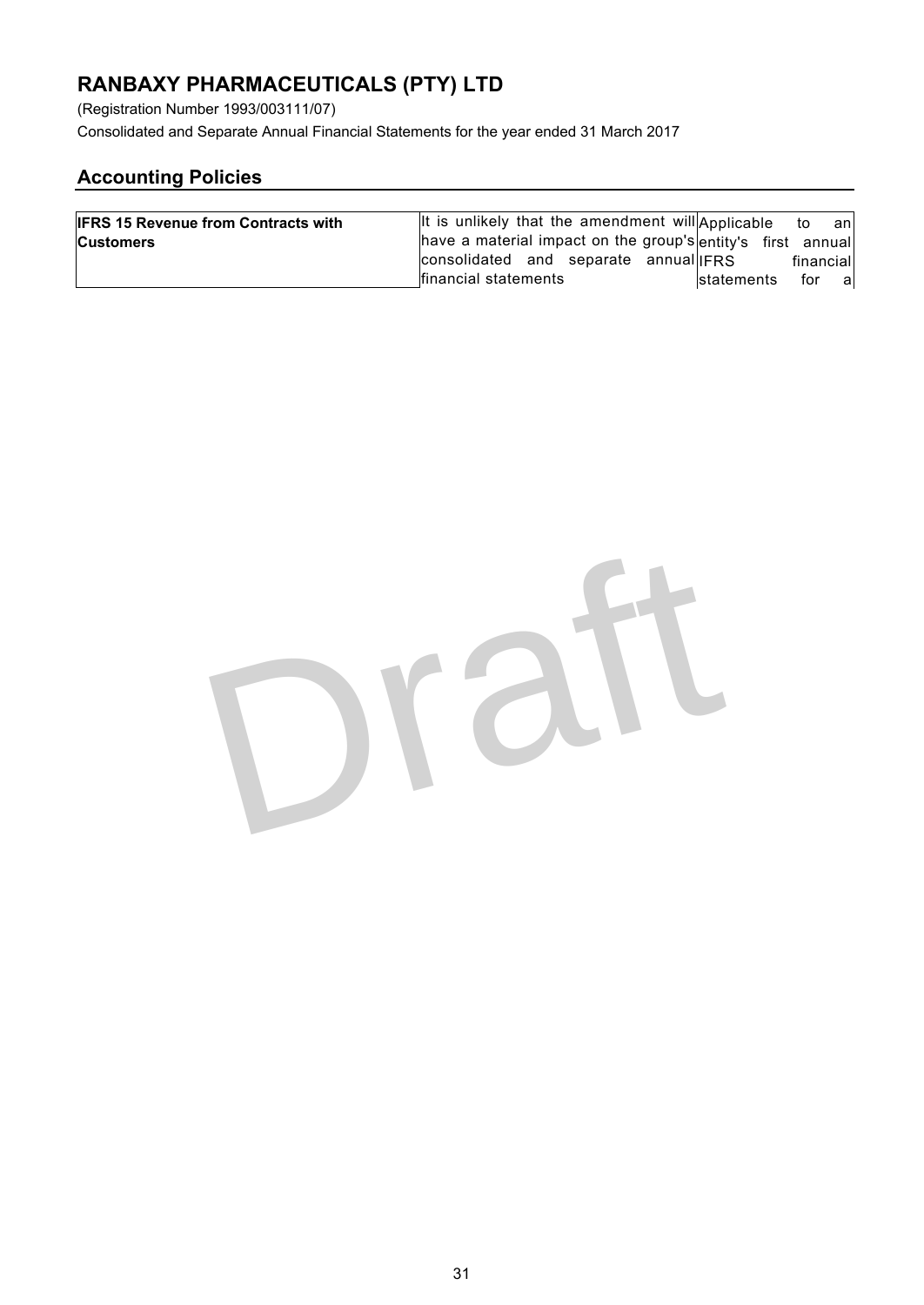(Registration Number 1993/003111/07)

Consolidated and Separate Annual Financial Statements for the year ended 31 March 2017

<u>IFRS financial control of the state of the state of the state of the state of the state of the state of the state of the state of the state of the state of the state of the state of the state of the state of the state of </u>

| IFRS 15 provides a single, principles based five-<br>step model to be applied to all contracts with<br>lcustomers.<br>The five steps in the model are as follows:<br>• Identify the contract with the customer<br>• Identify the performance obligations in<br>the contract<br>• Determine the transaction price |                                        | period beginning on<br>or after 1 January<br>2018.<br>The<br>group<br>expects to adopt the<br>amendment for the<br>first time in the 2019<br>consolidated<br>and<br>separate<br>annual<br>lfinancial statements. |
|------------------------------------------------------------------------------------------------------------------------------------------------------------------------------------------------------------------------------------------------------------------------------------------------------------------|----------------------------------------|------------------------------------------------------------------------------------------------------------------------------------------------------------------------------------------------------------------|
| • Allocate the transaction price to the<br>performance<br>obligations<br>in<br>the<br>contracts<br>• Recognise revenue when (or as) the<br>entity<br>satisfies<br>performance<br>a                                                                                                                               |                                        |                                                                                                                                                                                                                  |
| obligation.<br>Guidance is provided on topics such as the<br>which<br>in<br>revenue<br> point <br>is<br>recognised,<br>accounting for variable consideration, costs of<br>fulfilling and obtaining a contract and various<br>related matters. New disclosures about revenue<br>are also introduced.              |                                        |                                                                                                                                                                                                                  |
| <b>IFRS 16 Leases</b>                                                                                                                                                                                                                                                                                            |                                        |                                                                                                                                                                                                                  |
| IFRS 16 specifies how an IFRS reporter will have a material impact on the group's                                                                                                                                                                                                                                | It is unlikely that the amendment will | Applicable for annual<br>periods beginning on                                                                                                                                                                    |
| recognise, measure, present and disclose consolidated and separate annual                                                                                                                                                                                                                                        |                                        | or after 1 January                                                                                                                                                                                               |
| leases. The standard provides a single lessee financial statements                                                                                                                                                                                                                                               |                                        | 2019.<br>The<br>group                                                                                                                                                                                            |
| model,<br>requiring<br>lessees<br>accounting<br>to                                                                                                                                                                                                                                                               |                                        | expects to adopt the                                                                                                                                                                                             |
| recognise assets and liabilities for all leases                                                                                                                                                                                                                                                                  |                                        | amendment for the                                                                                                                                                                                                |
| unless the lease term is 12 months or less or                                                                                                                                                                                                                                                                    |                                        | first time in the 2020                                                                                                                                                                                           |
| the underlying asset has a low value. Lessors                                                                                                                                                                                                                                                                    |                                        | lconsolidated<br>and                                                                                                                                                                                             |
| continue to classify leases as operating or                                                                                                                                                                                                                                                                      |                                        | separate<br>annual                                                                                                                                                                                               |
| finance, with IFRS 16's approach to lessor                                                                                                                                                                                                                                                                       |                                        | financial statements.                                                                                                                                                                                            |
| accounting substantially unchanged from its                                                                                                                                                                                                                                                                      |                                        |                                                                                                                                                                                                                  |
| predecessor, IAS 17.                                                                                                                                                                                                                                                                                             |                                        |                                                                                                                                                                                                                  |
| Sale or Contribution of Assets between and it is unlikely that the amendment will The effective date of                                                                                                                                                                                                          |                                        |                                                                                                                                                                                                                  |
| Investor and its Associate or Joint Venture have a material impact on the group's the amendment is to                                                                                                                                                                                                            |                                        |                                                                                                                                                                                                                  |
| (Amendments to IFRS 10 and IAS 28)                                                                                                                                                                                                                                                                               | consolidated and separate annual be    | determined<br>by                                                                                                                                                                                                 |
|                                                                                                                                                                                                                                                                                                                  | financial statements                   | IASB.                                                                                                                                                                                                            |
| Consolidated<br>Amends IFRS<br>10<br>Financial                                                                                                                                                                                                                                                                   |                                        |                                                                                                                                                                                                                  |
| and IAS<br>28<br>Statements<br>Investments<br>in.                                                                                                                                                                                                                                                                |                                        |                                                                                                                                                                                                                  |
| Associates and Joint Ventures (2011) to clarify                                                                                                                                                                                                                                                                  |                                        |                                                                                                                                                                                                                  |
| the treatment of the sale or contribution of                                                                                                                                                                                                                                                                     |                                        |                                                                                                                                                                                                                  |
| assets from an investor to its associate or joint                                                                                                                                                                                                                                                                |                                        |                                                                                                                                                                                                                  |
| venture, as follows:                                                                                                                                                                                                                                                                                             |                                        |                                                                                                                                                                                                                  |
| • require full recognition in the investor's                                                                                                                                                                                                                                                                     |                                        |                                                                                                                                                                                                                  |
| financial statements of gains and                                                                                                                                                                                                                                                                                |                                        |                                                                                                                                                                                                                  |
| the<br>sale<br>losses<br>arising<br>on<br>or                                                                                                                                                                                                                                                                     |                                        |                                                                                                                                                                                                                  |
| contribution of assets that constitute a                                                                                                                                                                                                                                                                         |                                        |                                                                                                                                                                                                                  |
| business (as defined in IFRS 3                                                                                                                                                                                                                                                                                   |                                        |                                                                                                                                                                                                                  |
| <b>Business Combinations)</b>                                                                                                                                                                                                                                                                                    |                                        |                                                                                                                                                                                                                  |
| • require the partial recognition of gains                                                                                                                                                                                                                                                                       |                                        |                                                                                                                                                                                                                  |
| and losses where the assets do not                                                                                                                                                                                                                                                                               |                                        |                                                                                                                                                                                                                  |
| constitute a business, i.e. a gain or                                                                                                                                                                                                                                                                            |                                        |                                                                                                                                                                                                                  |
| loss is recognised only to the extent of                                                                                                                                                                                                                                                                         |                                        |                                                                                                                                                                                                                  |
| the unrelated investors' interests in that                                                                                                                                                                                                                                                                       |                                        |                                                                                                                                                                                                                  |
| associate or joint venture.                                                                                                                                                                                                                                                                                      |                                        |                                                                                                                                                                                                                  |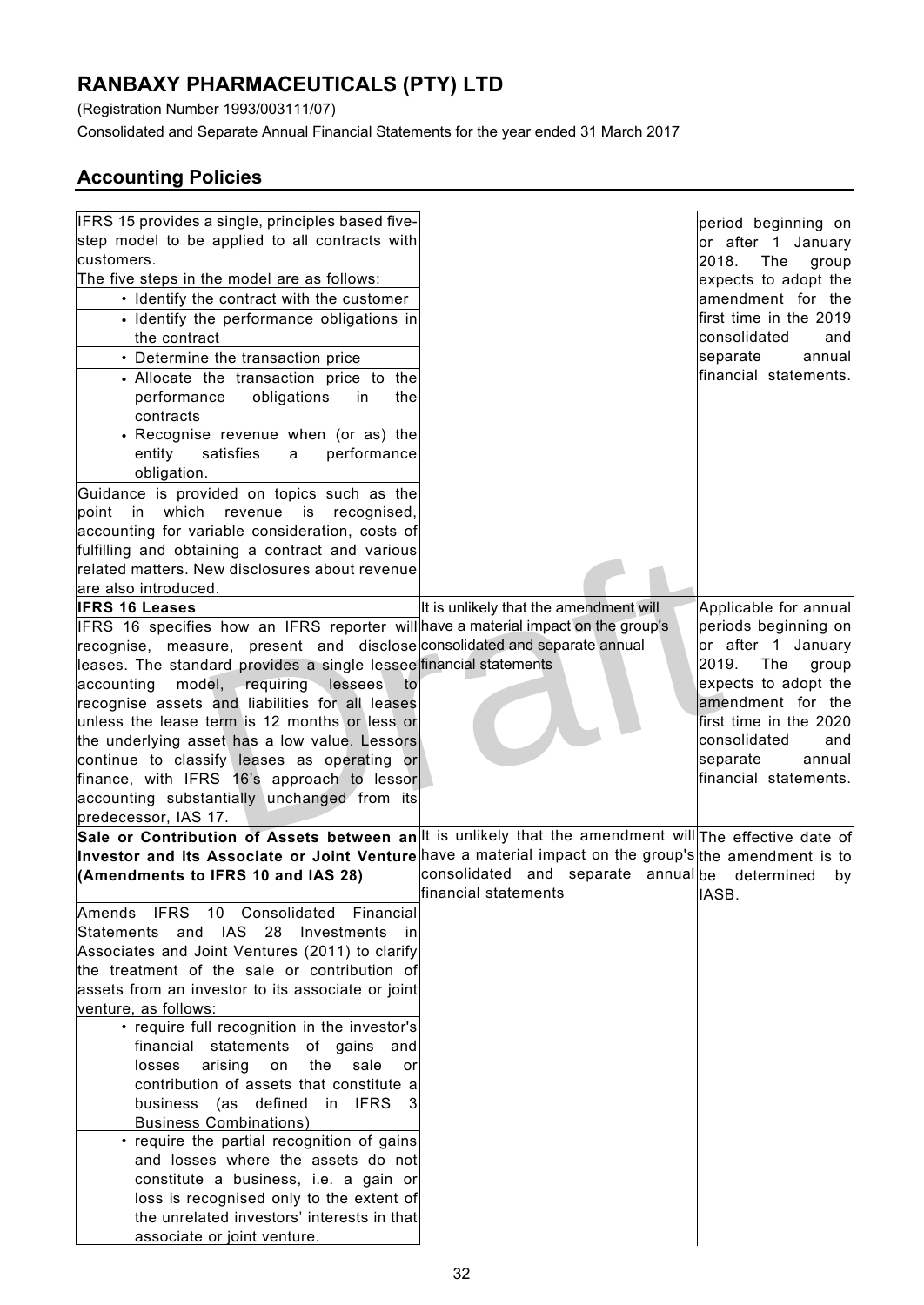(Registration Number 1993/003111/07)

Consolidated and Separate Annual Financial Statements for the year ended 31 March 2017

| These requirements apply regardless of the                  |  |
|-------------------------------------------------------------|--|
| $\parallel$ legal form of the transaction, e.g. whether the |  |
| sale or contribution of assets occurs by an                 |  |
| investor transferring shares in an subsidiary that          |  |
| holds the assets (resulting in loss of control of           |  |
| the subsidiary), or by the direct sale of the               |  |
| lassets themselves.                                         |  |

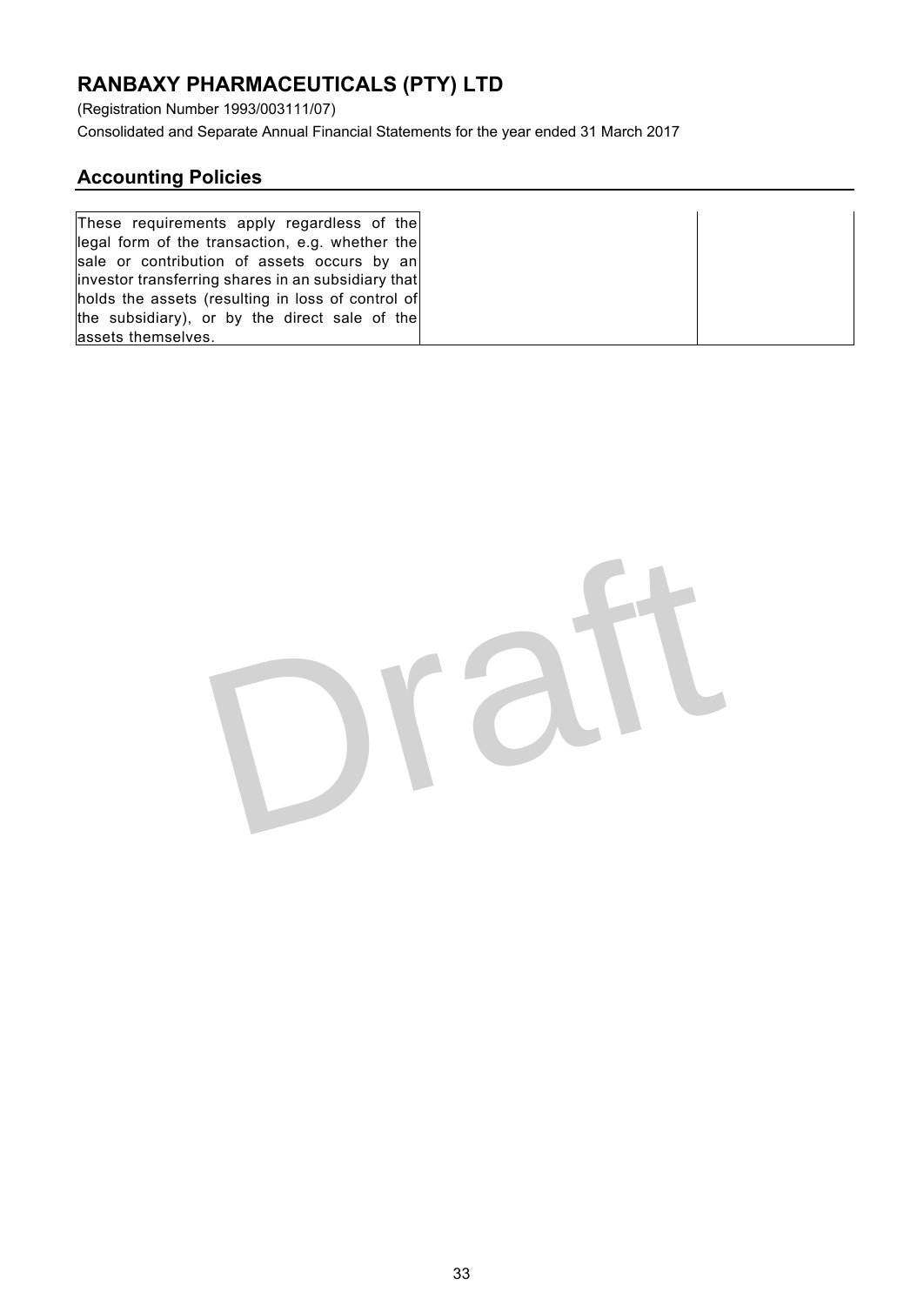(Registration Number 1993/003111/07)

Consolidated and Separate Annual Financial Statements for the year ended 31 March 2017

| Recognition of Deferred Tax Assets for t is unlikely that the amendment will Effective for annual   |                                                     |                          |
|-----------------------------------------------------------------------------------------------------|-----------------------------------------------------|--------------------------|
| Unrealised Losses (Amendments to IAS 12) have a material impact on the group's periods beginning on |                                                     |                          |
|                                                                                                     | consolidated and separate annual or after 1 January |                          |
|                                                                                                     | lfinancial statements                               | 2017.<br>The<br>group    |
| Amends IAS 12 Income Taxes to clarify the                                                           |                                                     | expects to adopt the     |
| following aspects:                                                                                  |                                                     | amendment for the        |
| • Unrealised losses on debt instruments                                                             |                                                     | lfirst time in the 2018l |
| measured at fair value and measured at                                                              |                                                     | consolidated<br>and      |
| cost for tax purposes give rise to a                                                                |                                                     | separate<br>annuall      |
| deductible<br>temporary<br>difference                                                               |                                                     | financial statements.    |
| of whether<br>debt<br>regardless<br>the                                                             |                                                     |                          |
| instrument's holder expects to recover                                                              |                                                     |                          |
| the carrying amount of the debt                                                                     |                                                     |                          |
| instrument by sale or by use.                                                                       |                                                     |                          |
| • The carrying amount of an asset does                                                              |                                                     |                          |
| not limit the estimation of probable                                                                |                                                     |                          |
| future taxable profits.                                                                             |                                                     |                          |
| • Estimates for future taxable profits                                                              |                                                     |                          |
| exclude tax deductions resulting from                                                               |                                                     |                          |
| the reversal of deductible temporary                                                                |                                                     |                          |
| differences.                                                                                        |                                                     |                          |
| . An entity assesses a deferred tax                                                                 |                                                     |                          |
| with<br>asset in combination<br>other                                                               |                                                     |                          |
| deferred tax assets. Where tax law                                                                  |                                                     |                          |
| restricts the utilisation of tax losses, an                                                         |                                                     |                          |
| entity would assess a deferred tax                                                                  |                                                     |                          |
| combination<br>with<br>asset<br>in<br>other                                                         |                                                     |                          |
| deferred tax assets of the same type.                                                               |                                                     |                          |
| Disclosure Initiative (Amendments to IAS 7) It is unlikely that the amendment will                  |                                                     | Effective for annual     |
| Amends IAS 7 Statement of Cash Flows to have a material impact on the group's                       |                                                     | periods beginning on     |
| clarify that entities shall provide disclosures consolidated and separate annual                    |                                                     | or after 1 January       |
| that enable users of financial statements to financial statements                                   |                                                     | 2017. The group          |
| evaluate changes in liabilities arising from                                                        |                                                     | expects to adopt the     |
| financing activities.                                                                               |                                                     | amendment for the        |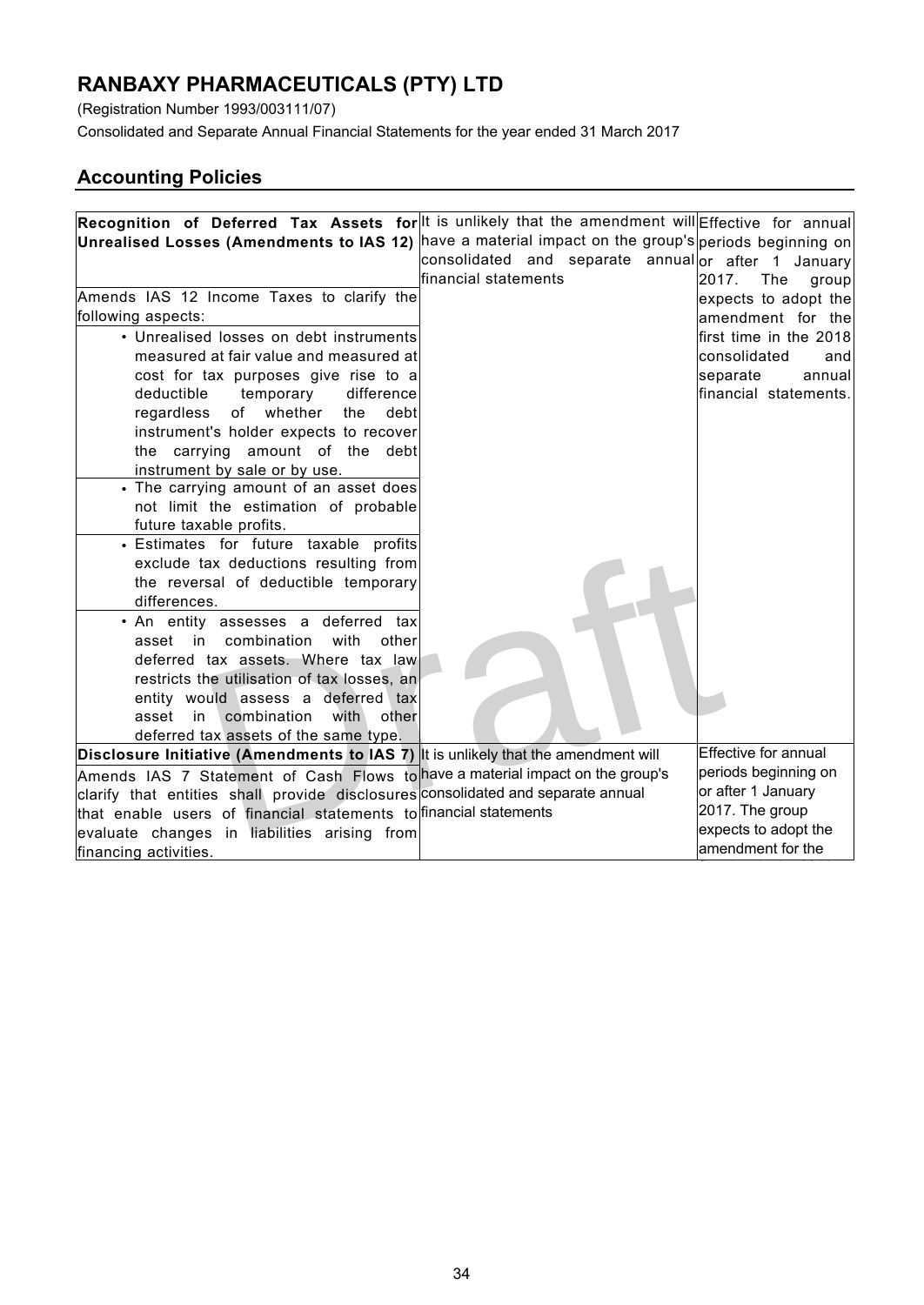(Registration Number 1993/003111/07)

Consolidated and Separate Annual Financial Statements for the year ended 31 March 2017

## **NOTES TO THE CONSOLIDATED AND SEPARATE ANNUAL FINANCIAL STATEMENTS**

| Figures in R                     |             |                 | Group         | Group       | Company         | Company       |
|----------------------------------|-------------|-----------------|---------------|-------------|-----------------|---------------|
|                                  |             |                 | 2017          | 2016        | 2017            | 2016          |
| 5. Property, plant and equipment |             |                 |               |             |                 |               |
|                                  |             | Accumulated     | 2017 Carrying |             | Accumulated     | 2016 Carrying |
| Group/Company                    | Cost        | depreciation    | value         | Cost        | depreciation    | value         |
| Owned assets                     |             |                 |               |             |                 |               |
| Land                             | 16,420,902  |                 | 16,420,902    | 16,420,902  |                 | 16,420,902    |
| <b>Buildings</b>                 | 113,968,817 | (110, 438, 068) | 3,530,749     | 114,088,773 | (110, 558, 024) | 3,530,749     |
| Plant and machinery              | 235,836,017 | (212, 934, 171) | 22,901,846    | 225,983,278 | (212, 408, 363) | 13,574,915    |
| Motor vehicles                   | 611,570     | (585, 977)      | 25,593        | 611,570     | (585, 977)      | 25,593        |
| Furniture and fittings           | 7,398,155   | (7, 251, 674)   | 146,481       | 7,398,155   | (7, 251, 674)   | 146,481       |
| Office equipment                 | 758,209     | (694, 249)      | 63,960        | 758,209     | (694, 249)      | 63,960        |
| IT equipment                     | 1,750,791   | (1,675,887)     | 74,904        | 1,717,561   | (1,670,491)     | 47,070        |
| Capital- Work in progress        | 621,421     |                 | 621,421       | 26,777      |                 | 26,777        |
|                                  | 377,365,882 | (333,580,026)   | 43,785,856    | 367,005,225 | (333, 168, 778) | 33,836,447    |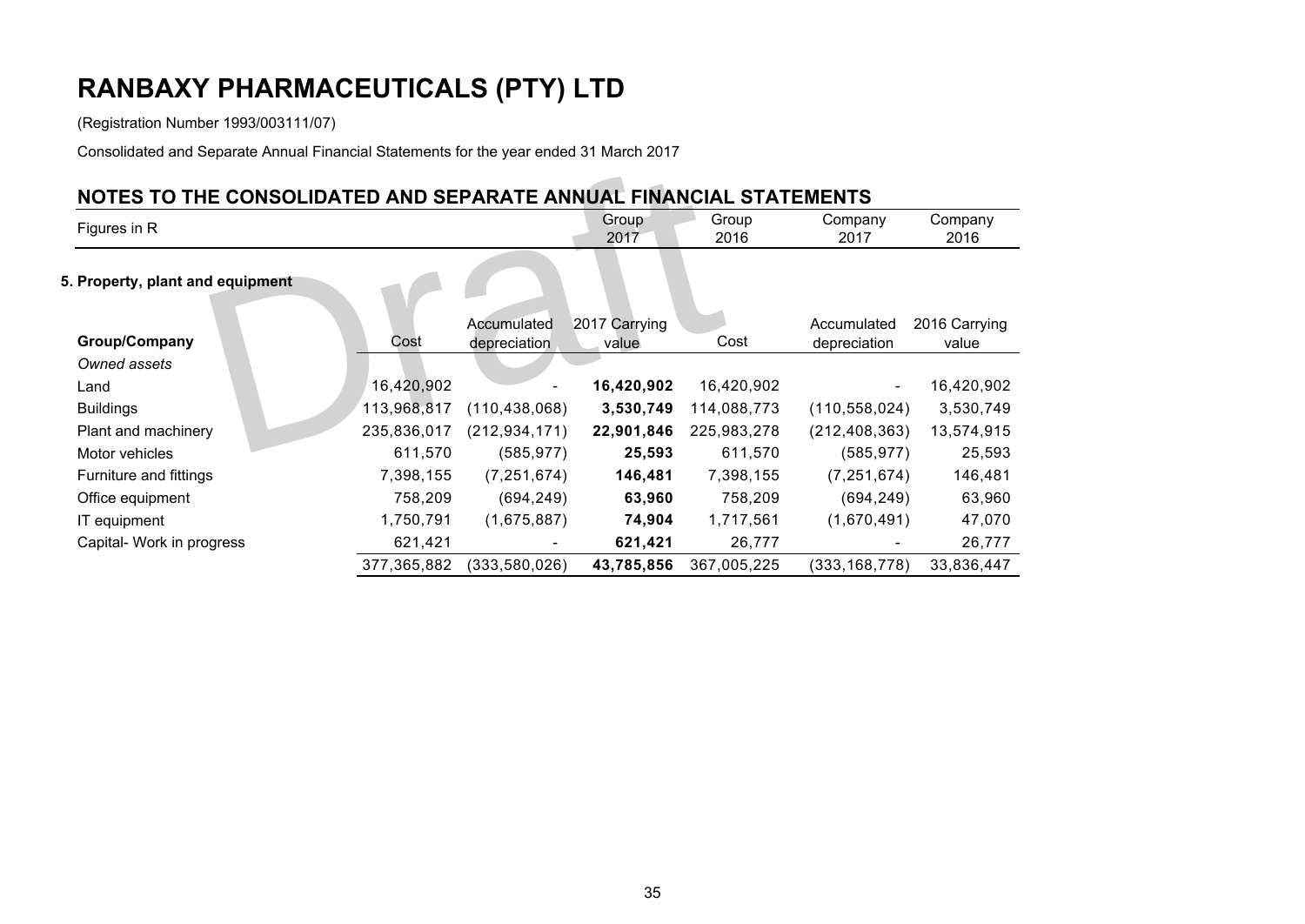(Registration Number 1993/003111/07)

Consolidated and Separate Annual Financial Statements for the year ended 31 March 2017

## **NOTES TO THE CONSOLIDATED AND SEPARATE ANNUAL FINANCIAL STATEMENTS**

|                                                                                     |                                      |                  | Group            | Group     | Company   | Company      |            |                                  |
|-------------------------------------------------------------------------------------|--------------------------------------|------------------|------------------|-----------|-----------|--------------|------------|----------------------------------|
| Figures in R                                                                        |                                      |                  | 2017             | 2016      | 2017      | 2016         |            |                                  |
| The carrying amounts of property, plant and equipment can be reconciled as follows: |                                      |                  |                  |           |           |              |            |                                  |
| Group/Company                                                                       | Carrying<br>value at<br>beginning of |                  |                  |           |           |              | Impairment | 2017 Carrying<br>value at end of |
|                                                                                     | year                                 | <b>Additions</b> | <b>Disposals</b> | Scrapping | Transfers | Depreciation | Loss       | year                             |
| Owned assets                                                                        |                                      |                  |                  |           |           |              |            |                                  |
| Land                                                                                | 16,420,902                           |                  |                  |           |           |              |            | 16,420,902                       |
| <b>Buildings</b>                                                                    | 3,530,749                            |                  |                  |           |           |              |            | 3,530,749                        |
| <b>Plant and Machinery</b>                                                          | 13,574,915                           | 9,852,739        |                  |           |           | (525, 808)   |            | 22,901,846                       |
| Motor vehicles                                                                      | 25,593                               |                  |                  |           |           |              |            | 25,593                           |
| Furniture and fittings                                                              | 146,481                              |                  |                  |           |           |              |            | 146,481                          |
| Office equipment                                                                    | 63,960                               |                  |                  |           |           |              |            | 63,960                           |
| IT equipment                                                                        | 47,070                               | 33,231           |                  |           |           | (5, 397)     |            | 74,904                           |
| Capital- Work in progress                                                           | 26,777                               | 594,644          |                  |           |           |              |            | 621,421                          |
|                                                                                     | 33,836,447                           | 10,480,614       |                  |           |           | (531, 205)   |            | 43,785,856                       |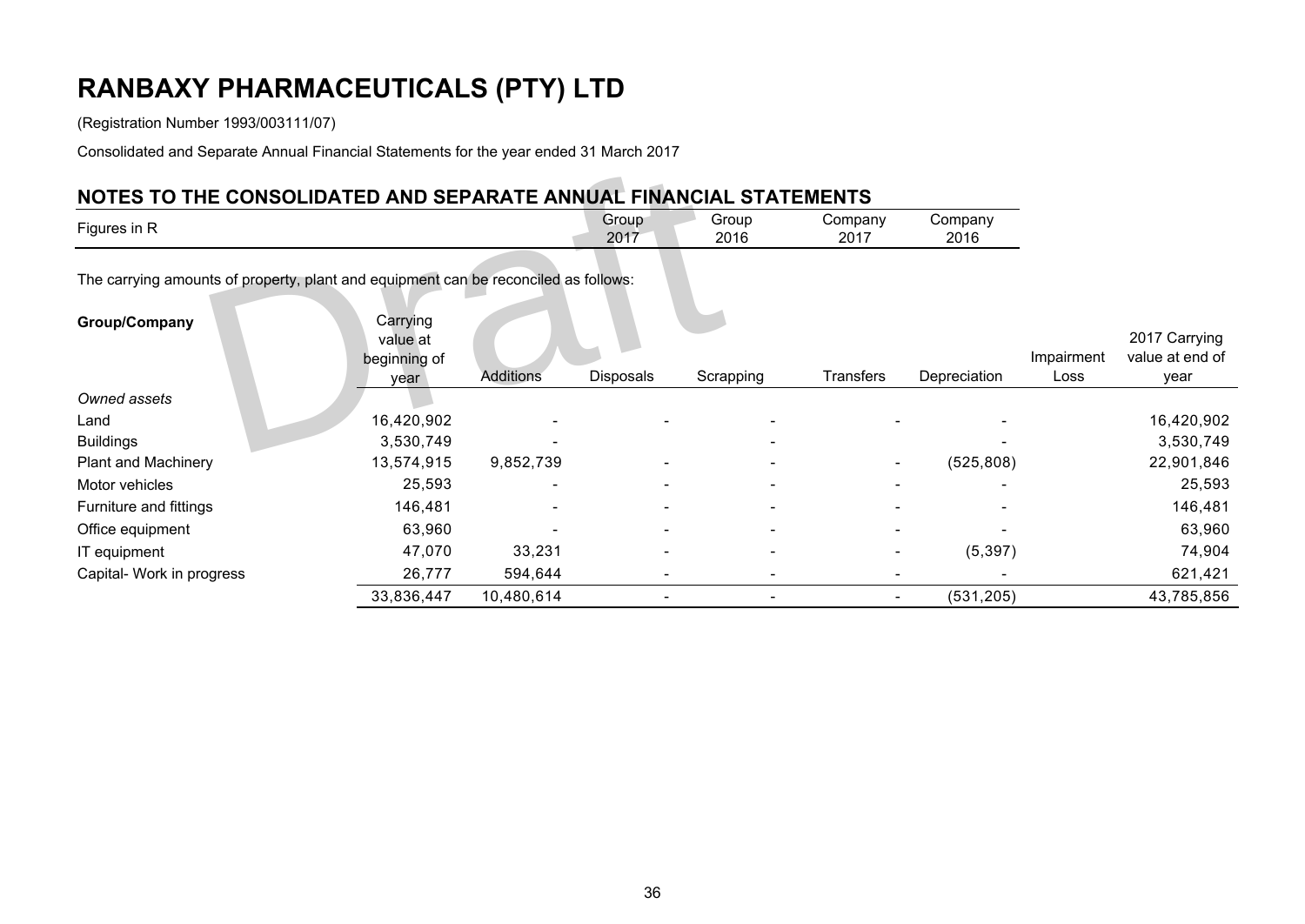(Registration Number 1993/003111/07)

Consolidated and Separate Annual Financial Statements for the year ended 31 March 2017

## **NOTES TO THE CONSOLIDATED AND SEPARATE ANNUAL FINANCIAL STATEMENTS**

| Figures in R              |                                              |                          | Group<br>2017    | Group<br>2016            | Company<br>2017          | Company<br>2016 |                                |                                          |
|---------------------------|----------------------------------------------|--------------------------|------------------|--------------------------|--------------------------|-----------------|--------------------------------|------------------------------------------|
| <b>Group/Company</b>      | Carrying<br>value at<br>beginning of<br>vear | Additions                | <b>Disposals</b> | Scrapping                | Transfers                | Depreciation    | Impairment<br>Loss             | 2016 Carrying<br>value at end of<br>year |
| Owned assets              |                                              |                          |                  |                          |                          |                 |                                |                                          |
| Land                      | 16,420,902                                   |                          |                  |                          |                          |                 |                                | 16,420,902                               |
| <b>Buildings</b>          | 100,159,099                                  | 890,933                  |                  | (489,000)                |                          | (5,378,181)     | (91, 652, 102)                 | 3,530,749                                |
| Plant and machinery       | 140,080,997                                  | 1,188,891                |                  | (245, 447)               | 696,954                  |                 | $(759, 225)$ $(127, 387, 255)$ | 13,574,915                               |
| Motor vehicles            | 504,182                                      | $\overline{\phantom{a}}$ | (61, 564)        | $\overline{\phantom{0}}$ | $\overline{\phantom{a}}$ | (33, 894)       | (383, 131)                     | 25,593                                   |
| Furniture and fittings    | 2,666,561                                    | 109,100                  |                  |                          | $\blacksquare$           | (331, 256)      | (2, 297, 924)                  | 146,481                                  |
| Office equipment          | 473,824                                      |                          |                  |                          | $\blacksquare$           | (41, 897)       | (367, 967)                     | 63,960                                   |
| IT equipment              | 223,954                                      | 44,537                   |                  | $\overline{\phantom{a}}$ | $\overline{\phantom{0}}$ | (59, 671)       | (161, 750)                     | 47,070                                   |
| Capital- Work in progress | 723,731                                      |                          |                  | $\blacksquare$           | (696, 954)               |                 |                                | 26,777                                   |
|                           | 261,253,250                                  | 2,233,461                | (61, 564)        | (734, 447)               | $\overline{\phantom{a}}$ |                 | $(6,604,124)$ $(222,250,129)$  | 33,836,447                               |
| Assets under construction |                                              |                          |                  |                          |                          |                 |                                |                                          |
| Carrying value            |                                              |                          | 621,421          | 26,777                   | 621,421                  | 26,777          |                                |                                          |

ERF 2 Stormill Extension 1, Gauteng, with improvements thereon

ERF 15 Stormill Extention 1, Gauteng, with improvements thereon

ERF 16 Stormill Extention 1, Gauteng, with improvements thereon

ERF 18 Stormill Extention 1, Gauteng, with improvements thereon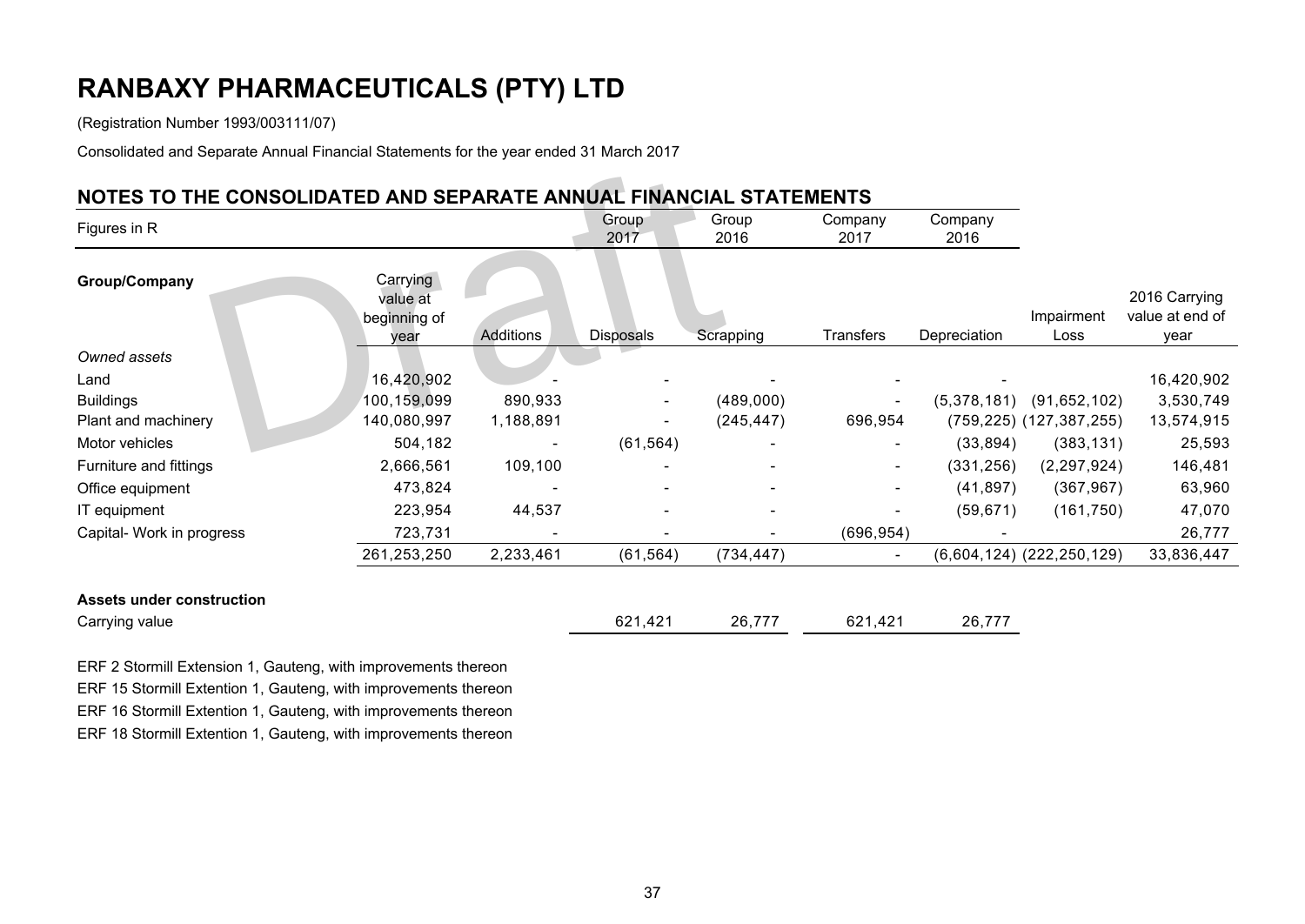(Registration Number 1993/003111/07)

Consolidated and Separate Annual Financial Statements for the year ended 31 March 2017

## **NOTES TO THE CONSOLIDATED AND SEPARATE ANNUAL FINANCIAL STATEMENTS**

| Figures in R                                                                                                                                            | Group | Group | Company | Company |
|---------------------------------------------------------------------------------------------------------------------------------------------------------|-------|-------|---------|---------|
|                                                                                                                                                         | 2017  | 2016  | 2017    | 2016    |
| ERF 19 & 20 Stormill Extention 1, Gauteng, with improvements                                                                                            |       |       |         |         |
| thereon                                                                                                                                                 |       |       |         |         |
| ERF 9 & 10 Lea Glen Township, Gauteng                                                                                                                   |       |       |         |         |
| ERF 75 Robertville, Gauteng                                                                                                                             |       |       |         |         |
| A register containing the information required by regulation 25 (3) of the Companies Regulations, 2011 is available for inspection at the registered or |       |       |         |         |
| company.                                                                                                                                                |       |       |         |         |

A register containing the information required by regulation 25 (3) of the Companies Regulations, 2011 is available for inspection at the registered office of the company.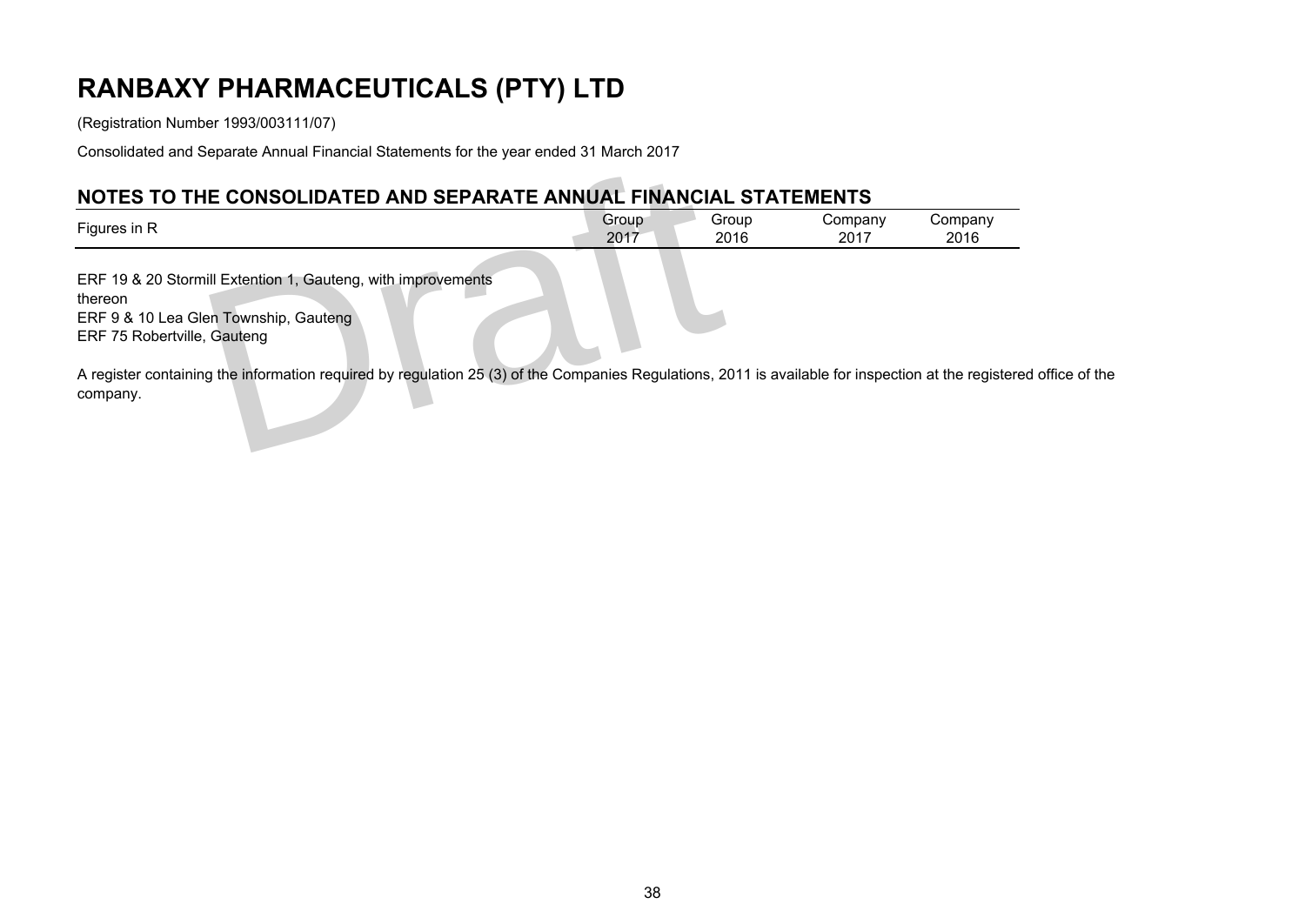(Registration Number 1993/003111/07)

Consolidated and Separate Annual Financial Statements for the year ended 31 March 2017

## **NOTES TO THE CONSOLIDATED AND SEPARATE ANNUAL FINANCIAL STATEMENTS**

| $- \cdot$<br>. . | Group           | Group | Company | Companv |
|------------------|-----------------|-------|---------|---------|
| Figures in       | .<br>20 $\cdot$ | 2016  | 2017    | 2016    |

#### **6. Intangible assets**

| Group and<br>Company                       | Cost    | Accumulated<br>amortisation | 2017 Carrying<br>value | Cost      | Accumulated<br>amortisation | 2016 Carrying<br>value |
|--------------------------------------------|---------|-----------------------------|------------------------|-----------|-----------------------------|------------------------|
| Patents,<br>trademarks and<br>other rights | 188.408 |                             | 188.408                | 1.682.630 | (1,494,222)                 | 188,408                |
| <b>Computer Software</b>                   | 558.495 | (331,442)                   | 227,053                | 558.495   | (331, 442)                  | 227,053                |
|                                            | 746.903 | (331, 442)                  | 415.461                | 2,241,125 | (1,825,664)                 | 415.461                |

**6.1** The carrying amounts of intangible assets can be reconciled as follows:

|                                            | Carrying<br>value at<br>beginning of<br>year | Fair value gains<br>/ Additions | Amortisation | Reclassified<br>held for sale /<br><b>Disposals</b> | 2017 Carrying<br>value at end of<br>year |              |
|--------------------------------------------|----------------------------------------------|---------------------------------|--------------|-----------------------------------------------------|------------------------------------------|--------------|
| Patents,<br>trademarks and                 | 188,408                                      |                                 |              |                                                     | 188,408                                  |              |
| other rights<br><b>Computer Software</b>   | 227,053                                      | ٠                               |              |                                                     | 227,053                                  |              |
|                                            | 415,461                                      | -                               |              | $\overline{\phantom{0}}$                            | 415,461                                  |              |
|                                            | Carrying                                     |                                 |              |                                                     |                                          |              |
|                                            | value at                                     |                                 |              | Reclassified                                        | 2016 Carrying                            |              |
|                                            | beginning of                                 | Fair value gains<br>/ Additions | Amortisation | held for sale /<br>Disposals                        | value at end of                          |              |
|                                            | vear                                         |                                 |              |                                                     | year                                     |              |
| Patents,<br>trademarks and<br>other rights | 244,278                                      |                                 | (55, 870)    |                                                     | 188,408                                  |              |
| Computer software                          | 227,052                                      |                                 |              |                                                     | 227,053                                  |              |
|                                            | 471,330                                      |                                 | (55, 869)    |                                                     | 415,461                                  |              |
| 7. Inventories                             |                                              |                                 |              |                                                     |                                          |              |
| Inventories comprise:                      |                                              |                                 |              |                                                     |                                          |              |
| Raw materials                              |                                              |                                 | 189,348,498  | 49,192,770                                          | 189,348,498                              | 49,192,770   |
| Work in progress                           |                                              |                                 | 60,799,645   | 24,975,161                                          | 60,799,645                               | 24,975,161   |
| Finished goods                             |                                              |                                 | 190,458,440  | 93,147,550                                          | 190,458,436                              | 93, 147, 550 |
| Goods in transit                           |                                              |                                 | 202,022,318  | 2,761,660                                           | 202,022,318                              | 2,761,660    |
| Packaging materials                        |                                              |                                 | 9,320,520    | 13,732,399                                          | 9,320,520                                | 13,732,399   |
|                                            |                                              |                                 | 651,949,421  | 183,809,540                                         | 651,949,417                              | 183,809,540  |
|                                            |                                              |                                 |              |                                                     |                                          |              |

No inventory was written down to net realisable value during the current year and the prior year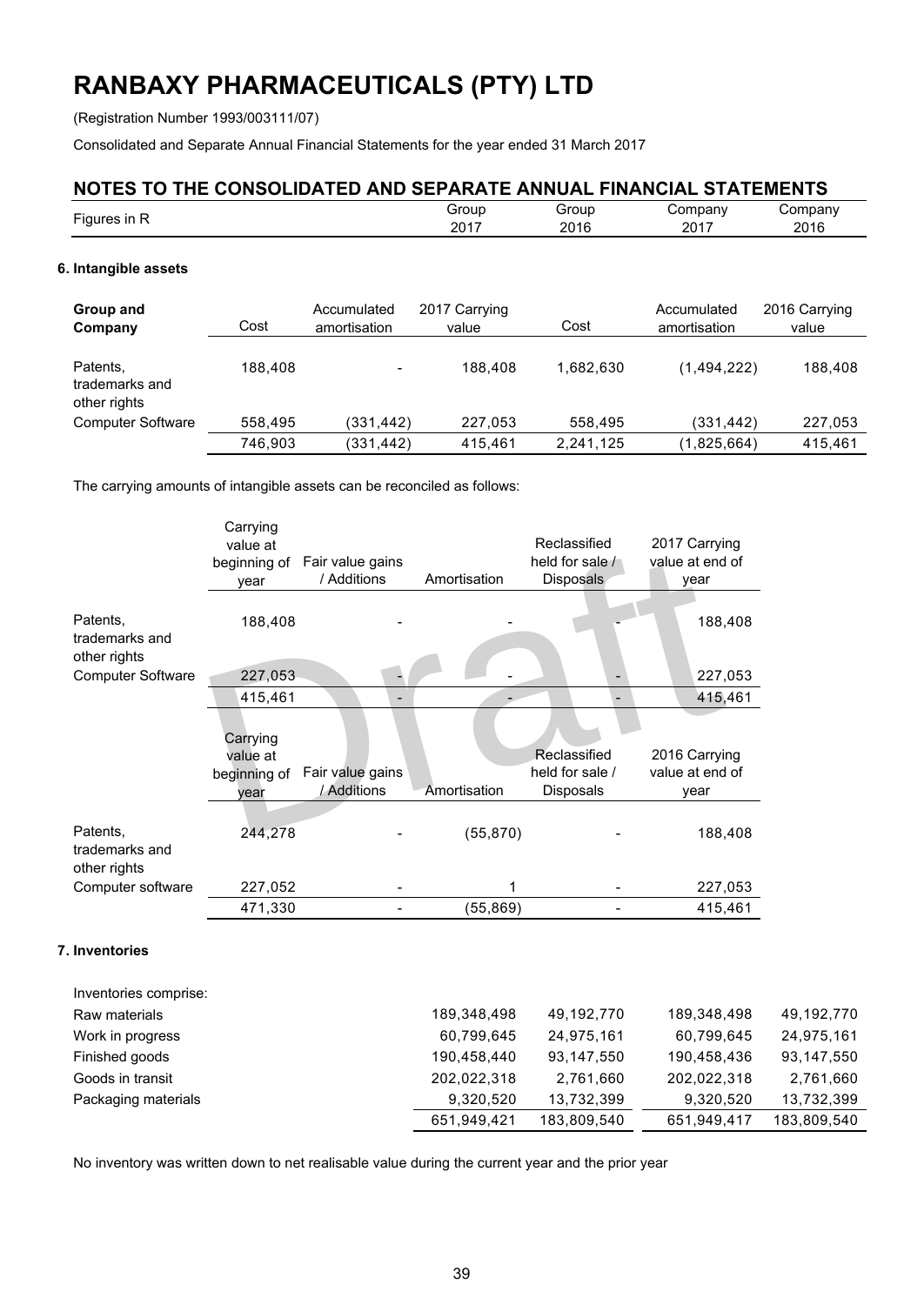(Registration Number 1993/003111/07)

Consolidated and Separate Annual Financial Statements for the year ended 31 March 2017

## **NOTES TO THE CONSOLIDATED AND SEPARATE ANNUAL FINANCIAL STATEMENTS**

| Figures in R                                                                                 | Group        | Group       | Company      | Company     |
|----------------------------------------------------------------------------------------------|--------------|-------------|--------------|-------------|
|                                                                                              | 2017         | 2016        | 2017         | 2016        |
| 8. Trade and other receivables                                                               |              |             |              |             |
| Trade debtors                                                                                | 204,437,955  | 116,729,805 | 204,438,131  | 116,729,805 |
| Sundry debtors                                                                               | 194,276      |             | 194,276      |             |
| Prepaid expenses                                                                             | 289,824      | 133,023     | 289,824      | 133,023     |
| Employee costs in advance                                                                    | 128,833      | 69,443      | 128,833      | 69,443      |
| Value Added Tax                                                                              | 26, 171, 723 | 19,463,171  | 26, 173, 793 | 19,463,171  |
| Deposits                                                                                     |              | 9,599,538   |              | 9,599,538   |
| Amounts due from related parties                                                             | 415,874,000  | 39,562,992  | 415,874,000  | 39,562,992  |
|                                                                                              | 647,096,611  | 185,557,972 | 647,098,857  | 185,557,972 |
| Provision for Impairment loss                                                                | (986, 948)   | (476, 463)  | (986, 948)   | (476,463)   |
|                                                                                              | 646,109,663  | 185,081,509 | 646,111,909  | 185,081,509 |
|                                                                                              |              |             |              |             |
| 8.1 Items included in trade and other receivables<br>not classified as financial instruments |              |             |              |             |
| Prepaid expenses                                                                             | 289,824      | 133,023     | 289,824      | 133,023     |
| Value Added Tax                                                                              | 26, 171, 723 | 19,085,135  | 26,173,793   | 19,087,149  |
| Employee costs in advance                                                                    | 128,833      | 69,443      | 128,833      | 69,443      |
|                                                                                              | 26,590,380   | 19,287,601  | 26,592,450   | 19,289,615  |
|                                                                                              |              |             |              |             |
| Trade and other receivables net of non-                                                      |              |             |              |             |
| financial instruments (refer note 29)                                                        | 619,519,283  | 165,793,908 | 619,519,459  | 165,791,894 |
|                                                                                              |              |             |              |             |
| The carrying amount of trade and other receivables approximates their fair value.            |              |             |              |             |
| The following are the major debtors included in the trade receivables:                       |              |             |              |             |
| <b>Private Sector</b>                                                                        | 174,703,733  | 102,008,946 | 174,703,733  | 102,008,946 |

| <b>Private Sector</b> | 174.703.733 | 102.008.946 | 174,703,733 | 102.008.946             |
|-----------------------|-------------|-------------|-------------|-------------------------|
| Public                | 29.734.222  | 14.720.859  | 29.734.398  | 14.720.859              |
|                       | 204,437,955 | 116.729.805 |             | 204.438.131 116.729.805 |

#### **Trade and other receivables past due but not impaired**

Trade and other receivables which are less than 3 months past due are not considered to be impaired. At 31 March 2017, R 24,361,002 (2016: R 18 204 422) were past due but not impaired.

The aging of amounts past due but not impaired is

| as follows:                 |             |             |             |             |
|-----------------------------|-------------|-------------|-------------|-------------|
| Current                     | 144,228,790 | 73,363,192  | 144,228,966 | 73,363,192  |
| 1 month past due            | 33,320,473  | 25,162,191  | 33,320,473  | 25,162,191  |
| 2 months past due           | 5,994,556   |             | 5.994.556   |             |
| 3 months past due           | 13,573,348  | 18.204.422  | 13,573,348  | 18.204.422  |
| More than 3 months past due | 7,320,788   |             | 7,320,788   |             |
|                             | 204,437,955 | 116,729,805 | 204,438,131 | 116.729.805 |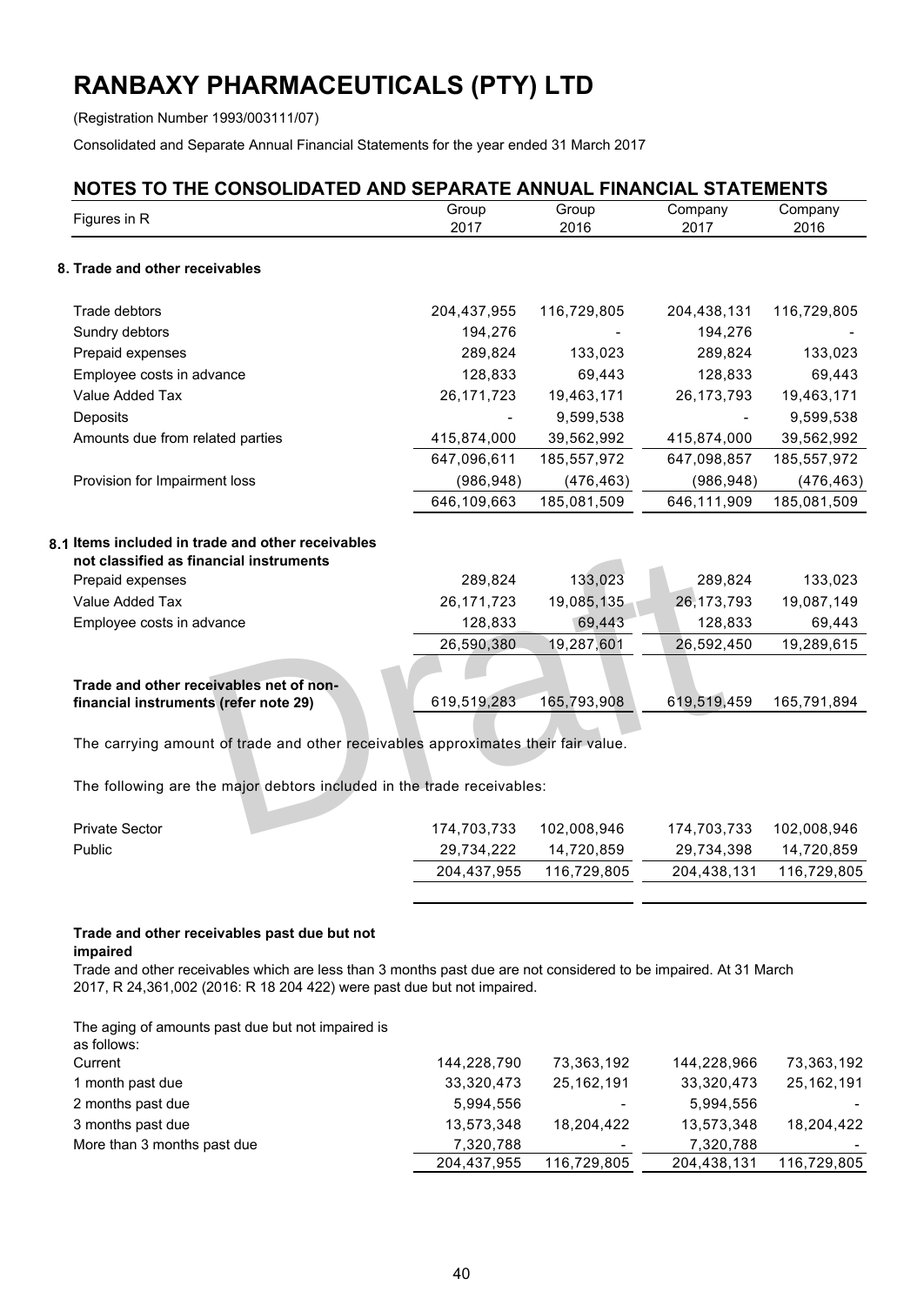(Registration Number 1993/003111/07)

Consolidated and Separate Annual Financial Statements for the year ended 31 March 2017

## **NOTES TO THE CONSOLIDATED AND SEPARATE ANNUAL FINANCIAL STATEMENTS**

| Figures in R                                                                                                                                                                                              | Group<br>2017 | Group<br>2016 | Company<br>2017 | Company<br>2016 |
|-----------------------------------------------------------------------------------------------------------------------------------------------------------------------------------------------------------|---------------|---------------|-----------------|-----------------|
| Trade and other receivables impaired<br>As of 31 March 2017, trade and other receivables<br>of R (2016: R 476,463) were impaired and allowed<br>for.                                                      |               |               |                 |                 |
| Allowance account for credit losses:                                                                                                                                                                      |               |               |                 |                 |
| Balance as at 1 April 2015                                                                                                                                                                                | 476,463       | 44,556        | 476,463         | 44,556          |
| Impairment loss made during the year                                                                                                                                                                      | 510,485       | 431,907       | 510,485         | 431,907         |
| Balance as at 31 March 2017                                                                                                                                                                               | 986,948       | 476,463       | 986,948         | 476,463         |
| 9. Cash and cash equivalents<br><b>Favourable cash balances</b>                                                                                                                                           |               |               |                 |                 |
| <b>Bank balances</b>                                                                                                                                                                                      | 51,214,355    | 26,797,321    | 50,228,677      | 26,013,021      |
| 10. Share capital                                                                                                                                                                                         |               |               |                 |                 |
| <b>Authorised</b>                                                                                                                                                                                         |               |               |                 |                 |
| 1000 Ordinary shares of R1 each                                                                                                                                                                           | 1,000         | 1,000         | 1,000           | 1,000           |
| <b>Issued</b><br>300 Ordinary shares                                                                                                                                                                      | 200,000,200   | 200,000,200   | 200,000,200     | 200,000,200     |
| 11. Reserves                                                                                                                                                                                              |               |               |                 |                 |
| Group: The common control reserve arose on the acquisition of the subsidiary Be-Tabs Investments (Pty) Ltd from<br>Ranbaxy Netherlands BV- ie transfer of interest between entities under common control. |               |               |                 |                 |

#### **11. Reserves**

Company: The common control reserve arose on the transfer of the assets from the subsidiary Be-Tabs Investments (Pty) Ltd to the holding company, Ranbaxy Pharmaceuticals (Pty) Ltd, at a declared value greater than the carrying value. As both entities are under common control, the excess was taken to this reserve.

| Common control reserve | 3.304.567 | 3.304.567 | 2.248.383 | 2.248.383 |
|------------------------|-----------|-----------|-----------|-----------|
|                        |           |           |           |           |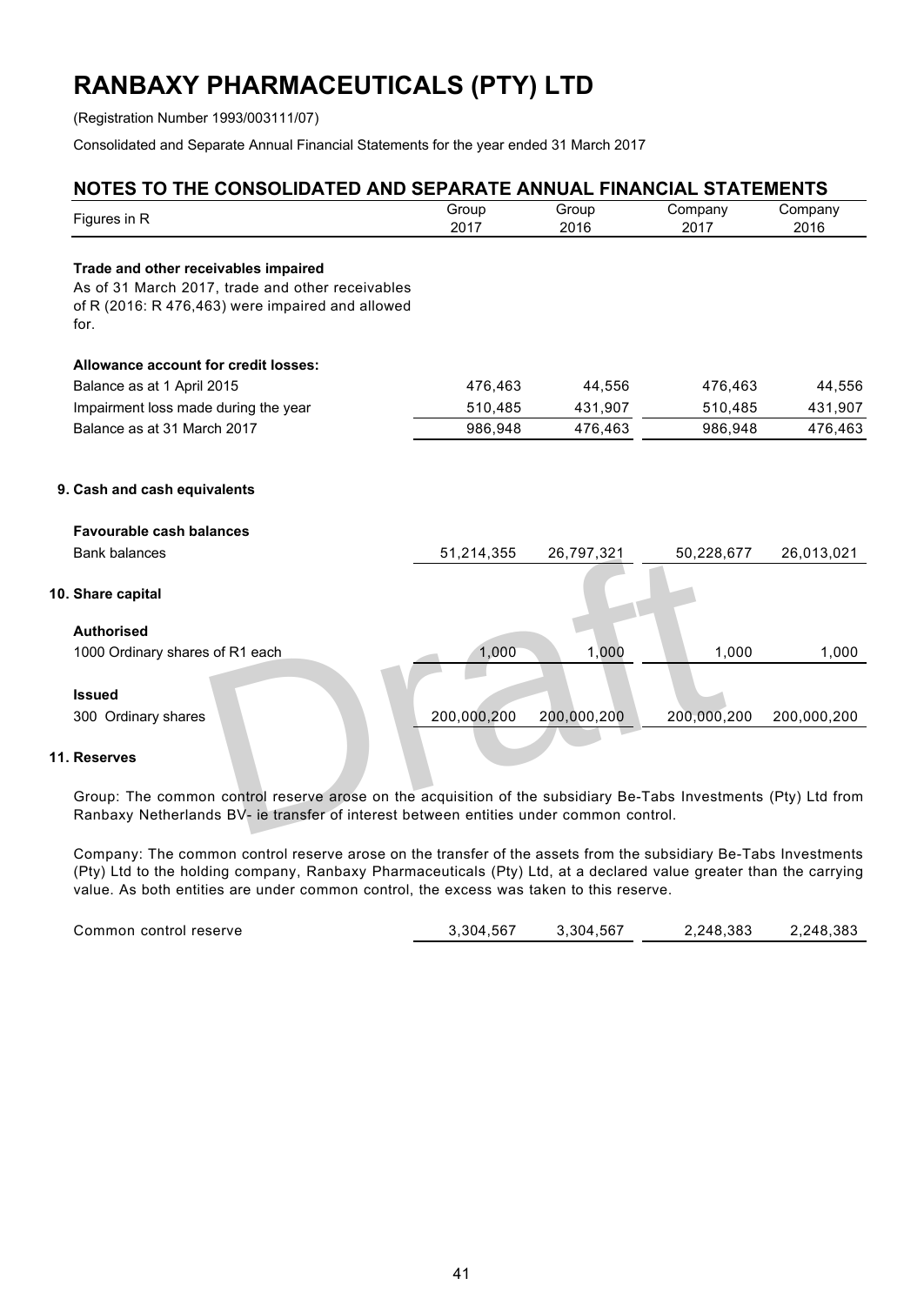(Registration Number 1993/003111/07)

Consolidated and Separate Annual Financial Statements for the year ended 31 March 2017

### **NOTES TO THE CONSOLIDATED AND SEPARATE ANNUAL FINANCIAL STATEMENTS**

| Figures in R                                                                                                                                                 | Group<br>2017 | Group<br>2016      | Company<br>2017 | Company<br>2016    |
|--------------------------------------------------------------------------------------------------------------------------------------------------------------|---------------|--------------------|-----------------|--------------------|
| 12. Loan from group companies                                                                                                                                |               |                    |                 |                    |
| <b>Holding Company</b>                                                                                                                                       |               |                    |                 |                    |
| Ranbaxy Netherlands BV                                                                                                                                       | 214,937,856   | 201,337,855        | 217,531,534     | 201,337,855        |
| The loan from Ranbaxy Netherlands B.V is unsecured and bears interest at a rate of 8.5% and have no fixed terms of<br>repayment*.                            |               |                    |                 |                    |
| <b>Subsidiary</b>                                                                                                                                            |               |                    |                 |                    |
| Be-Tabs Investments Proprietary Limited                                                                                                                      |               |                    | 2,593,679       | 2,768,477          |
| The loan from Be-Tabs Investments (Pty) Ltd is unsecured, bears no interest and have no fixed terms of repayment.                                            |               |                    |                 |                    |
| Non-current liabilities<br><b>Current liabilities</b>                                                                                                        | 214,937,856   | 201,337,855        | 217,531,534     | 204,106,332        |
|                                                                                                                                                              | 214,937,856   | 201,337,855        | 217,531,534     | 204,106,332        |
| 13. Operating lease liabilities                                                                                                                              |               |                    |                 |                    |
| At year-end (2016), the Group has outstanding<br>commitments under non-cancellable operating<br>leases that fall due as follows:                             |               |                    |                 |                    |
| - no later than one year                                                                                                                                     |               | 154,392            |                 | 154,392            |
| - later than one year but no later than five years                                                                                                           |               | 237,720<br>392,112 |                 | 237,720<br>392,112 |
| Operating lease payments represents rentals payable by the group and company<br>for certain of its office spaces and equipment. Leases are negotiated for an |               |                    |                 |                    |

Operating lease payments represents rentals payable by the group and company for certain of its office spaces and equipment. Leases are negotiated for an average term of seven years and rentals are fixed for an average of three years. No contingent rent is payable.

The group and company have no other commitments for the current year.

#### **14. Retirement benefits**

#### **Defined Contribution Plan:**

It is the policy of the company to provide retirement benefits to all its full-time employees. Two defined contribution provident funds, exists for this purpose. The fund is funded both by member and by group contributions which are charged to the income statement as they are incurred. The total contribution to the scheme in the current year was R 6,801,456 (2016: R 3,202,050) for the group and company.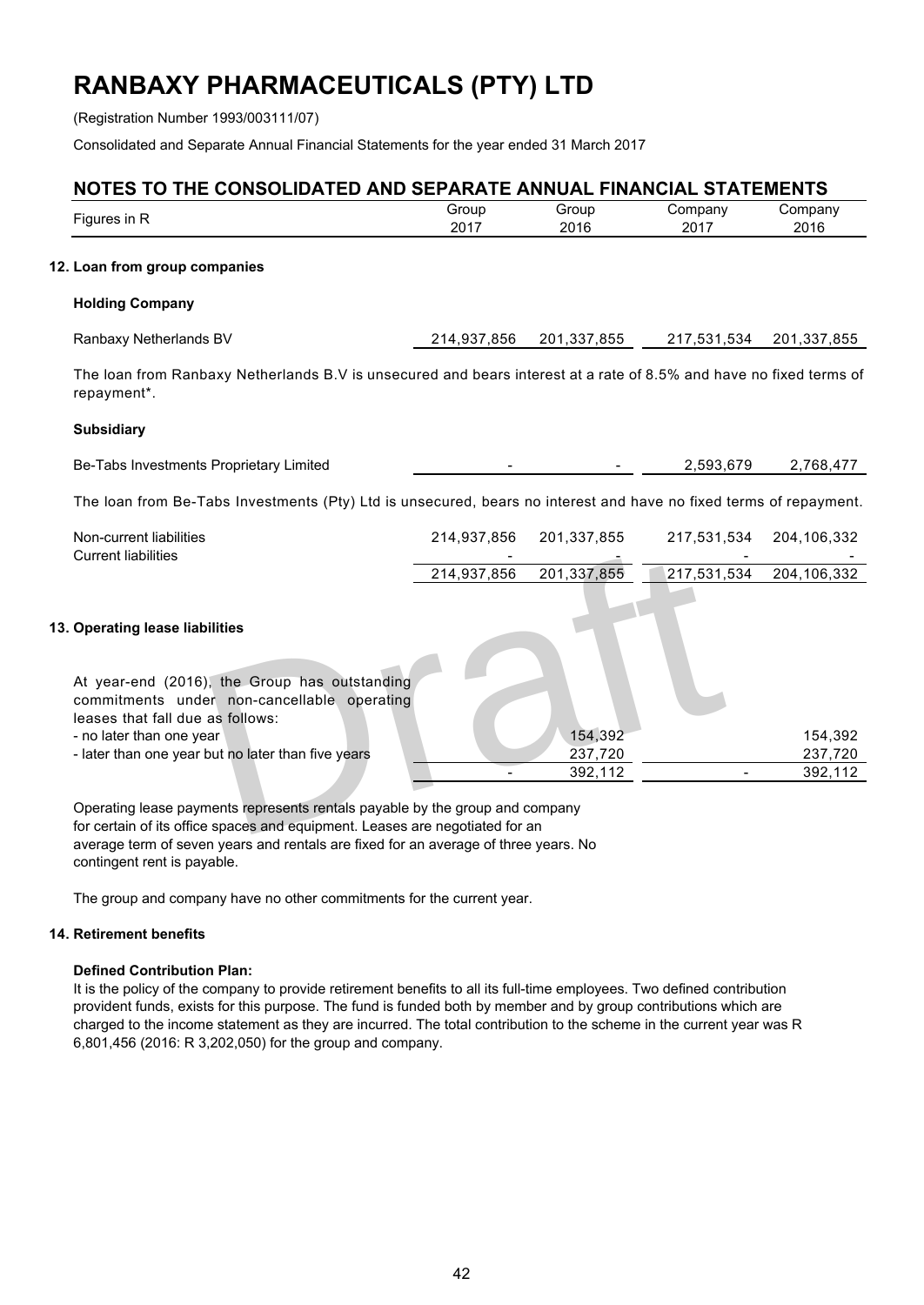(Registration Number 1993/003111/07)

Consolidated and Separate Annual Financial Statements for the year ended 31 March 2017

### **NOTES TO THE CONSOLIDATED AND SEPARATE ANNUAL FINANCIAL STATEMENTS**

| Figures in R                                    | Group | Group       | Company | Company     |
|-------------------------------------------------|-------|-------------|---------|-------------|
|                                                 | 2017  | 2016        | 2017    | 2016        |
| 15. Deferred taxation                           |       |             |         |             |
| Balance at beginning of year                    |       |             |         |             |
| The deferred taxation liability arises from the |       |             |         |             |
| following temporary differences:                |       |             |         |             |
| <b>Capital Allowances-PPE</b>                   |       | (2,528,936) |         | (2,528,936) |
| The deferred taxation asset arises from the     |       |             |         |             |
| following temporary differences:                |       |             |         |             |
| Provisions                                      |       | 2,528,936   |         | 2,528,936   |

The deferred tax assets and deferred tax liability relate to income tax in the same jurisdiction, and the law allows net settlement. Therefore, they have been offset in the statement of financial position as follows:

| Deferred tax liability       |        | (2,528,936)              | $\overline{\phantom{0}}$ | (2,528,936)              |
|------------------------------|--------|--------------------------|--------------------------|--------------------------|
| Deferred tax asset           | $\sim$ | 2,528,936                | $\sim$                   | 2,528,936                |
| Total net deferred tax asset |        | $\overline{\phantom{0}}$ | $\,$                     | $\overline{\phantom{0}}$ |

#### **16. Trade and other payables**

| Deferred tax asset                                                                                           |               | 2,528,936   |               | 2,528,936     |
|--------------------------------------------------------------------------------------------------------------|---------------|-------------|---------------|---------------|
| Total net deferred tax asset                                                                                 |               |             |               |               |
|                                                                                                              |               |             |               |               |
| During the current year there had been no tax provision made for the company as the company had no taxable   |               |             |               |               |
| income. The estimated tax loss available for set off against future taxable income is R 489.902,978 (2016: R |               |             |               |               |
| 473,762,106).                                                                                                |               |             |               |               |
| Management has not elected to recognise defer tax assets on the assessed losses as the company is in the     |               |             |               |               |
| process of being merged with Ranbax (S.A) (Pty) Ltd, a sister company within the group.                      |               |             |               |               |
|                                                                                                              |               |             |               |               |
| 3. Trade and other payables                                                                                  |               |             |               |               |
|                                                                                                              |               |             |               |               |
| Trade creditors                                                                                              | 333,987,605   | 93,895,228  | 333,987,602   | 93,895,218    |
| Value Added Tax                                                                                              |               | 2,014       |               |               |
| <b>Marketing Accrual</b>                                                                                     | 62,904,291    | 31,016,435  | 62,904,291    | 31,016,435    |
| <b>Municipality Accrual</b>                                                                                  |               | 13,318,534  |               | 13,318,534    |
| Payroll related accruals                                                                                     | 871,816       | 6,175,468   | 871,816       | 6,175,468     |
| Related parties                                                                                              | 1,009,001,057 | 326,909,745 | 1,009,001,057 | 326,909,745   |
| Other payables and accruals                                                                                  | 1,184,694     | 25,842,763  | 1,184,694     | 25,842,763    |
|                                                                                                              | 1,407,949,463 | 497,160,187 | 1,407,949,460 | 497, 158, 163 |

#### **16.1 Items included in trade and other payables not classified as financial instruments**

| Trade and other payables net of non-<br>financial instruments (refer note 29) | 1,344,173,356            | 446,647,736 | 1,344,173,353            | 446,647,726 |
|-------------------------------------------------------------------------------|--------------------------|-------------|--------------------------|-------------|
|                                                                               | 63,776,107               | 50,512,451  | 63,776,107               | 50,510,437  |
| <b>Municipality Accruals</b>                                                  | $\overline{\phantom{0}}$ | 13,318,534  | $\overline{\phantom{0}}$ | 13,318,534  |
| <b>Marketing Accrual</b>                                                      | 62,904,291               | 31,016,435  | 62,904,291               | 31,016,435  |
| Payroll related accruals                                                      | 871.816                  | 6.175.468   | 871.816                  | 6,175,468   |
| Value Added Tax                                                               | $\overline{\phantom{0}}$ | 2.014       | $\overline{\phantom{0}}$ |             |
|                                                                               |                          |             |                          |             |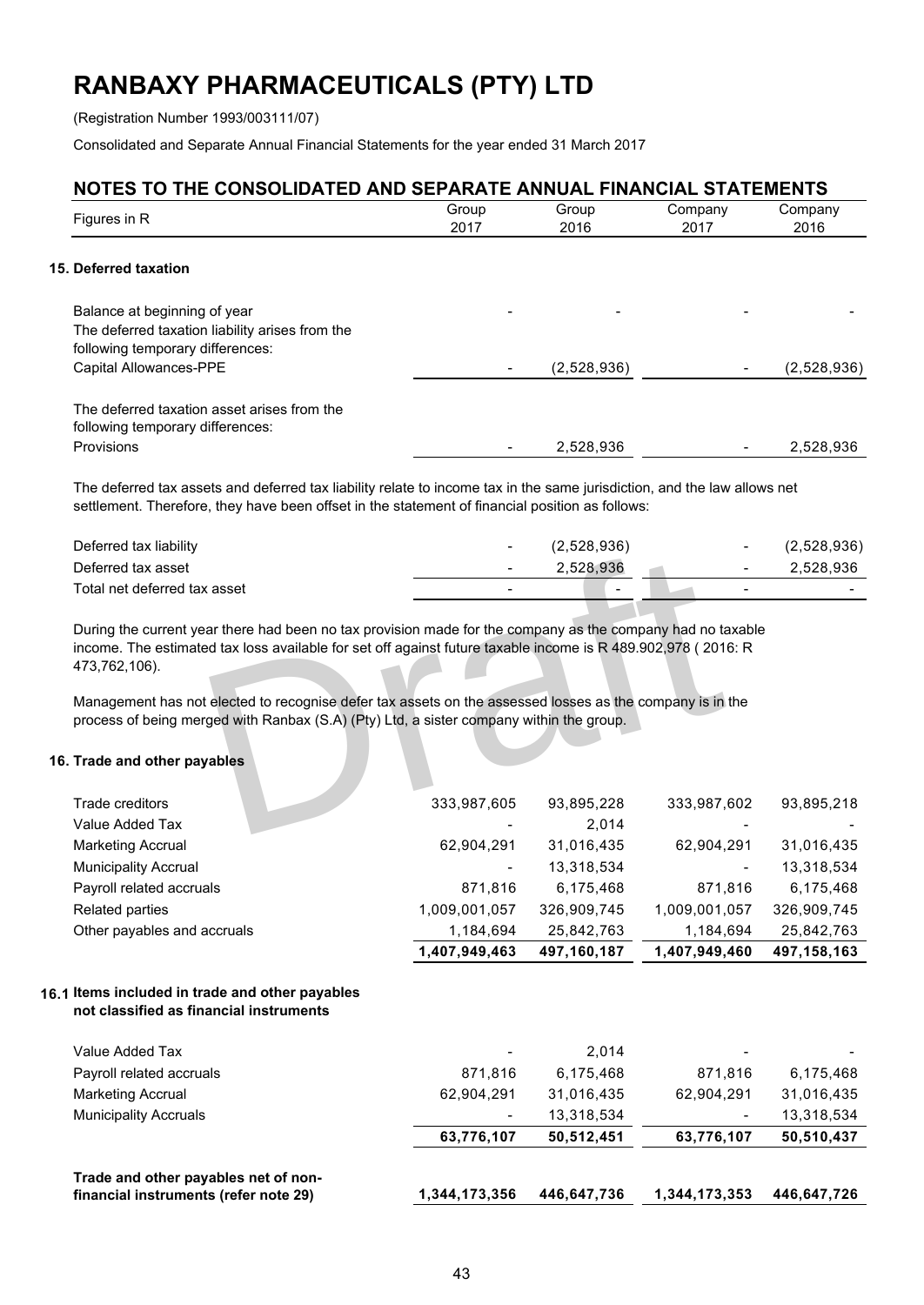(Registration Number 1993/003111/07)

Consolidated and Separate Annual Financial Statements for the year ended 31 March 2017

### **NOTES TO THE CONSOLIDATED AND SEPARATE ANNUAL FINANCIAL STATEMENTS**

| $- \cdot$<br><b>Figures</b> in<br>. . | Grour<br>$\ddotsc$ | Grour<br>$\sim$ | $\sim$ 0.000 $\sim$<br>.npanv | ∶ompanv |
|---------------------------------------|--------------------|-----------------|-------------------------------|---------|
|                                       | ว∩1<br>2U.         | 2016            | $201^{\circ}$                 | 2016    |

Creditors and accruals principally comprise amounts outstanding for trade purchases and ongoing costs. The average credit period taken is less than 60 days. No interest is charged on trade payables. The group and company has risk management policies in place to ensure that all payables are paid within the agreed credit terms. The carrying amounts of financial liabilities approximate fair value.

#### **17. Revenue**

An analysis of revenue is as follows:

| Sale of goods              | 1,115,100,194 | 331,941,477     | 1,115,100,194 | 331,530,402     |
|----------------------------|---------------|-----------------|---------------|-----------------|
|                            | 1,115,100,194 | 331,941,477     | 1,115,100,194 | 331,530,402     |
|                            |               |                 |               |                 |
| 18. Cost of Sales          |               |                 |               |                 |
| Sale of goods              |               |                 |               |                 |
| Cost of goods sold         | 878,040,099   | (192, 424, 577) | 871,278,295   | (192, 424, 577) |
|                            |               |                 |               |                 |
| 19. Other Income           |               |                 |               |                 |
|                            |               |                 |               |                 |
| Insurance Claim received   | 246,941       | 33,986          | 246,941       | 33,986          |
| Distribution Income        | 4,380,906     | 1,656,317       | 4,380,906     | 1,656,317       |
| <b>Dossiers Sold</b>       | 6,100,000     | 2,500,000       | 6,100,000     | 2,500,000       |
| Rent received              |               | 512,607         |               | 512,607         |
| Sundry income              | 590,980       | 445,061         | 590,980       | 342,375         |
|                            | 11,318,827    | 5,147,971       | 11,318,827    | 5,045,285       |
|                            |               |                 |               |                 |
| 20. Auditors' remuneration |               |                 |               |                 |
|                            |               |                 |               |                 |
| Audit fees                 | 410,684       | 691,389         | 410,684       | 691,389         |
|                            |               |                 |               |                 |
| 21. Finance income         |               |                 |               |                 |
| Interest income            |               |                 |               |                 |
| <b>Bank</b>                | 35,217        | 19,660          | 35,217        | 19,660          |
|                            | 35,217        | 19,660          | 35,217        | 19,660          |
|                            |               |                 |               |                 |
| 22. Finance costs          |               |                 |               |                 |
| Bank                       | 1,273         | 23,266          | 1,273         | 23,266          |
| <b>Group Companies</b>     | 33,959,028    | 30,032,270      | 33,959,028    | 30,032,270      |
|                            | 33,960,301    | 30,055,536      | 33,960,301    | 30,055,536      |
|                            |               |                 |               |                 |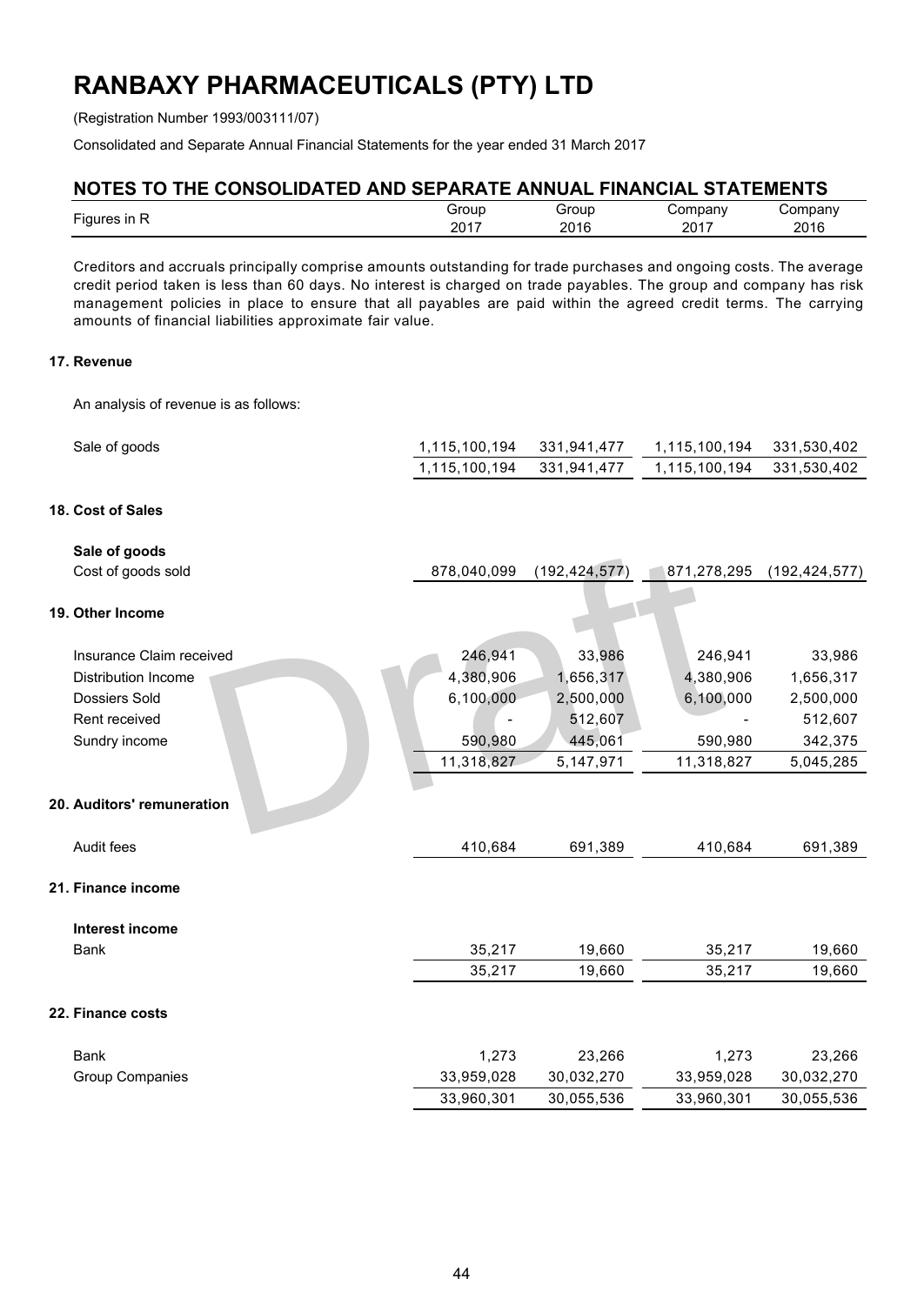(Registration Number 1993/003111/07)

Consolidated and Separate Annual Financial Statements for the year ended 31 March 2017

### **NOTES TO THE CONSOLIDATED AND SEPARATE ANNUAL FINANCIAL STATEMENTS**

| Figures in R                                                                       | Group<br>2017 | Group<br>2016 | Company<br>2017          | Company<br>2016 |
|------------------------------------------------------------------------------------|---------------|---------------|--------------------------|-----------------|
| 23. Income taxation expense                                                        |               |               |                          |                 |
| Current taxation- Local income tax- recognised in<br>current tax for prior periods |               | (135, 133)    |                          |                 |
| Income taxation for the year                                                       | $\,$          | (135,133)     | $\overline{\phantom{a}}$ |                 |

No tax provision has been made for the 2017 tax as the group has no taxable income. The estimated tax loss available for set off against future taxable income is R 489,902,978 ( 2016: R 473 762 106)

#### **24. Directors' emoluments**

| year was as follows                                   | The remuneration of directors and other<br>members of key management during the |                    |              |                      |                      |
|-------------------------------------------------------|---------------------------------------------------------------------------------|--------------------|--------------|----------------------|----------------------|
| Short-term benefits<br>Pension paid to pension scheme |                                                                                 |                    |              | 346,948<br>6,573,030 | 4,778,612<br>213,300 |
|                                                       |                                                                                 |                    |              | 6,919,978            | 4,991,912            |
| <b>Executive</b>                                      |                                                                                 |                    |              |                      |                      |
| 2017                                                  |                                                                                 |                    |              |                      |                      |
|                                                       | <b>Remuneration excl bonus</b>                                                  | Post<br>retirement |              |                      |                      |
| <b>Name</b>                                           | and post retirements                                                            | benefits           | <b>Bonus</b> | <b>Board Fees</b>    | Total                |
| Director A<br>Director B                              | 2,502,651                                                                       | 176,540            | 636,336      |                      | 3,315,527            |
| Director C                                            |                                                                                 |                    |              |                      |                      |

Director D 1,215,334 78,462 221,899 - 1,515,695 Director E 924,050 34,465 112,538 - 1,071,053 Director F 838,777 57,481 121,444 - 1,017,702 Director G - - - - -

5,480,812 346,948 1,092,218 - 6,919,978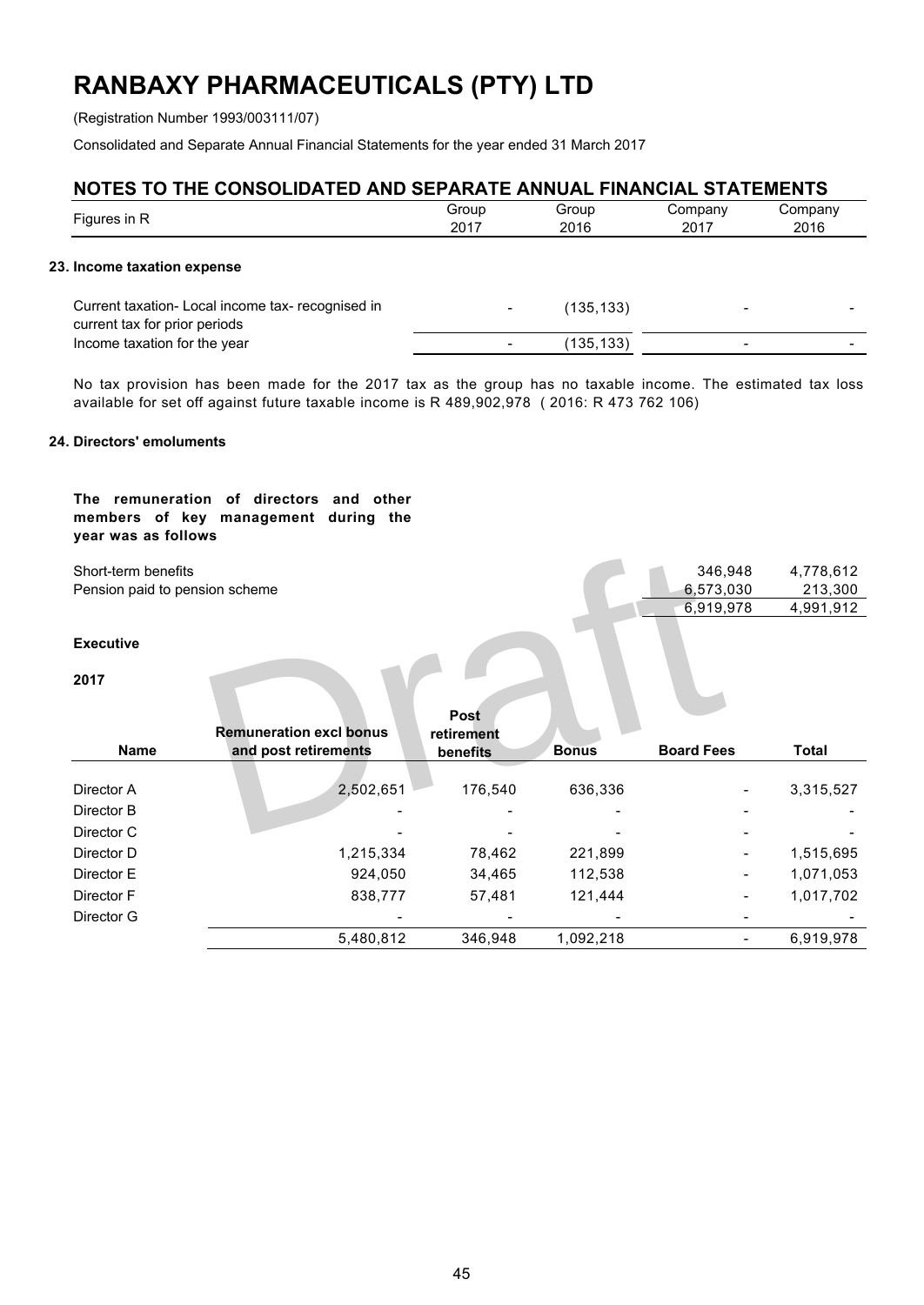(Registration Number 1993/003111/07)

Consolidated and Separate Annual Financial Statements for the year ended 31 March 2017

## **NOTES TO THE CONSOLIDATED AND SEPARATE ANNUAL FINANCIAL STATEMENTS**

| $-$        | roupض | ourت        | ompanyٹ | آCompany |
|------------|-------|-------------|---------|----------|
| Figures in | 2017  | 2016<br>ZV. | 2017    | 2016     |
|            |       |             |         |          |

**2016**

|             | <b>Remuneration excl bonus</b> | <b>Post</b><br>retirement |                |                          |           |
|-------------|--------------------------------|---------------------------|----------------|--------------------------|-----------|
| <b>Name</b> | and post retirements           | benefits                  | <b>Bonus</b>   | <b>Board Fees</b>        | Total     |
| Director A  | 2,329,185                      | 130,189                   | $\blacksquare$ | $\blacksquare$           | 2,459,374 |
| Director B  | 776,091                        | 23,904                    |                |                          | 799,995   |
| Director C  | 418.444                        | 21,528                    | 48.215         | $\overline{\phantom{a}}$ | 488,187   |
| Director D  | 1,135,851                      | 37,679                    | 10,826         |                          | 1,184,356 |
| Director E  |                                | $\,$                      |                | 30,000                   | 30,000    |
| Director F  | $\overline{\phantom{0}}$       | $\overline{\phantom{0}}$  | $\,$           | 30,000                   | 30,000    |
|             | 4,659,571                      | 213,300                   | 59,041         | 60,000                   | 4,991,912 |

#### **25. Event after the balance sheet date**

#NAME?

**26. Interest in subsidiaries including consolidated structured entities**

| The above represents remuneration earned for services to both the company and the wider group |               |               |                    |                    |
|-----------------------------------------------------------------------------------------------|---------------|---------------|--------------------|--------------------|
| Event after the balance sheet date                                                            |               |               |                    |                    |
| #NAME?                                                                                        |               |               |                    |                    |
| Interest in subsidiaries including<br>consolidated structured entities                        |               |               |                    |                    |
|                                                                                               | Interest held | Interest held | Carrying<br>Amount | Carrying<br>Amount |
| <b>Name</b>                                                                                   | 2017          | 2016          | 2017               | 2016               |
| Be-Tabs Investments Proprietary Limited                                                       | 100.00%       | 100.00%       | 2,516,233          | 2,516,233          |

The subsidiary Be-Tabs Investments (Pty) Ltd previously held investment property for the purpose of earning rental income. This property has been transferred to the holding company Ranbaxy Pharmaceuticals (Pty) Ltd. This subsidiary will therefore not be continuing to operate into the future and is hence being de registered as an entity.

#### **27. Related party transactions**

| <b>Name</b>                           | <b>Relationship</b>      |
|---------------------------------------|--------------------------|
| Sun Pharmaceutical Industries Limited | Ultimate Holding Company |
| Ranbaxy Netherlands BV                | <b>Holding Company</b>   |
| Ranbaxy South Africa (Pty) Ltd        | <b>Sister Company</b>    |
| Sonke Pharmaceuticals (Pty) Ltd       | <b>Fellow Subsidiary</b> |
| Be-Tabs Investments (Pty) Ltd)        | Subsidiary               |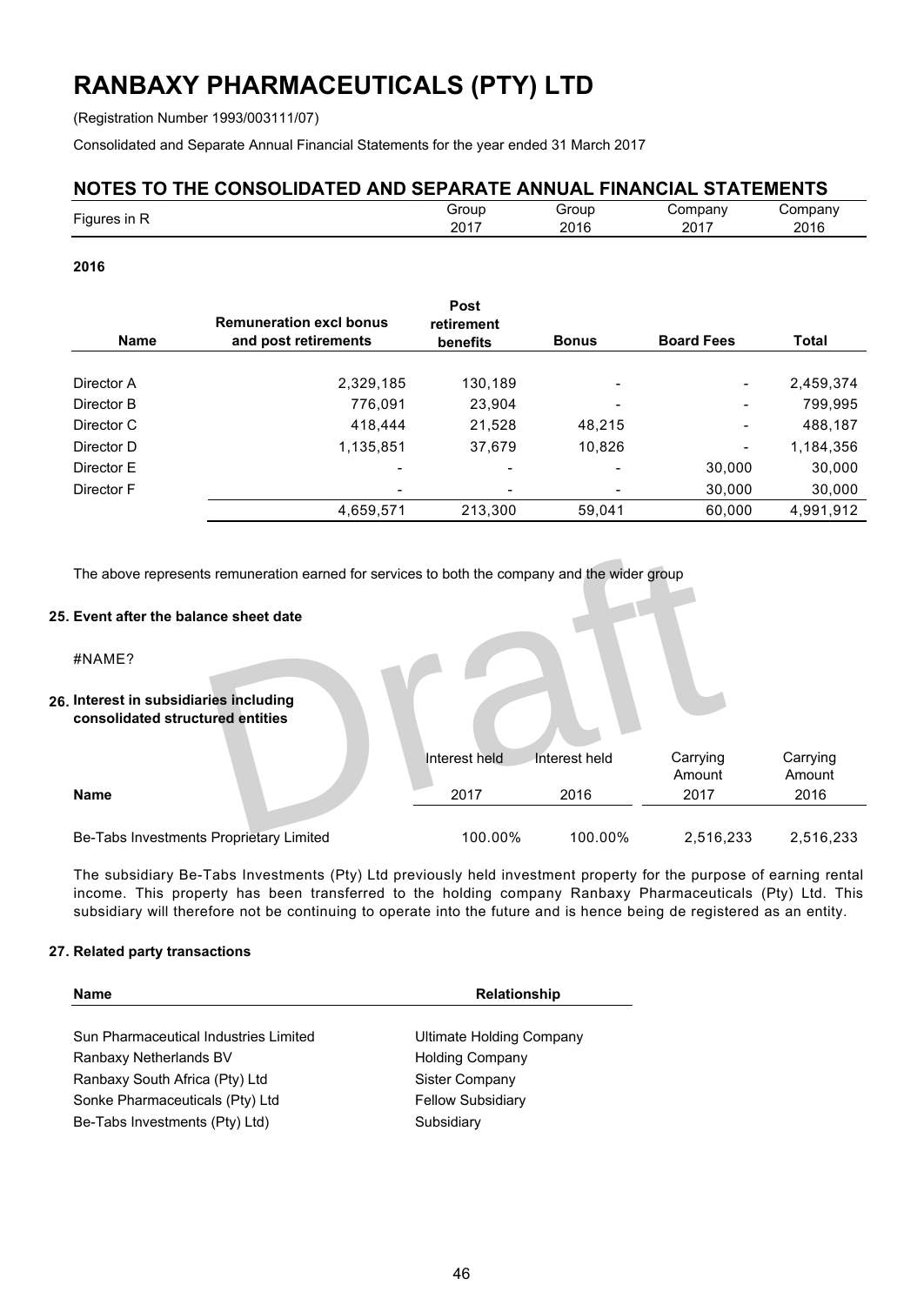(Registration Number 1993/003111/07)

Consolidated and Separate Annual Financial Statements for the year ended 31 March 2017

### **NOTES TO THE CONSOLIDATED AND SEPARATE ANNUAL FINANCIAL STATEMENTS**

| Figures in R                                                                                                                                                                                                                     |                                              | Group<br>2017                                                                   | Group<br>2016                                                    | Company<br>2017                                                                 | Company<br>2016                                                |
|----------------------------------------------------------------------------------------------------------------------------------------------------------------------------------------------------------------------------------|----------------------------------------------|---------------------------------------------------------------------------------|------------------------------------------------------------------|---------------------------------------------------------------------------------|----------------------------------------------------------------|
| <b>Directors</b><br><b>DW</b><br><b>Brothers</b><br>M Sudan<br>M Kaszas                                                                                                                                                          |                                              |                                                                                 |                                                                  |                                                                                 |                                                                |
| <b>Related party balances</b>                                                                                                                                                                                                    |                                              |                                                                                 |                                                                  |                                                                                 |                                                                |
| Ranbaxy Netherlands BV<br>Be-Tabs Investments (Pty) Ltd                                                                                                                                                                          | Loan Accounts-Owing (to) by related parties  | 214,937,856<br>214,937,856                                                      | 201,337,945<br>201,337,945                                       | 214,937,855<br>2,593,679<br>217,531,534                                         | 201,337,945<br>2,768,477<br>204,106,422                        |
|                                                                                                                                                                                                                                  | Amounts included in Trade receivable (Trade  |                                                                                 |                                                                  |                                                                                 |                                                                |
| Payable)<br>Ranbaxy South Africa Proprietary Limited<br>Sonke Pharmaceuticals Proprietary Limited<br>Sonke Pharmaceuticals Proprietary Limited<br>Sun Pharmaceutical Industries Limited<br>Sun Pharmaceutical Industries Limited |                                              | (198,279,068)<br>(60, 464, 064)<br>382,521,660<br>(806, 289, 140)<br>33,352,340 | (267, 855, 946)<br>(54, 827, 160)<br>39,562,992<br>(4, 226, 639) | (198,279,068)<br>(60, 464, 064)<br>382,521,660<br>(806, 289, 140)<br>33,352,340 | (267, 855, 946)<br>(54, 827, 160)<br>39,562,992<br>(4,226,639) |
|                                                                                                                                                                                                                                  |                                              | (682, 510, 612)                                                                 | (287, 346, 753)                                                  | (682, 510, 612)                                                                 | (287, 346, 753)                                                |
| <b>Related party transactions</b>                                                                                                                                                                                                |                                              |                                                                                 |                                                                  |                                                                                 |                                                                |
| Sun<br>Pharmaceutical<br><b>Industries Limited</b>                                                                                                                                                                               | Purchases of inventory                       |                                                                                 | 3,681,143                                                        |                                                                                 | 3,681,143                                                      |
| Ranbaxy<br>Netherlands BV                                                                                                                                                                                                        | Interest Paid on related party<br>borrowings | 13,600,000                                                                      | 13,637,260                                                       | 13,600,000                                                                      | 13,637,260                                                     |
| Ranbaxy South<br>Africa Proprietary<br>Limited                                                                                                                                                                                   | Interest Paid on related party<br>borrowings | 20,359,028                                                                      | 16,395,010                                                       | 20,359,028                                                                      | 16,395,010                                                     |
|                                                                                                                                                                                                                                  | Purchases                                    | 79,792,466                                                                      |                                                                  | 79,792,466                                                                      |                                                                |
|                                                                                                                                                                                                                                  | Sales                                        | (666, 835, 876)                                                                 |                                                                  | (666, 835, 876)                                                                 |                                                                |
| Sonke<br>Pharmaceuticals<br><b>Proprietary Limited</b>                                                                                                                                                                           | Purchases of inventory                       |                                                                                 | 48,086,105                                                       |                                                                                 | 48,086,105                                                     |
|                                                                                                                                                                                                                                  | Sales                                        |                                                                                 | (44,351,590)                                                     |                                                                                 | 44,351,590                                                     |
|                                                                                                                                                                                                                                  |                                              | (553, 084, 382)                                                                 | 37,447,928                                                       | (553, 084, 382)                                                                 | 126, 151, 108                                                  |

#### **28. Prior period errors**

Insert nature of error for and amount of correction for each financial statement line item - the amount of the correction at the beginning of the earliest prior period presented.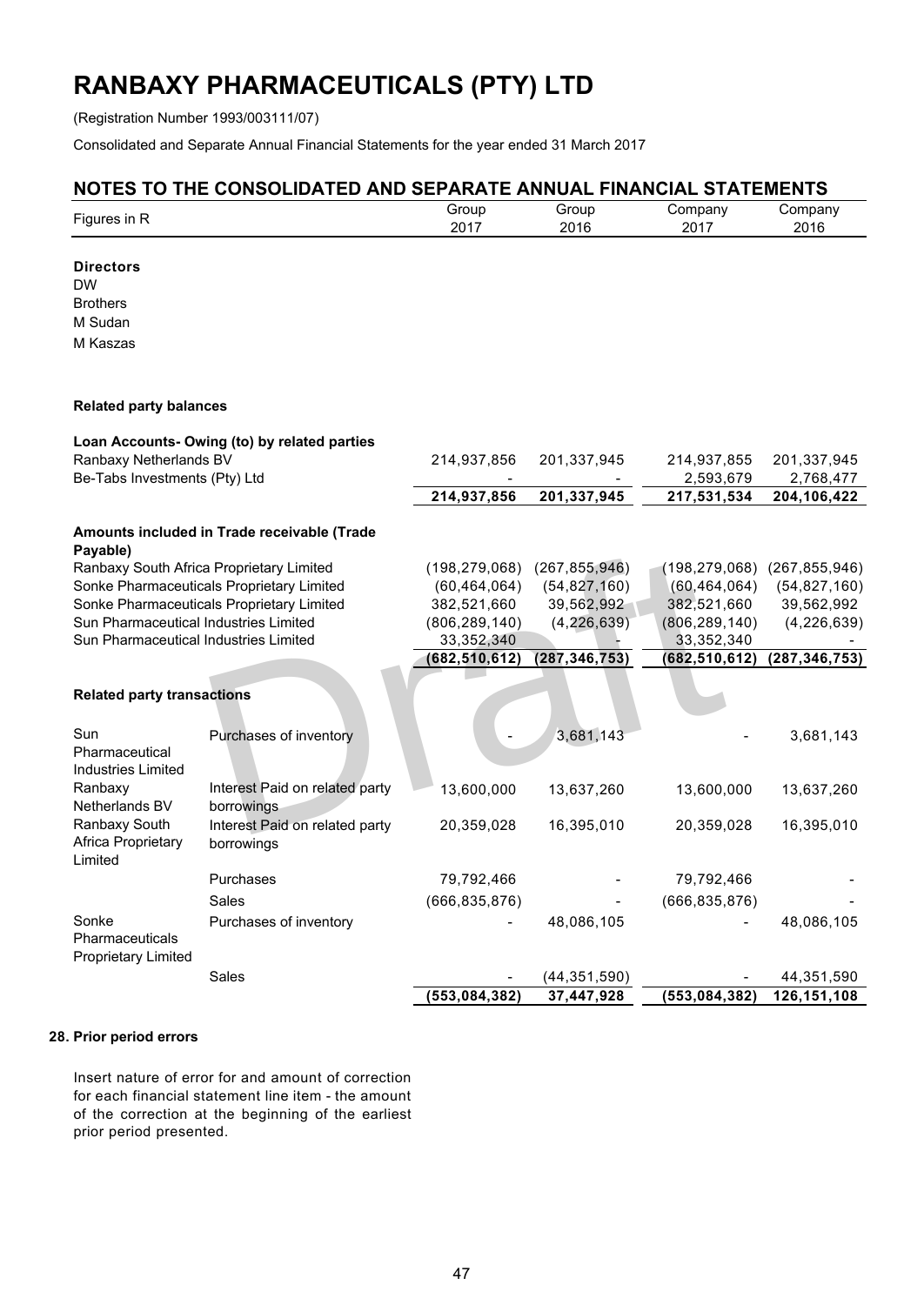(Registration Number 1993/003111/07)

Consolidated and Separate Annual Financial Statements for the year ended 31 March 2017

### **NOTES TO THE CONSOLIDATED AND SEPARATE ANNUAL FINANCIAL STATEMENTS**

| $-$<br><b>Figures</b> in | Brour<br>$\sim$ | irour<br>$\sim$ $\sim$ | 'annann'<br>npany | じompany<br>$\sim$ |
|--------------------------|-----------------|------------------------|-------------------|-------------------|
|                          | 201             | 2016<br>∠∪             | 2011<br>ZU.       | 2016<br>– ∪       |

#### **29. Financial instruments and risk management**

#### **The Group has classified its financial assets in the following categories:**

|                          | Fair value     |             |             |                |             |
|--------------------------|----------------|-------------|-------------|----------------|-------------|
|                          | through profit | Held-to-    |             | Available-for- |             |
|                          | loss (held for | maturity    | Loans and   | sale financial |             |
|                          | trading)       | investments | receivables | assets         | Total       |
| 2017                     |                |             |             |                |             |
| <b>Current financial</b> |                |             |             |                |             |
|                          |                |             |             |                |             |
| assets                   |                |             |             |                |             |
| Amount due from          |                |             | 415,874,000 |                | 415,874,000 |
| related parties          |                |             |             |                |             |
| Trade and other          |                |             |             |                |             |
| receivables (refer       |                |             | 203,645,283 |                | 203,645,283 |
| note 8)                  |                |             |             |                |             |
| Cash and cash            |                |             |             |                |             |
| equivalents (refer       |                |             | 51,214,355  |                | 51,214,355  |
| note 9)                  |                |             |             |                |             |
|                          |                |             |             |                |             |
| 2016                     |                |             |             |                |             |
| <b>Current financial</b> |                |             |             |                |             |
|                          |                |             |             |                |             |
| assets                   |                |             |             |                |             |
| Amount due from          |                |             | 39,562,992  |                | 39,562,992  |
| related parties          |                |             |             |                |             |
| Trade and other          |                |             |             |                |             |
| receivables (refer       |                |             | 126,230,916 |                | 126,230,916 |
| note 8)                  |                |             |             |                |             |
| Cash and cash            |                |             |             |                |             |
| equivalents (refer       |                |             | 26,797,321  |                | 26,797,321  |
| note 9)                  |                |             |             |                |             |

#### **The Group has classified its financial liabilities in the following categories**

| ווס וטווטזיווואַ טמנ |  |
|----------------------|--|
| Fair value           |  |

|                                            | through profit |                |                |               |
|--------------------------------------------|----------------|----------------|----------------|---------------|
|                                            | loss           |                | Amortised cost | Total         |
| 2017                                       |                |                |                |               |
| Non-current financial liabilities          |                |                |                |               |
| Loans from related parties (refer note 12) |                | $\blacksquare$ | 214.937.856    | 214.937.856   |
| <b>Current financial liabilities</b>       |                |                |                |               |
| Trade and other payables (refer note 16)   |                |                | 335, 172, 299  | 335.172.299   |
| Amounts due to related parties             |                |                | 1,009,001,057  | 1,009,001,057 |
| 2016<br>Non-current financial liabilities  |                |                |                |               |
| Loan from group company                    |                |                | 201,337,855    | 201.337.855   |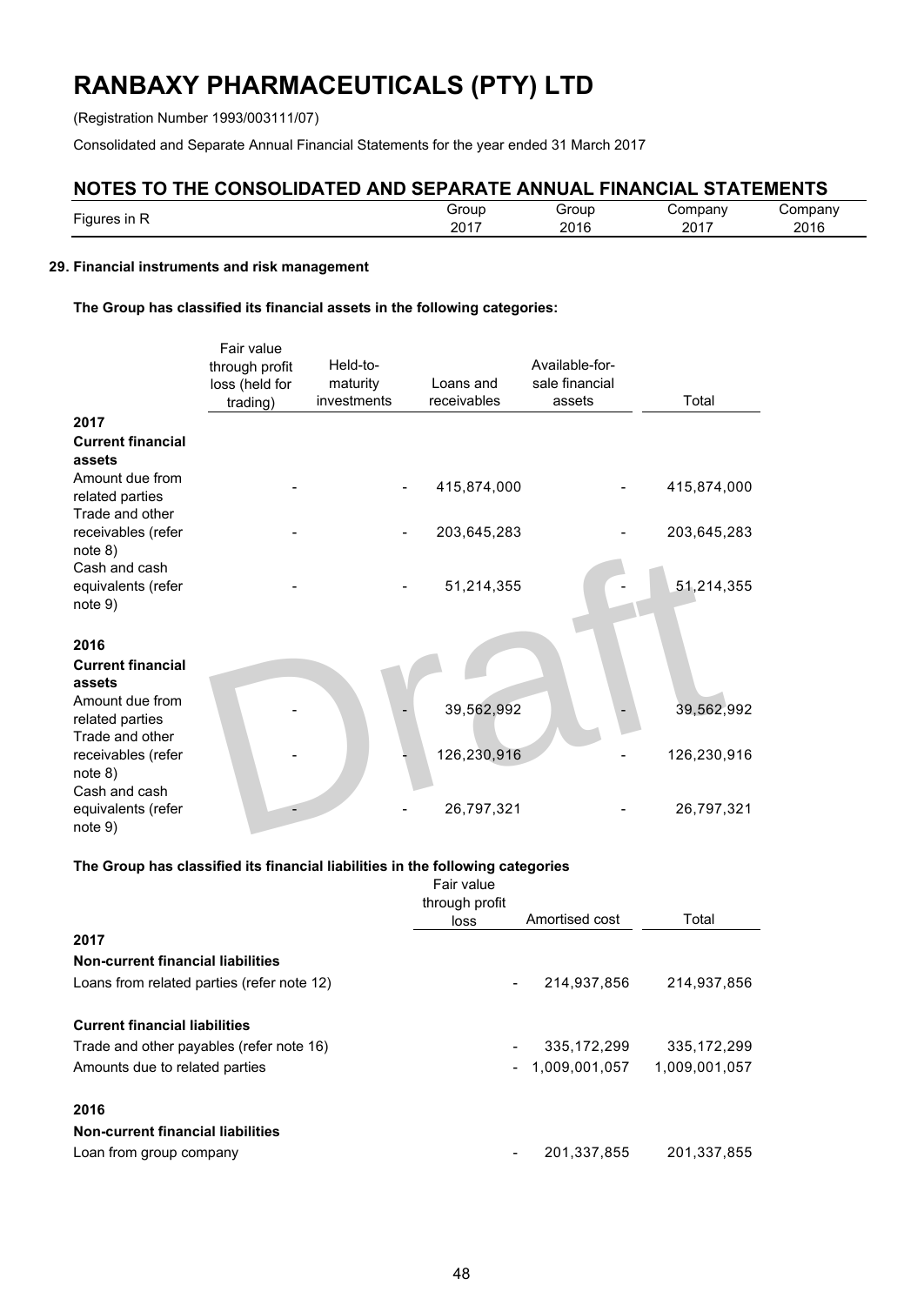(Registration Number 1993/003111/07)

Consolidated and Separate Annual Financial Statements for the year ended 31 March 2017

### **NOTES TO THE CONSOLIDATED AND SEPARATE ANNUAL FINANCIAL STATEMENTS**

| Figures in R                             | Group<br>2017  | Group<br>2016 | Company<br>2017 | Company<br>2016 |
|------------------------------------------|----------------|---------------|-----------------|-----------------|
|                                          |                |               |                 |                 |
| <b>Current financial liabilities</b>     |                |               |                 |                 |
| Trade and other payables (refer note 16) | $\blacksquare$ | 119,737,991   | 119.737.991     |                 |
| Amounts due to related parties           | $\blacksquare$ | 326,909,745   | 326,909,745     |                 |

**The company has classified its financial assets in the following categories:**

|                                        | Fair value<br>through profit<br>loss (held for<br>trading) | Held-to-<br>maturity<br>investments | Loans and<br>receivables | Available-for-<br>sale financial<br>assets | Total       |
|----------------------------------------|------------------------------------------------------------|-------------------------------------|--------------------------|--------------------------------------------|-------------|
| 2017                                   |                                                            |                                     |                          |                                            |             |
| <b>Non-current</b><br>financial assets |                                                            |                                     |                          |                                            |             |
| Investments                            |                                                            |                                     |                          | 2,516,253                                  | 2,516,253   |
|                                        |                                                            |                                     |                          |                                            |             |
| <b>Current financial</b>               |                                                            |                                     |                          |                                            |             |
| assets                                 |                                                            |                                     |                          |                                            |             |
| Amounts due from<br>related parties    |                                                            |                                     | 415,874,000              |                                            | 415,874,000 |
| Trade and other                        |                                                            |                                     |                          |                                            |             |
| receivables (refer                     |                                                            |                                     | 203,645,459              |                                            | 203,645,459 |
| note 8)                                |                                                            |                                     |                          |                                            |             |
| Cash and cash                          |                                                            |                                     |                          |                                            |             |
| equivalents (refer<br>note 9)          |                                                            |                                     | 50,228,677               |                                            | 50,228,677  |
|                                        |                                                            |                                     |                          |                                            |             |
| 2016                                   |                                                            |                                     |                          |                                            |             |
| Non-current                            |                                                            |                                     |                          |                                            |             |
| financial assets                       |                                                            |                                     |                          |                                            |             |
| Investments                            |                                                            |                                     |                          | 2,516,223                                  | 2,516,223   |
| <b>Current financial</b>               |                                                            |                                     |                          |                                            |             |
| assets                                 |                                                            |                                     |                          |                                            |             |
| Amounts due from                       |                                                            |                                     |                          |                                            |             |
| related parties                        |                                                            |                                     | 39,562,992               |                                            | 39,562,992  |
| Trade and other                        |                                                            |                                     |                          |                                            |             |
| receivables (refer                     |                                                            |                                     | 126,228,902              |                                            | 126,228,902 |
| note 8)                                |                                                            |                                     |                          |                                            |             |
| Cash and cash<br>equivalents (refer    |                                                            |                                     | 26,013,021               |                                            | 26,013,021  |
| note 9)                                |                                                            |                                     |                          |                                            |             |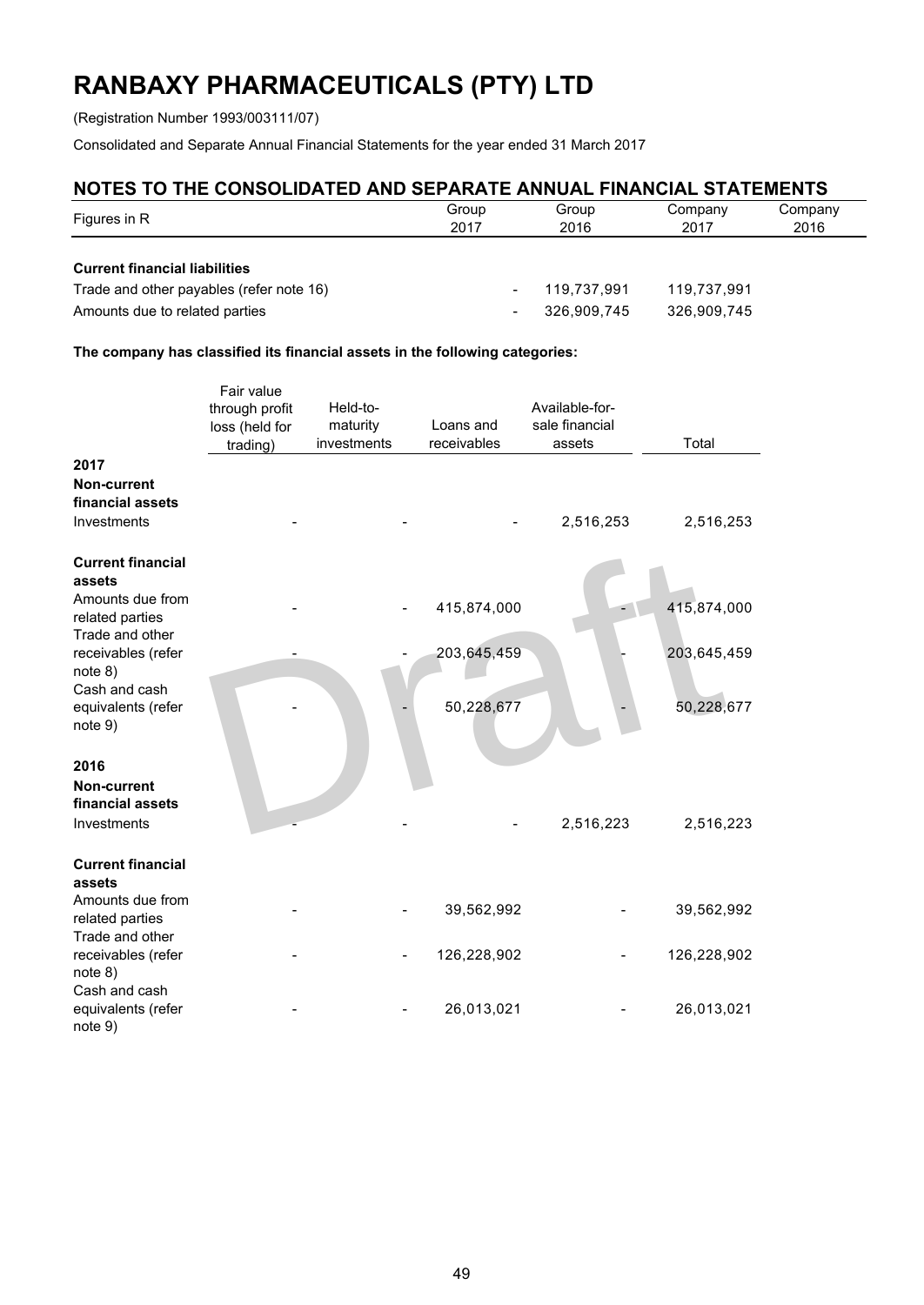(Registration Number 1993/003111/07)

Consolidated and Separate Annual Financial Statements for the year ended 31 March 2017

### **NOTES TO THE CONSOLIDATED AND SEPARATE ANNUAL FINANCIAL STATEMENTS**

| $- \cdot$           | Group | Group | Companyٽ | じompanv |
|---------------------|-------|-------|----------|---------|
| <b>Figures in R</b> | 2017  | 2016  | $-201$   | 2016    |

#### **The company has classified its financial liabilities in the following categories**

|                                                                                                                                                                                                                                                                                                                                                                     | Fair value     |                |               |
|---------------------------------------------------------------------------------------------------------------------------------------------------------------------------------------------------------------------------------------------------------------------------------------------------------------------------------------------------------------------|----------------|----------------|---------------|
|                                                                                                                                                                                                                                                                                                                                                                     | through profit |                |               |
|                                                                                                                                                                                                                                                                                                                                                                     | loss           | Amortised cost | Total         |
| 2017                                                                                                                                                                                                                                                                                                                                                                |                |                |               |
| <b>Non-current financial liabilities</b>                                                                                                                                                                                                                                                                                                                            |                |                |               |
| Loans from related parties (refer note 12)                                                                                                                                                                                                                                                                                                                          |                | 217,531,534    | 217,531,534   |
| <b>Current financial liabilities</b>                                                                                                                                                                                                                                                                                                                                |                |                |               |
| Trade and other payables (refer note 16)                                                                                                                                                                                                                                                                                                                            |                | 335, 172, 296  | 335, 172, 296 |
| Amounts due to related parties                                                                                                                                                                                                                                                                                                                                      |                | 1,009,001,057  | 1,009,001,057 |
| 2016                                                                                                                                                                                                                                                                                                                                                                |                |                |               |
| Non-current financial liabilities                                                                                                                                                                                                                                                                                                                                   |                |                |               |
| Loan from group companies                                                                                                                                                                                                                                                                                                                                           |                | 204, 106, 332  | 204,106,332   |
| <b>Current financial liabilities</b>                                                                                                                                                                                                                                                                                                                                |                |                |               |
| Trade and other payables (refer note 16)                                                                                                                                                                                                                                                                                                                            |                | 119,737,981    | 119,737,981   |
| Amounts due to related parties                                                                                                                                                                                                                                                                                                                                      |                | 326,909,745    | 326,909,745   |
| The Group is exposed to credit risk and liquidity risk arising in the normal course of its business<br>instruments. The Groups risk management objectives, policies and processes mainly focus on r<br>potential adverse effects of these risks on its financial performance and position by losely monitoring<br>exposure.Related party payables bears no interest |                |                |               |
| <b>Credit risk</b><br>The group and company is exposed to credit risk on financial assets, mainly attributable to cash of                                                                                                                                                                                                                                           |                |                |               |
| equivalents and trade and other receivables. The group and company deposits cash with major ba                                                                                                                                                                                                                                                                      |                |                |               |

The Group is exposed to credit risk and liquidity risk arising in the normal course of its business and financial instruments. The Groups risk management objectives, policies and processes mainly focus on minimizing the potential adverse effects of these risks on its financial performance and position by losely monitoring the individual exposure.Related party payables bears no interest

#### **29.1 Credit risk**

The group and company is exposed to credit risk on financial assets, mainly attributable to cash deposits, cash equivalents and trade and other receivables. The group and company deposits cash with major banks with high quality credit standing. The company and group has trade receivables within the group, and trade and other receivables in the private and public sector.

Trade receivables comprise a widespread customer base. Management evaluated credit risk relating to customers on an ongoing basis. Customers are independently rated, these ratings are used. Individual risk limits are set based on internal or external ratings in accordance with limits set by management. The utilisation of credit limits is regularly monitored.

At 31 March 2017, the Group has no concentration of risk and the maximum exposure to credit risk is represented by the carrying amount of each financial asset.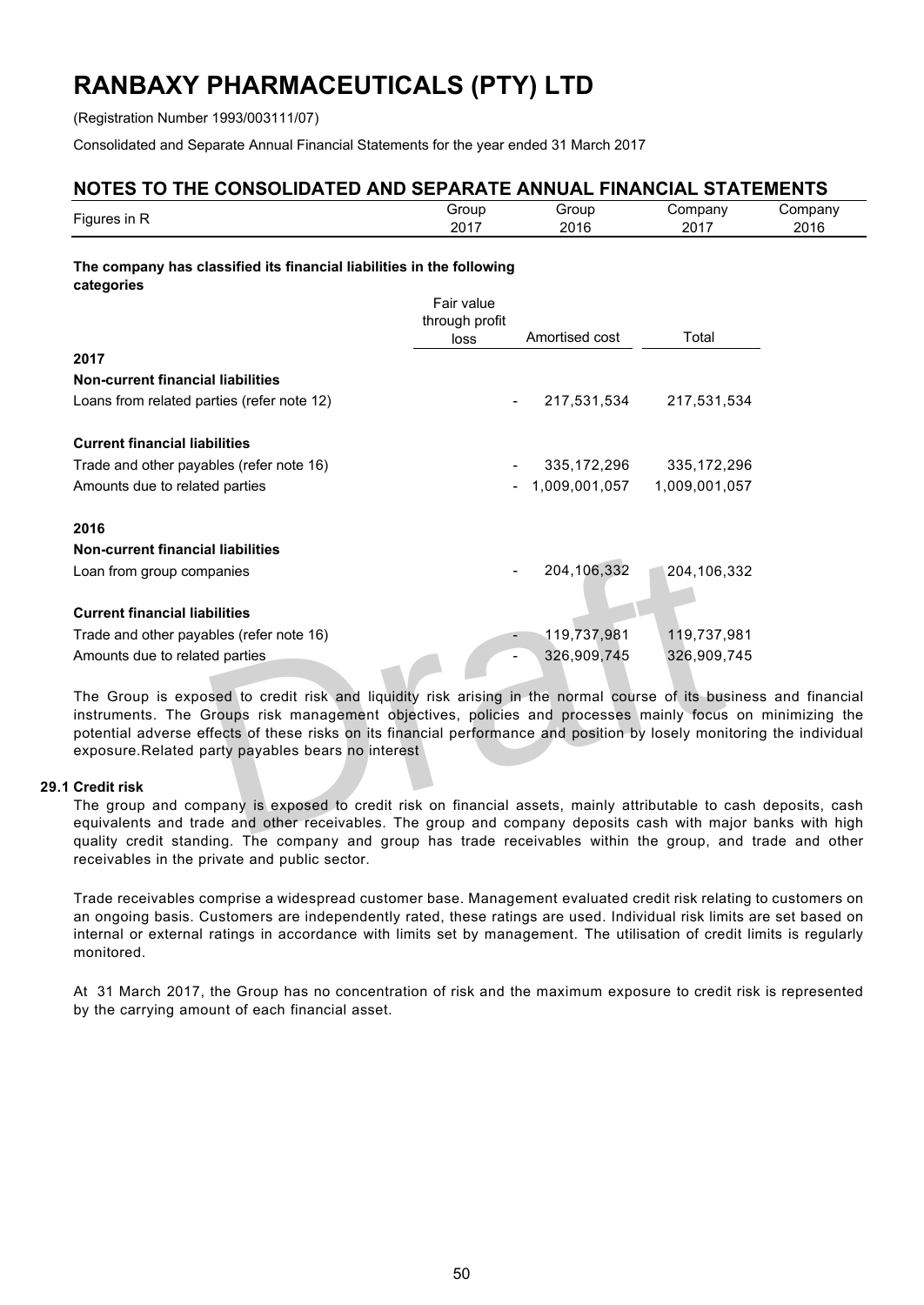(Registration Number 1993/003111/07)

Consolidated and Separate Annual Financial Statements for the year ended 31 March 2017

### **NOTES TO THE CONSOLIDATED AND SEPARATE ANNUAL FINANCIAL STATEMENTS**

| $- \cdot$     |       | Group          | شompanv     | Companv |
|---------------|-------|----------------|-------------|---------|
|               | Grour | $\sim$ $\sim$  |             |         |
| ır<br>-idures | 201   | 001C<br>20 I U | 2017<br>– ∪ | 2016    |

#### **29.2 Liquidity risk**

The group and company is exposed to liquidity risk on financial liabilities.Cash flow forecasting is performed in the operating entities of the group and aggregated by group finance. It manages its funds conservatively by maintaining a comfortable level of cash and cash equivalents. Company finance monitors rolling forecasts of the group's liquidity requirements to ensure it has sufficient cash to meet operational needs.

The table below analyses the group's financial liabilities and net-settled derivative financial liabilities into relevant maturity groupings based on the remaining period at the Statement of financial position to the contractual maturity date. The amounts disclosed in the table are the contractual undiscounted cash flows. Balances due within 12 months equal their carrying balances as the impact of discounting is not significant.

#### **Summary quantitative data - Group**

|                                                                                                                          | Less than 1                | Between 1 and |              |             |
|--------------------------------------------------------------------------------------------------------------------------|----------------------------|---------------|--------------|-------------|
|                                                                                                                          | year                       | 5 years       | Over 5 years | Undated     |
| 2017                                                                                                                     |                            |               |              |             |
| Loan from group company (refer<br>note $12$ )                                                                            |                            |               |              | 214,937,856 |
| Amount due to related parties                                                                                            | 1,009,001,057              |               |              |             |
| Trade and other payables (refer<br>note $16$ )                                                                           | 335, 172, 299              |               |              |             |
| 2016<br>Loan from group company (refer<br>note $12)$<br>Amount due to related parties<br>Trade and other payables (refer | 326,909,745<br>119,737,991 |               |              | 201,337,855 |
| note $16$ )<br>Summary quantitative data - Company                                                                       |                            |               |              |             |

#### **Summary quantitative data - Company**

|                                                                  | Less than 1<br>vear | Between 1 and<br>5 years | Over 5 years | Undated     |
|------------------------------------------------------------------|---------------------|--------------------------|--------------|-------------|
| 2017                                                             |                     |                          |              |             |
| Loan from group company (refer<br>note $12$ )                    |                     |                          |              | 217,531,534 |
| Amount due to related parties<br>Trade and other payables (refer | 1,009,001,057       |                          |              |             |
| note $16$ )                                                      | 335, 172, 296       |                          |              |             |
| 2016                                                             |                     |                          |              |             |
| Loan form group company (refer<br>note $12$ )                    |                     |                          |              | 204,106,332 |
| Amount due to related parties                                    | 326,909,745         |                          |              |             |
| Trade and other payables (refer<br>note $16$ )                   | 119,737,981         |                          |              |             |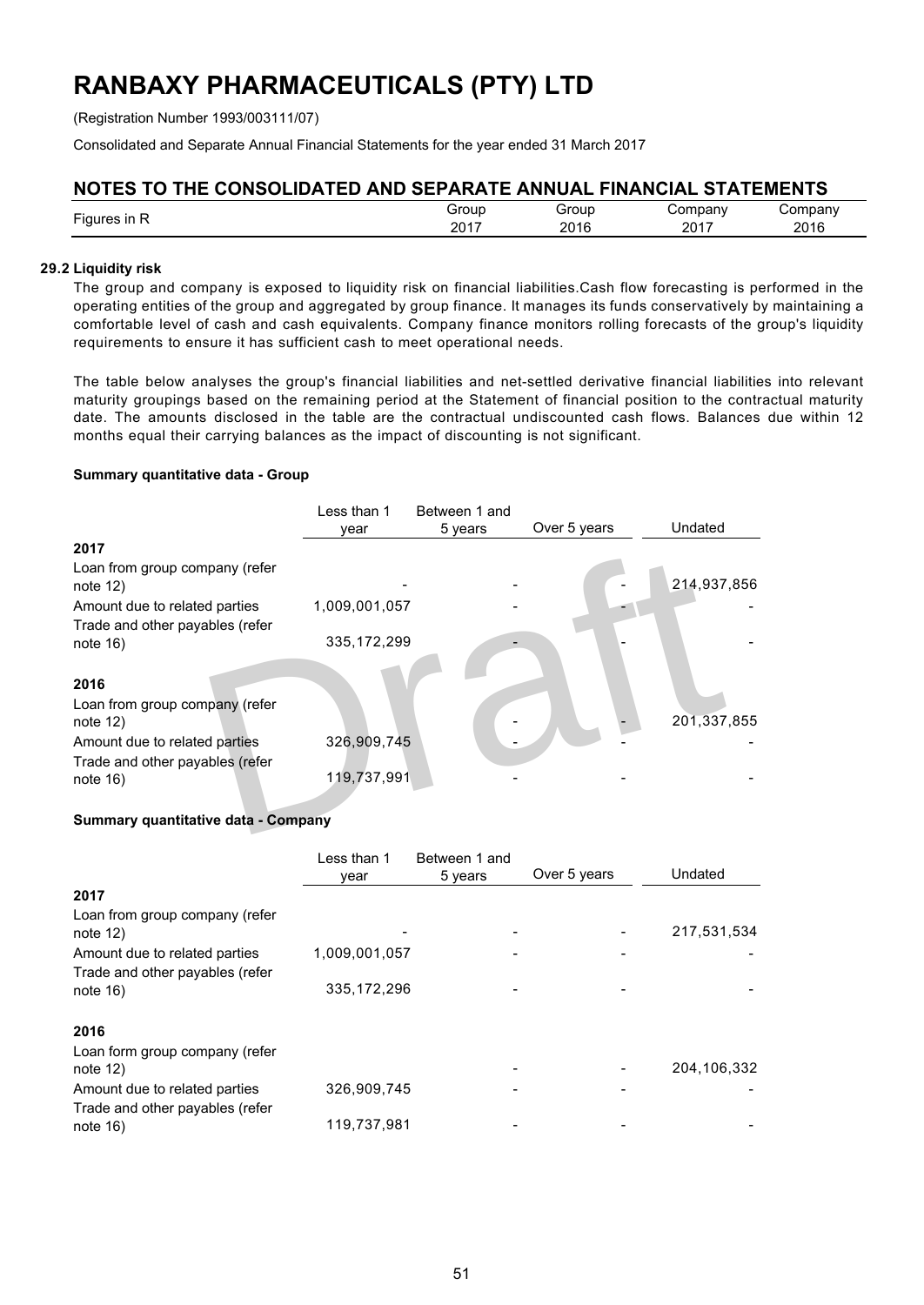(Registration Number 1993/003111/07)

Consolidated and Separate Annual Financial Statements for the year ended 31 March 2017

### **NOTES TO THE CONSOLIDATED AND SEPARATE ANNUAL FINANCIAL STATEMENTS**

| $- \cdot$      | irour         | Grour         | ∴ompanv | こompanv      |
|----------------|---------------|---------------|---------|--------------|
| <b>IQUITES</b> | $\sim$ $\sim$ | $\sim$ $\sim$ |         |              |
| ın             | 2017          | 2016          | 2017    | 001C<br>ZUID |

#### **29.3 Capital risk management**

The group's objectives when managing capital are to safeguard the group's ability to continue as a going concern in order to provide returns for shareholders and benefits for other stakeholders and to maintain an optimal capital structure to reduce the cost of capital.

The capital structure of the group consists of debt, which includes the borrowings ( excluding derivative financial liabilities) disclosed in note 12, cash and cash equivalents disclosed in note 9, and equity as disclosed in the Statement of financial position.

In order to maintain or adjust the capital structure, the group may adjust the amount of dividends paid to shareholders, return capital to shareholders, issue new shares or sell assets to reduce debt. There are no externally imposed capital requirements

There have been no changes to what the entity manages as capital, the strategy for capital maintenance or externally imposed capital requirements from the previous year.

#### **29.4 Interest rate risk**

The company has interest bearing assets in the form of cash balances at year end which bears interest at market bank rates. The company's interest rate risk arises from long-term borrowings, from related party borrowings within the group. These borrowings accrue interest at 8.5%.

The company's income and operating cash flows are substantially independent of changes in market interest rates

#### **Sensitivity analysis**

nterest bearing assets in the form of cash balances at year end which bear<br>mpany's interest rate risk arises from long-term borrowings, from related part<br>prrowings accrue interest at 8.5%.<br>Dragged and operating cash flows At 31 March 2017, if interest rates had been 1% higher/lower, with all other variables held constant, the company's profit after taxation and retained profits would have been R 576,000 (2016: R 4,278,560) higher/lower for the group and company.